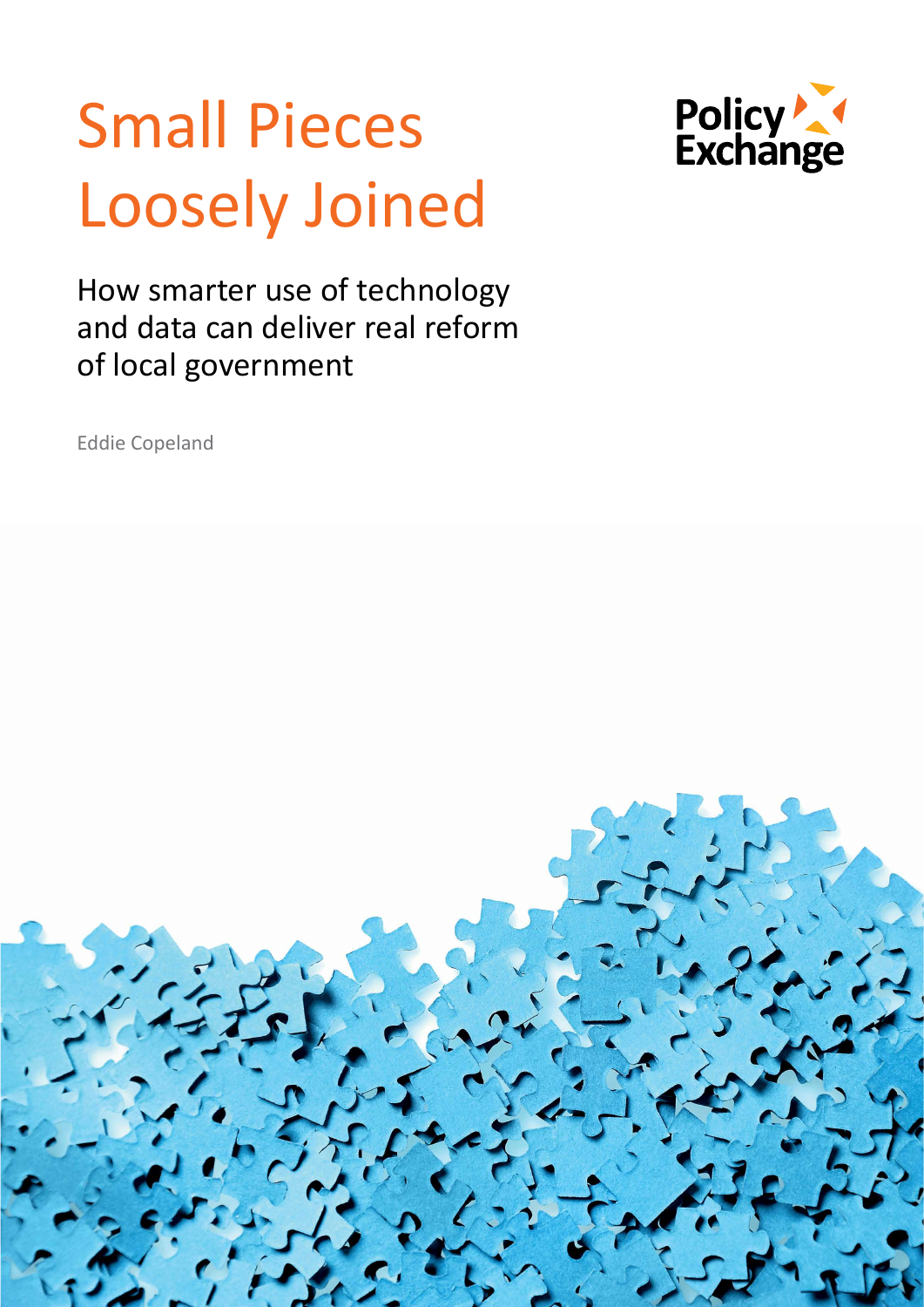# Small Pieces Loosely Joined

How smarter use of technology and data can deliver real reform of local government

Eddie Copeland



**Policy Exchange** is the UK's leading think tank. We are an educational charity whose mission is to develop and promote new policy ideas that will deliver better public services, a stronger society and a more dynamic economy. Registered charity no: 1096300.

Policy Exchange is committed to an evidence-based approach to policy development. We work in partnership with academics and other experts and commission major studies involving thorough empirical research of alternative policy outcomes. We believe that the policy experience of other countries offers important lessons for government in the UK. We also believe that government has much to learn from business and the voluntary sector.

#### **Trustees**

David Frum (Chairman of the Board), Richard Briance, Simon Brocklebank-Fowler, Robin Edwards, Richard Ehrman, Virginia Fraser, Candida Gertler, Krishna Rao, Andrew Roberts, George Robinson, Robert Rosenkranz, Charles Stewart-Smith, Simon Wolfson.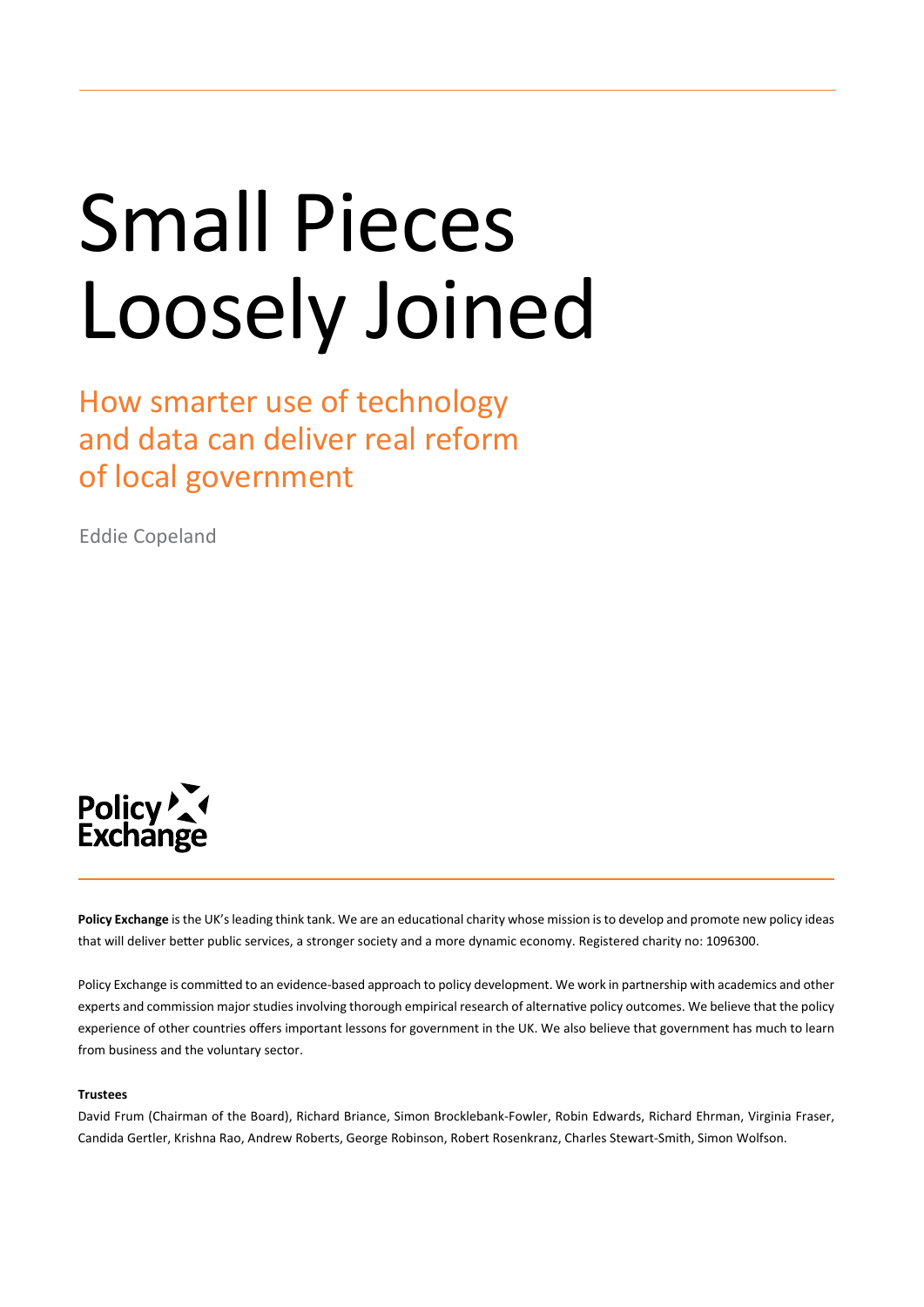### <span id="page-2-0"></span>About the Author

**Eddie Copeland** – Head of Unit – @EddieACopeland. Eddie joined Policy Exchange as Head of the Technology Policy Unit in October 2013. Previously he has worked as Parliamentary Researcher to Sir Alan Haselhurst, MP; Congressional intern to Congressman Tom Petri and the Office of the Parliamentarians; Project Manager of global IT infrastructure projects at Accenture and Shell; Development Director of The Perse School, Cambridge; and founder of web start-up, Orier Digital. He has a degree in Politics and Philosophy from the University of Bristol, and a Master's in International Relations from the University of Leicester.

#### About the Technology Policy Unit

Policy Exchange's Technology Policy Unit helps politicians and policymakers unlock the potential of technology: for an innovative digital economy, a smarter public sector and a stronger society. Our aim is to be recognised as the pre-eminent thought leader on technology in UK policymaking. Visit: [policyexchange.org.uk/](policyexchange.org.uk/technology) [technology](policyexchange.org.uk/technology)-policy or contact Head of Unit, Eddie Copeland, at: [eddie.copeland@](mailto:eddie.copeland@policyexchange.org.uk) [policyexchange.org.uk/](mailto:eddie.copeland@policyexchange.org.uk)020 7340 2650 for more information.

© Policy Exchange 2015

Published by Policy Exchange, Clutha House, 10 Storey's Gate, London SW1P 3AY **[www.policyexchange.org.uk](http://www.policyexchange.org.uk)**

ISBN: 978-1-907689-90-1 Printed by Heron, Dawson and Sawyer Designed by Soapbox, [www.soapbox.co.uk](http://www.soapbox.co.uk)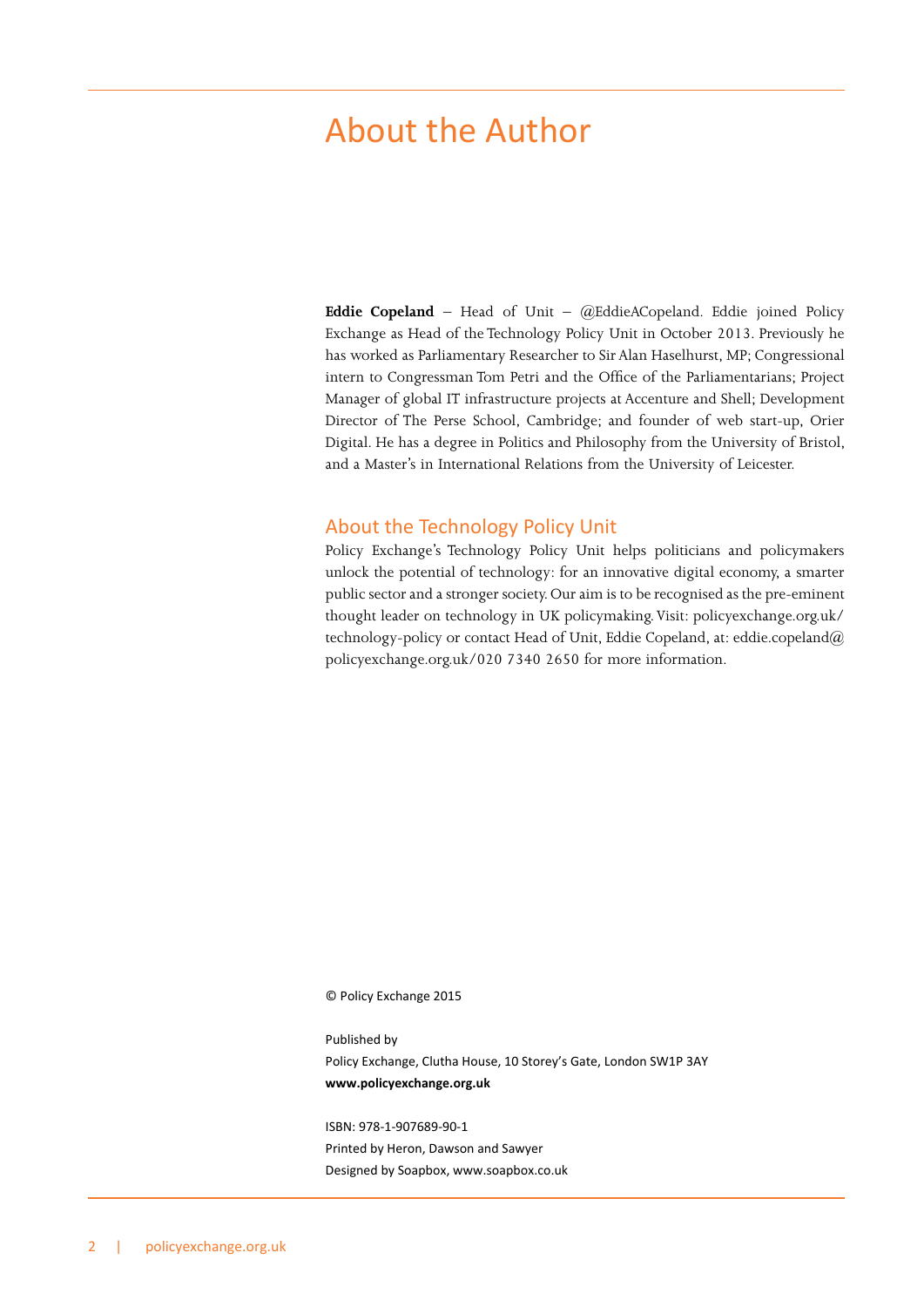## **Contents**

|   | About the Author                                             | $\mathfrak{D}$ |
|---|--------------------------------------------------------------|----------------|
|   | Acknowledgements                                             | $\overline{4}$ |
|   | <b>Executive Summary</b>                                     | 5              |
|   | Summary of Recommendations                                   | 7              |
|   |                                                              |                |
| 1 | The Need for Digital Government                              | 11             |
| 2 | The Problem of Fragmentation                                 | 14             |
| 3 | The Shortcomings of Current Approaches to Digital Government | 23             |
| 4 | A New Vision for Local Digital Government                    | 28             |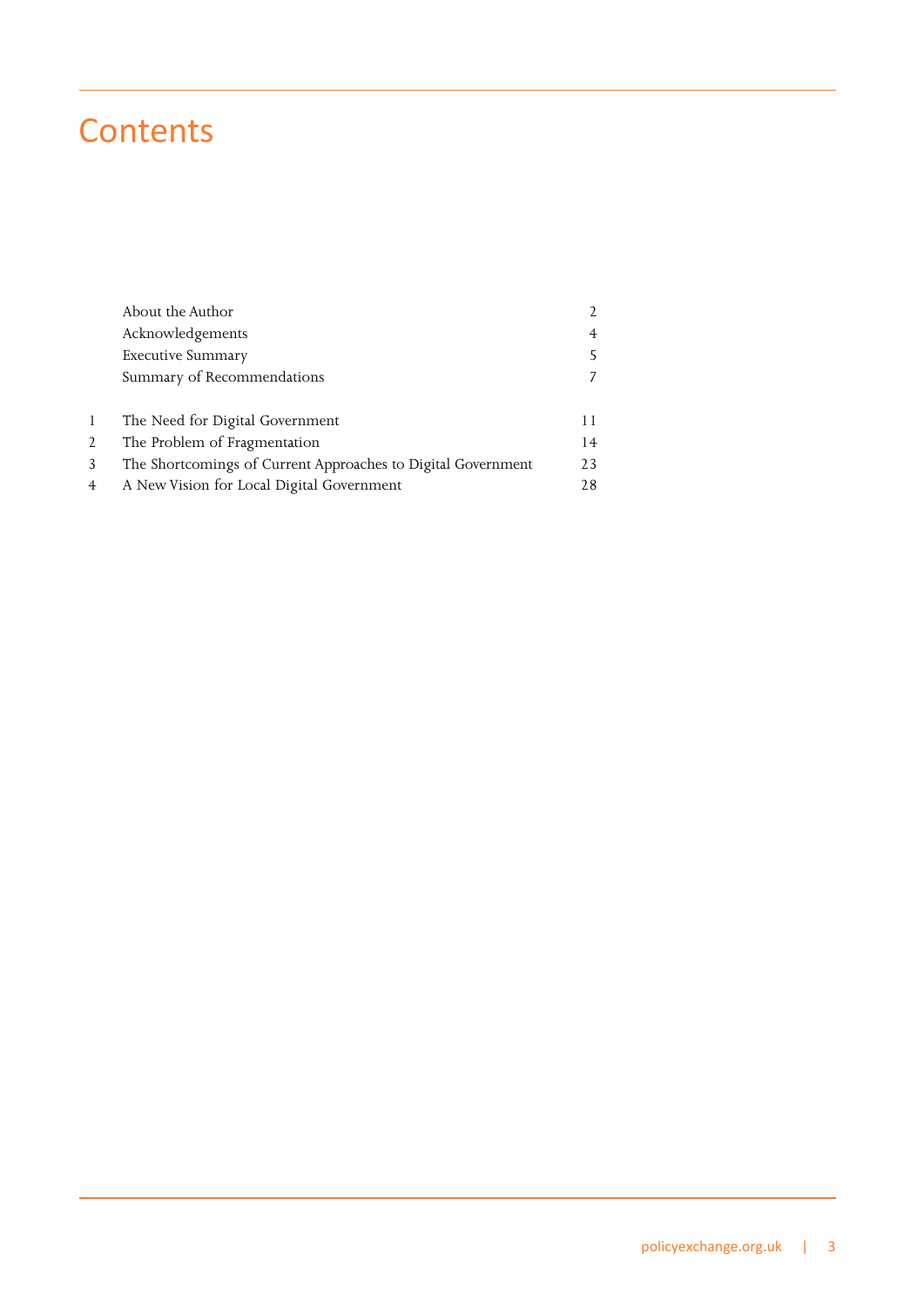### <span id="page-4-0"></span>Acknowledgements

The author would like to thank Unit Partner, Fujitsu, for their support for this piece of research. He is also grateful to the following people (and those who prefer to remain anonymous) who kindly gave up their time to answer questions and share their perspectives:

Clark Vasey – Fujitsu; Heather Savory – Open Data User Group; Mark Thompson – Methods; Richard Copley – Rotherham Council; Dominic Campbell – FutureGov; Andy Hopkirk, Martin Ferguson and Nick Roberts – Socitm; Carl Haggerty, Phil Rumens and Sarah Lay – LocalGov Digital; Peter Wells – Labour Digital Government Review; Chris Lindsay and Lucy Cowcill – BT; Dan Jellinek – Freelance writer, politics and technology; Siobhan Coughlan and Laurence Meehan – LGA; Peter Cummings – Adobe; Helen Olsen – DCLG Local Digital Campaign; Paul Maltby, Jemma Insall and Oliver Buckley – Cabinet Office; Kathy Settle and Russell Davies – Government Digital Service; Steven Howell – Localis; Ellen Broad – ODI; Laura Citron – WPP; Ben Hawes – Department for Business Innovation and Skills; Andrew Collinge – GLA; Tom Brown – Lambeth Council; Barry Quirk – Lewisham Council; Michael Flowers – [Enigma.io;](Enigma.io) Professor Mike Batty and Dr Andrew Hudson-Smith – The Bartlett Centre for Advanced Spatial Analysis, UCL; Dan Huppert – Appy Parking; Jackie Hudson – Hammersmith and Fulham Council; Casper Mahoney and Arturo Dell – Camden Council; Professor Viktor Mayer-Schönberger – Oxford Internet Institute; Rob Miller, [Royal Borough](https://www.linkedin.com/vsearch/p?company=Royal+Borough+of+Kingston+%26+London+Borough+of+Sutton&trk=prof-exp-company-name) [of Kingston and London Borough of Sutton;](https://www.linkedin.com/vsearch/p?company=Royal+Borough+of+Kingston+%26+London+Borough+of+Sutton&trk=prof-exp-company-name) Neil Wholey – Westminster Council; Rob Wilson and Mike Martin – Centre for Knowledge, Innovation, Technology and Enterprise (KITE), Newcastle University Business School; Phil Young – Transport for London; Cameron Scott and Dr Katherine Drayson – Policy Exchange; William Heath – Mydex CIC.

The conclusions of this report, along with any errors and omissions, remain the author's alone.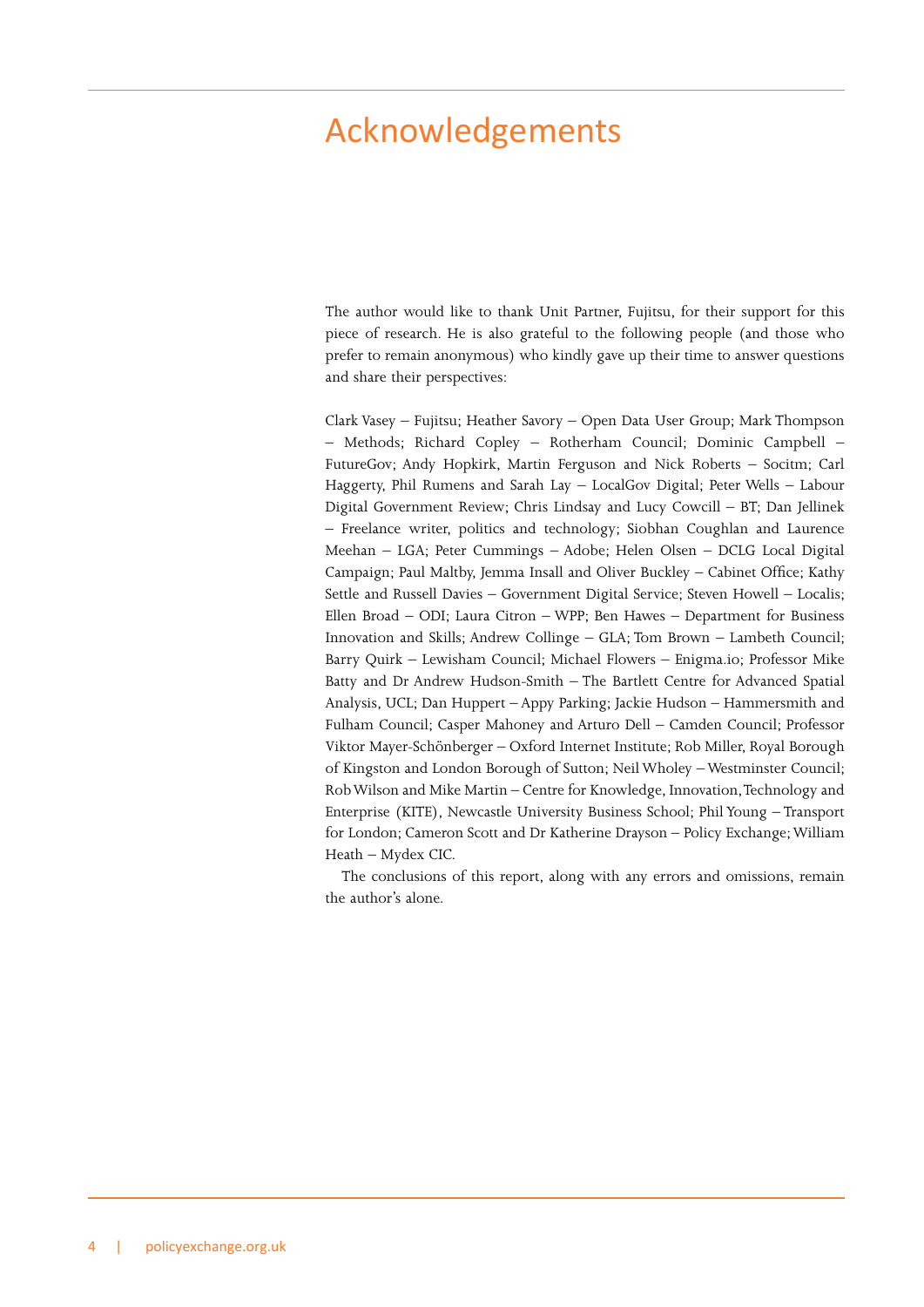### <span id="page-5-0"></span>Executive Summary

The era of austerity has had a major impact on the UK's public finances. In few areas has this been felt more acutely than in the local government sector. According to the Local Government Association (LGA), local authorities in England face a funding shortfall of £12.4 billion by 2020.<sup>1</sup> At the same time, councils provide 80% of local public services – including those that support the most vulnerable in society – and demand for many of them is rising fast.<sup>2</sup> £10 billion of savings have already been made through cutting back on discretionary services and finding internal efficiencies, but the low-hanging fruit is almost gone.<sup>3</sup> The sector therefore has a choice: either it must stop providing some services altogether or fundamentally reinvent the way it works. This report is about how it can achieve the latter by harnessing the principles of digital government: doing more and better with less, through smarter use of technology and data.



The report argues that the single greatest barrier to achieving technologyenabled reform is the sector's fragmentation. Across England and Wales there are 375 local authorities, each with their own leadership, local links and priorities.<sup>4</sup> Added to that, there are approximately 18,500 elected councillors, 1,783,500 local government employees<sup>5</sup> and thousands of delivery teams providing more than 700 services.<sup>6</sup> Chapter 2 explains how, over many years, local authorities have separately procured or developed their own hardware, software and applications to enable them to carry out their functions and to deliver their services. As a

1 LGA, 'Future funding outlook for councils to 2019/20', July 2014, p.15

2 Local Gov, 'Transform local services to tackle 'huge pressure' of rising demand', 25 February 2014, available at: [http://www.](http://www.localgov.co.uk/Transform-local-services-to-tackle-huge-pressure-of-rising-demand/35707) [localgov.co.uk/Transform-local](http://www.localgov.co.uk/Transform-local-services-to-tackle-huge-pressure-of-rising-demand/35707)[services-to-tackle-huge-pressure](http://www.localgov.co.uk/Transform-local-services-to-tackle-huge-pressure-of-rising-demand/35707)[of-rising-demand/35707.](http://www.localgov.co.uk/Transform-local-services-to-tackle-huge-pressure-of-rising-demand/35707) Local services are also under pressure to change in short timescales to support new national policy directions, such as implementation of the Care Act 2014.

3 LGA, 'Councils reaching 'end of road' for managing cuts through efficiency savings', 12 May 2014, available at: [http://www.local.](http://www.local.gov.uk/media-releases/-/journal_content/56/10180/6172733/NEWS) [gov.uk/media-releases/-/journal\\_](http://www.local.gov.uk/media-releases/-/journal_content/56/10180/6172733/NEWS) [content/56/10180/6172733/](http://www.local.gov.uk/media-releases/-/journal_content/56/10180/6172733/NEWS) **[NEWS](http://www.local.gov.uk/media-releases/-/journal_content/56/10180/6172733/NEWS)** 

4 LGA, 'The LGA quick guide to local government', December 2011, p.2

5 LGA, 'Local Government Employment Quarter 4, 2013', available at: [http://www.local.](http://www.local.gov.uk/documents/10180/12013/QPSES+Q4+2013.pdf/2b089b6a-d330-4a62-8088-4c818aa42daa) [gov.uk/documents/10180/12013/](http://www.local.gov.uk/documents/10180/12013/QPSES+Q4+2013.pdf/2b089b6a-d330-4a62-8088-4c818aa42daa) [QPSES+Q4+2013.pdf/2b089b6a](http://www.local.gov.uk/documents/10180/12013/QPSES+Q4+2013.pdf/2b089b6a-d330-4a62-8088-4c818aa42daa)[d330-4a62-8088-4c818aa42daa](http://www.local.gov.uk/documents/10180/12013/QPSES+Q4+2013.pdf/2b089b6a-d330-4a62-8088-4c818aa42daa)

6 LGA, 'The LGA quick guide to local government', December 2011, p.3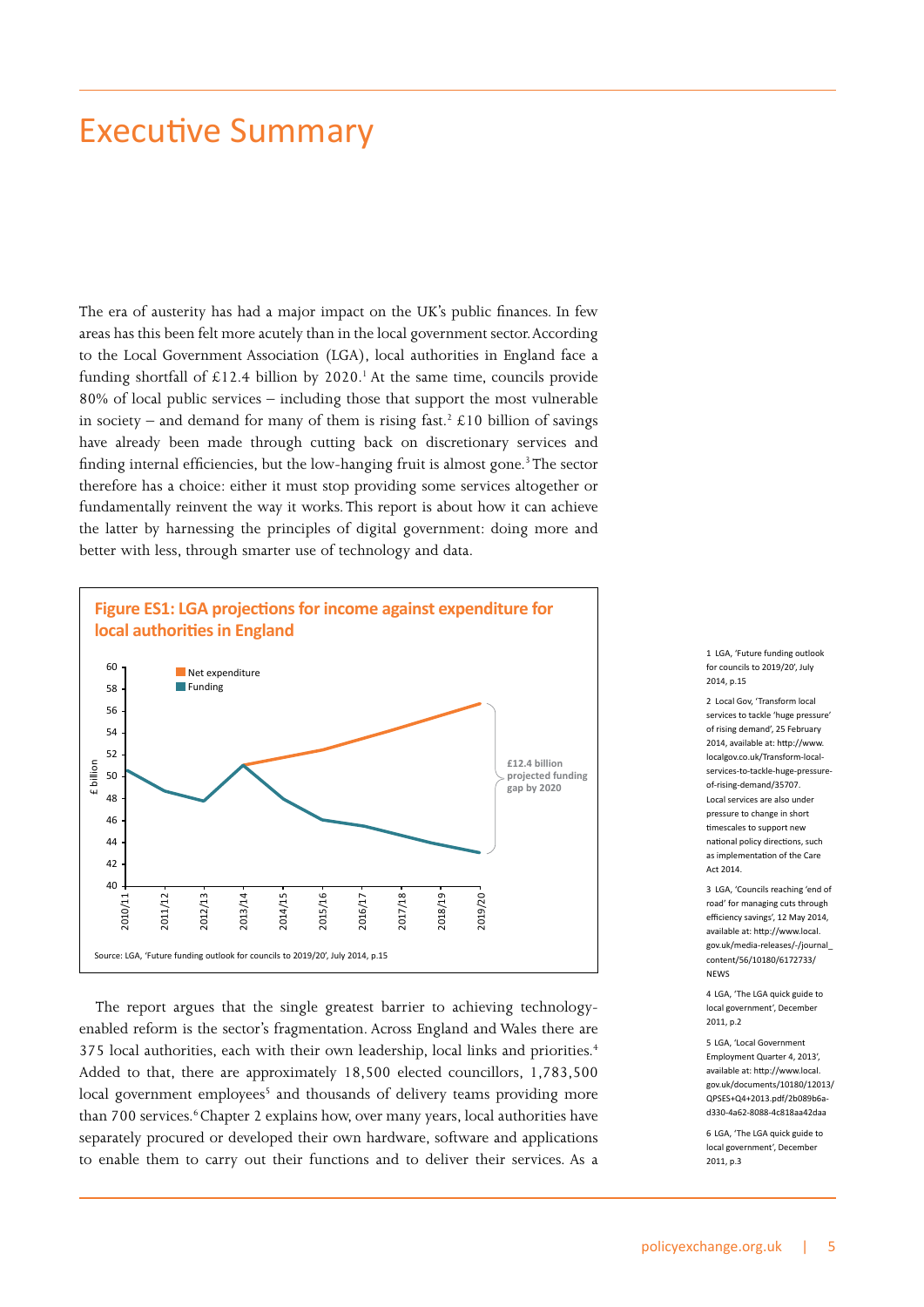result, though they all perform very similar tasks in their respective areas, each council's IT architecture (the collection of software, hardware and processes it uses) is virtually unique to itself. This raises the cost of technology (through duplication, inefficiency and limiting economies of scale) and prevents local authorities from adopting  $-$  or rolling out at scale  $-$  the more efficient ways of working that could save significant money. Shared services, targeted and coordinated action, and reducing demand on council services all require shared data. The chapter highlights how local government's fragmentation hinders that sharing from taking place.

Though there are many digital government initiatives taking place in local authorities, Chapter 3 argues that few are likely to make a significant impact. That is because they are largely fragmented and reinforce inefficient silos of people, IT and data when real value comes from joining them up and sharing. They tend to focus on technology and not on using data to enable better ways of working. They prioritise efficiency without looking to engage citizens, charities and businesses in designing and delivering public services – routes that offer potentially far greater long-term savings.

Progress is being hindered by the fact that much of the debate on local digital government is framed as a binary choice between localism and centralisation. The dominant narrative has been that the sector can have *either* local innovation and democracy, at the cost of duplication and inefficiency, *or* a Local Government Digital Service that dictates from the centre, saving money but disempowering local communities.

That is a false choice. Instead, in Chapter 4, this report outlines a new vision for digital government. It entails putting in place the core building blocks on which digital reform depends: compatibility with open standards, a common data network, clear legal advice on data sharing, citizen control of personal data, interoperability of IT systems, a dynamic and flexible marketplace for online services, data analytics capabilities that cross public sector boundaries, budget flexibility and freedom to design local services to meet local needs. It also requires an acknowledgement that some of these cannot be effectively implemented at a local level. The report's recommendations are therefore broken down into those that need to be performed by central government (or the public sector as a whole); by local government collectively; by regions; and by local authorities. In doing so, it outlines a model of digital government that can:

- **1. Support efforts to close the £12.4 billion funding gap;**
- **2. Make services not just cheaper but better for citizens;**
- **3. Prioritise getting the right (as opposed to the cheapest) technology to enable more efficient ways of working;**
- **4. Promote local innovation (localism) while removing duplication and waste by developing common capabilities;**
- **5. Increase collaboration within and between local authorities;**
- **6. Enable coordination with other public sector bodies;**
- **7. Engage the mixed economy (individuals, volunteer organisations and businesses) in public service delivery; and**
- **8. Increase democratic engagement and transparency.**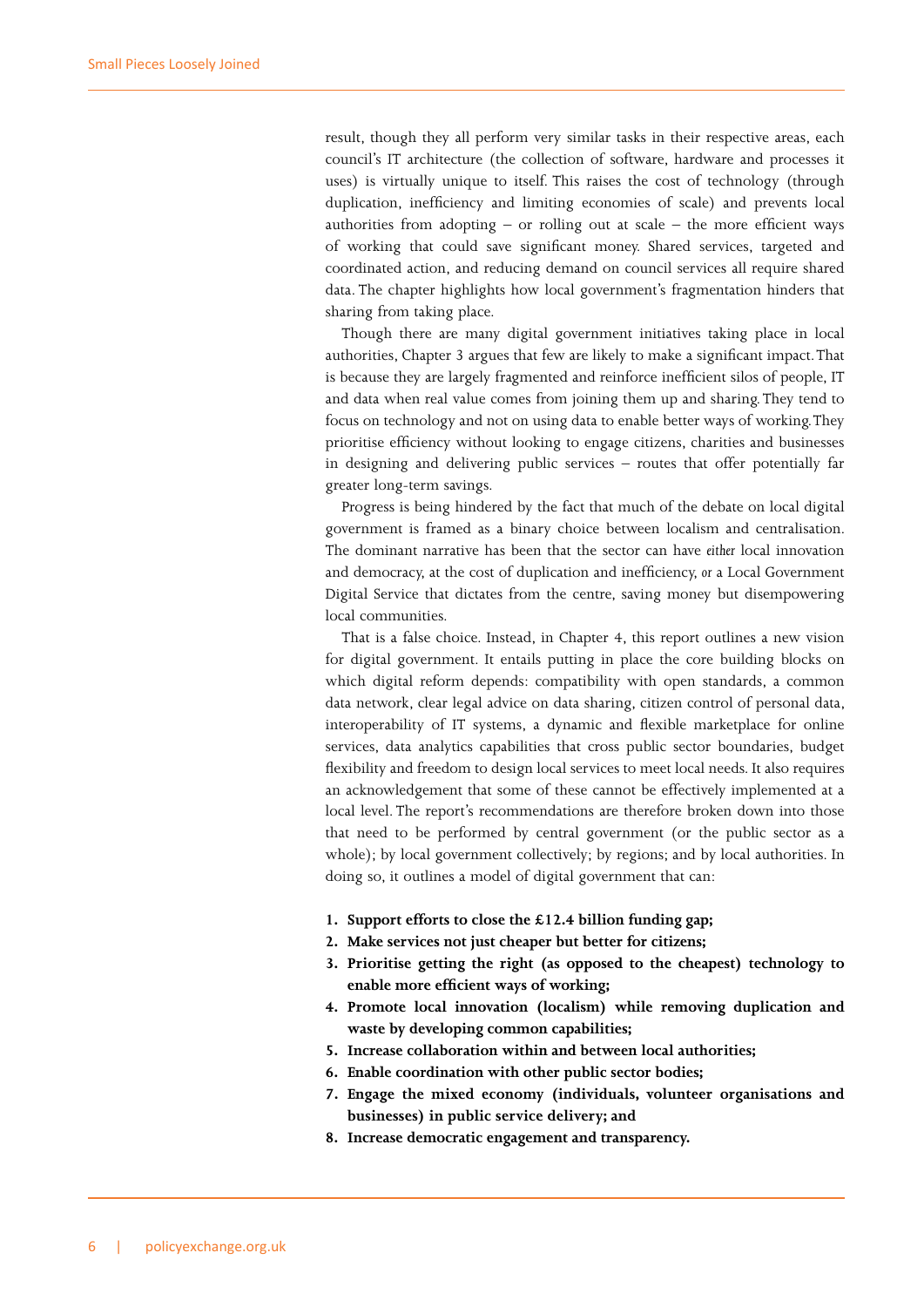## <span id="page-7-0"></span>Summary of Recommendations

#### Central government/public sector as a whole

#### **Recommendation 1**

A newly appointed Government Chief Data Officer<sup>7</sup> should work with representatives from local government, central government departments, other public sector bodies and industry, to define – and continuously update – open standards for data for the entire public sector. Standards should be set with a clear focus on achieving specific outcomes, for example delivering integrated care for the elderly. Compatibility with open standards should be highly recommended for 10 years, with a clear commitment that it will become legally mandated from 2025, allowing each organisation to phase out non-compliant systems.

Ensuring compatibility with open standards – common formats and schemas for recording data – makes it easier to move, share and analyse data from different IT systems. This helps prevent vendor lock-in, reduces IT costs, and enables more efficient ways of working (such as shared services) that required shared data. Since the delivery of complex public services – such as social care or supporting troubled families – requires coordination between many different organisations, compatibility with open data standards is needed across the entire public sector.

#### **Recommendation 2**

For public services to be joined up and efficiently coordinated, the whole public sector needs to have one secure mechanism for exchanging data, with a single set of compliance standards. The Public Services Network (PSN) and N3 (used by the NHS) should be merged to create a Single Public Services Network (SPSN). Longer term, government should consider whether that combined network could be replaced with secure, encrypted communication sent via the internet: a Public Services Virtual Network (PSvN). This would offer a Secure Network as a Service (SNaaS) for all but the most critical applications.

The Single PSN could be the mechanism for enforcing compatibility with open standards (as per Recommendation 1), creating the fundamental building block for communication and interoperability across the public sector. Moving to a virtual network in future (PSvN) would provide the flexibility and instant scalability to adapt to local government's changing needs, including the development of smart city infrastructure and integration with Internet of Things sensors.

7 The government announced its intention to appoint a Government Chief Data Officer in a December 2014 publication by HM Treasury and the Cabinet Office, 'Efficiency and Reform in the next Parliament'.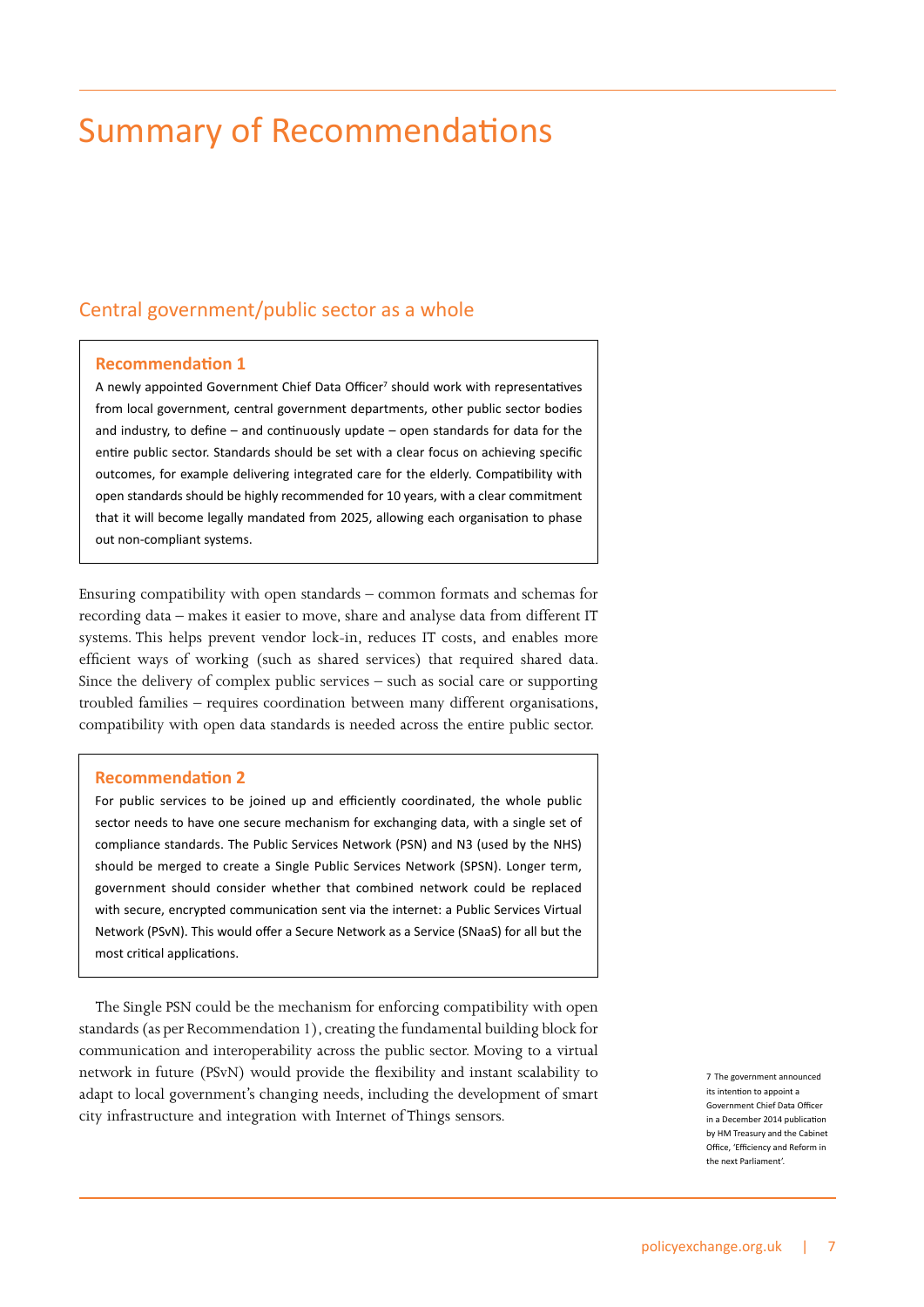#### **Recommendation 3**

An Office of Data Responsibility (ODR) should be established as an extension to the work of the Information Commissioner's Office. The ODR would be an independent body that: A) Provides common legal guidance on data sharing across the public sector based on current legislation; B) Independently reviews novel ideas for using data and helps share examples of best practice; and C) Gives independent auditing and accreditation of public sector data privacy and data ethics policies.

The creation of the Office of Data Responsibility would be a key step towards supporting local authorities in responsible data sharing that could reduce costs and improve public services. Councils are currently hindered from embarking on data sharing initiatives due to confusion over what the law does and does not permit. The ODR would provide legal clarity. Following the controversies of schemes such as <Care.Data>, the ODR would also independently adjudicate and advise the public sector on developing more ambitious data initiatives.

#### **Recommendation 4**

The public sector should commit to compatibility with personal data stores, based on open standards. Except in cases of extreme sensitivity, citizens should have access to the data that the public sector holds about them. Government should set dates by when citizens can access their records from each public sector organisation via their personal data store. Where public services hold verified attributes about people (e.g. qualifications, licences, proof of residency or status) it should be ready to hand digital versions back to individuals for reuse.

One of the key lessons from<Care.Data>was that the government cannot embark on ambitious data projects while giving no immediate, personal, direct and tangible benefit (or mechanism for giving and withdrawing consent) to citizens. It should have been done in conjunction with efforts to give people access to their own personal health records online. The same principle applies to the wider public sector. Until citizens are given control of their own data, government is likely to come unstuck time and time again when it tries more advanced data initiatives. Personal data stores could put citizens in control of which organisations share their data with each other.

#### **Recommendation 5**

To ensure interoperability of IT across the public sector, a new iteration of the Digital Marketplace (formerly the CloudStore) should be created, listing only systems that are compatible with open standards and can communicate with the Single Public Services Network (SPSN). Suppliers of proprietary systems should be required to provide open APIs so that all systems can share data.

The main marketplace for IT systems used by local authorities should ensure its products are compatible with open standards (as per Recommendation 1), and integrate with the Single Public Services Network (Recommendation 2). This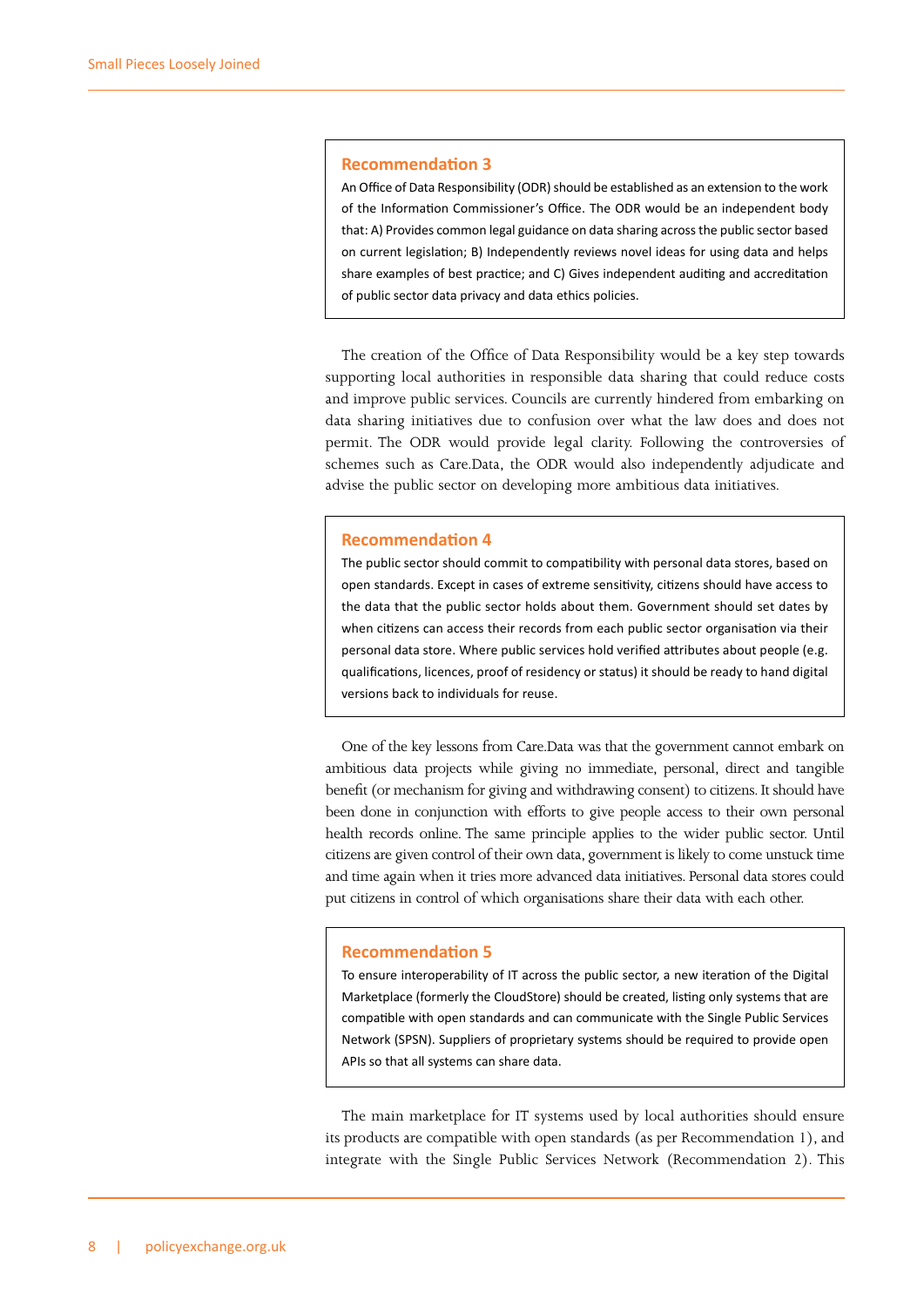would be a vital part of ridding local authorities of the bespoke, siloed legacy IT that currently keeps costs high and prevents better ways of working.

#### Local government collectively

#### **Recommendation 6**

A Local Government Digital Service, owned by the sector, should be established that creates and manages a Local Government Data Marketplace (LGDM). The LGDM would be a competitive online marketplace that brought together local authorities that needed particular online services (transactions, apps or data) with individuals, businesses and other organisations that could provide them. It would operate strictly in accordance with open standards and integrate with the SPSN to create solutions that could be scaled across the sector.

Local authorities do not need a version of the Government Digital Service to build their online transactions or apps. That would entail government becoming a monopoly supplier of IT to itself, the very antithesis of innovation. Instead, a Local GDS should build the equivalent of an app store: the Local Government Data Marketplace (LGDM). The LGDM would enable local authorities to declare the transactions, apps or data they need and let the market innovate to provide them. By creating a marketplace, local authorities would be able to source their front-end digital services at a competitive price. If several councils needed the same service via the LGDM, companies would be able to offer much cheaper prices for all, as instead of having to deal with hundreds of different organisations (and different interfaces) they could create one solution that worked for all of them. As prices became cheaper for standard solutions, this would in turn encourage more local authorities to converge on common platforms, ways of working and capabilities, driving down costs still further.

#### **Regionally**

#### **Recommendation 7**

Each of the UK's cities should establish an Office of Data Analytics (ODA) to emulate the New York City Mayor's Office of Data Analytics. Each ODA should be tasked with helping increase the efficiency of public sector operations by targeting resources at areas of greatest need, and identifying areas for significant expansion of shared services. The ODA would also release a subset of non-sensitive data on a city-wide open data portal, enabling third parties to create apps and products. Once established in cities, the remit of ODAs should be expanded to cover their wider regions, including rural areas.

Each Office of Data Analytics would collect, combine and analyse datasets from the local authorities and other public sector organisations in their region, and then provide their insights back to those bodies. This would enable local authorities to see how the issues they address feature beyond their boundaries (enabling them to identify potential for more shared services), coordinate the activities of different teams using real-time data, and target their resources by predicting where future issues were most likely to occur.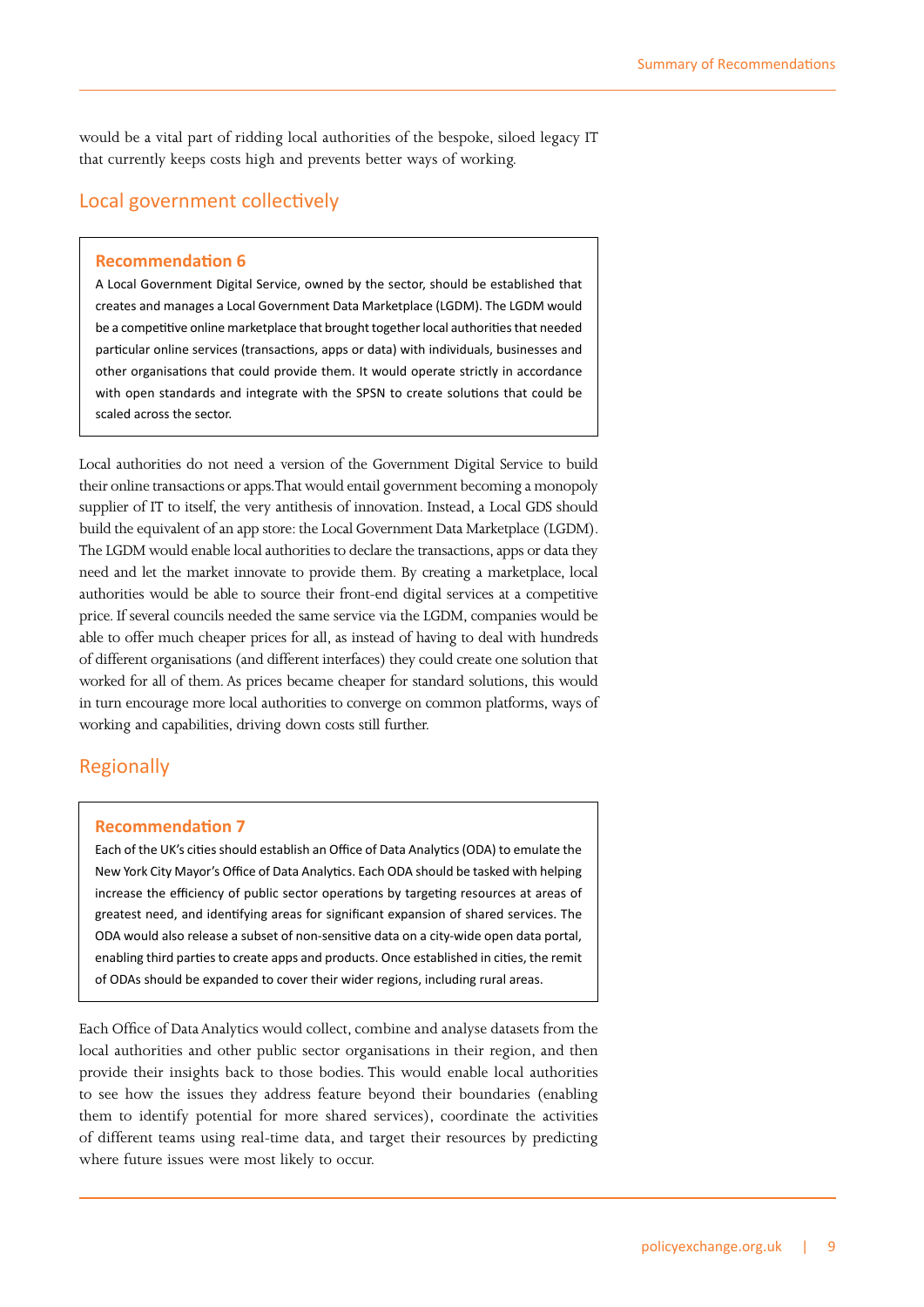#### Locally

#### **Recommendation 8**

The roll out of Whole Place Community Budgets should be accelerated for Local Authorities that commit to sharing data with their region's Office of Data Analytics. Redesigning public services and delivering value from data insights are mutually dependent and need to be delivered hand-in-hand.

Whole Place Community Budgets have the potential to become the gold standard for how digital government works. They encourage public sector teams based in a specific geographical area to work together, sharing resources and budgets to prevent issues arising or escalating. They start by designing fundamentally better ways of working, which can then be *enabled* by smarter use of technology and data. A report by Ernst and Young found that greater data sharing and data analysis was needed in order to spot potential areas for efficiency to make the scheme work.8 As a result, the roll out of Whole Place Community Budgets should be accelerated for local authorities that agree to share their data with their Office of Data Analytics.

Estimating the potential savings that could be delivered by adopting these recommendations is extremely challenging. However, the examples given in the report indicate that together they could make a substantial contribution towards meeting – or exceeding – the sector's £12.4 billion funding gap. Developing more shared capabilities (as outlined in Chapter 3) could save £1 billion over five years. Implementing a New York-style data team in each city offers to increase the efficiency of some public services fivefold and help predict and prevent fraudulent claims, such as the £1.3 billion lost each year to housing tenancy, benefit and Council Tax fraud. Expanding shared services could plausibly increase savings to more than £500 million each year. Putting in place data-sharing arrangements to make a success of Whole Place Community Budgets across the country could save the public sector between £9.4 billion and £20.6 billion over 5 years. Hundreds of millions more stand to be saved by removing bespoke IT and replacing it with commoditised platform components based on open standards. As a result, the report argues that the local government sector should set a target to use these measures to achieve at least £10 billion of savings by 2020.

8 Ernst and Young on behalf of Local Government Association, 'Whole Place Community Budgets: A Review of the Potential for Aggregation', January 2013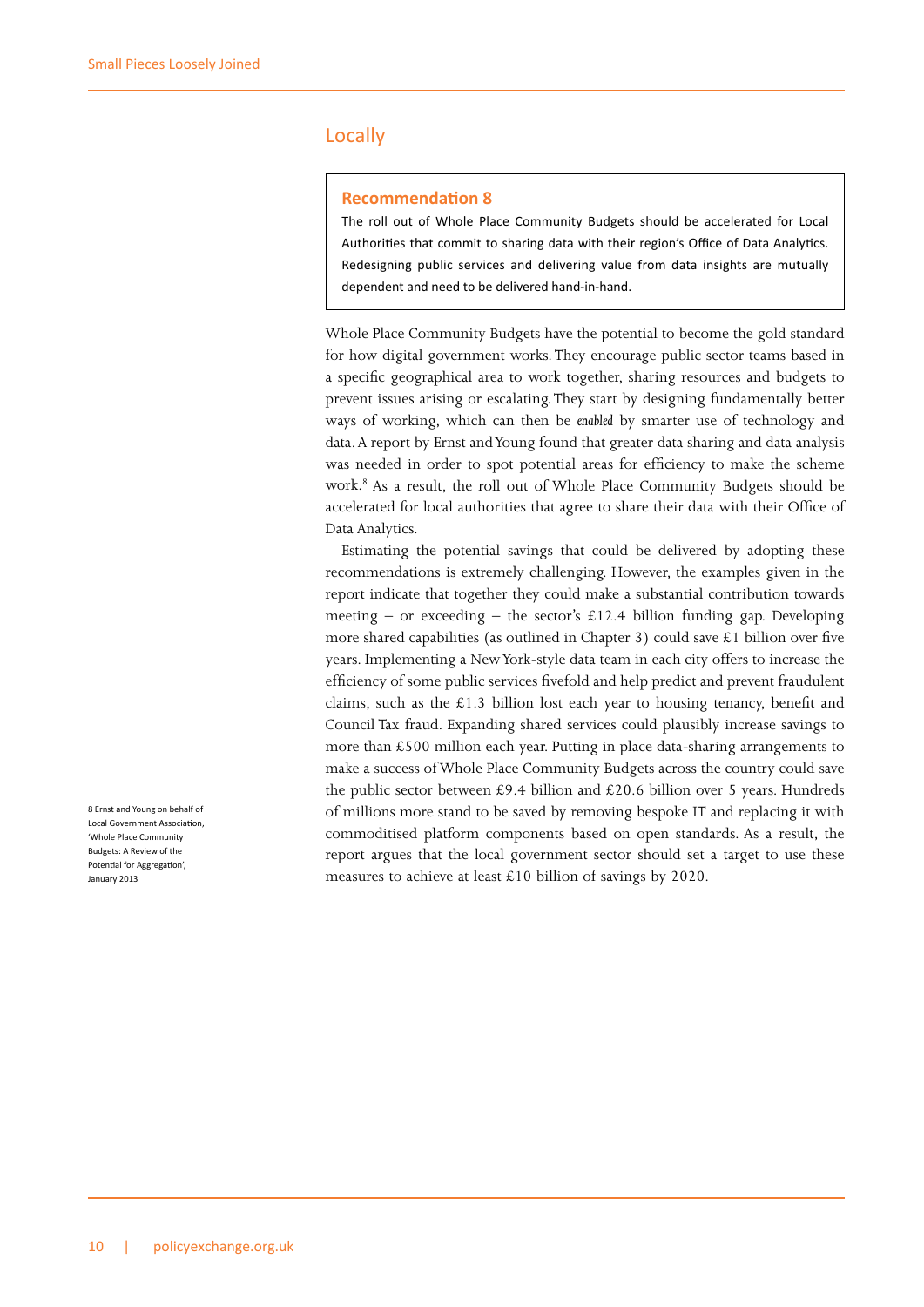# <span id="page-11-0"></span>1 The Need for Digital Government

Recent years have seen rising interest in digital government: the principle of doing more and better with less, through smarter use of technology and data.

This has been driven by two main factors. The first is the current and immovable policy priority for government to be more efficient. Right across the public sector, budgets are being frozen or cut, while demand for many services is rising fast. Technology is seen as a means to square the circle of reduced funding and growing need.

The second is the aspiration to deliver public services that are as convenient, seamless and personalised as those offered by leading organisations in the private sector. People are used to communicating instantly via Twitter, buying with one click on Amazon, accessing the exact information they need on Google, and doing all of these on any device they choose, when and wherever they like. Digital government is thought to be able to bring those same benefits to interactions with the public sector.

#### Local government reform: challenging and urgent

To date, the vast majority of digital government attention has been focused on central government. Yet more challenging and urgent is the need for digital transformation in the local government sector.

It is more challenging because of the sector's scale and complexity, its fragmentation and decentralised control. Across England and Wales there are 375 local authorities, each with their own leadership, local links and priorities.<sup>9</sup> Added to that, there are approximately 18,500 elected councillors, 1,783,500 local government employees,<sup>10</sup> and thousands of delivery teams providing more than 700 services, enabled by numerous different IT systems and applications.<sup>11</sup> To conduct their duties, local authorities also have to work in conjunction with many other public, private and third sector bodies, from central government departments to the police, and from hospitals to social care charities. In no context would delivering radical change across so many organisations be easy. But radical change *is* needed.

It is urgent because local authorities in England face a financial shortfall of at least £12.4 billion by 2020.<sup>12</sup> Since the economic downturn of 2008, councils have shouldered the largest spending cuts of any part of the public sector and the funding gap is growing by £2.1 billion every year.<sup>13</sup> As the Local Government Association (LGA) reported in 2014:

9 LGA, 'The LGA quick guide to local government', December 2011, p.2

10 LGA, 'Local Government Employment Quarter 4, 2013', available at: [http://www.local.](http://www.local.gov.uk/documents/10180/12013/QPSES+Q4+2013.pdf/2b089b6a-d330-4a62-8088-4c818aa42daa) [gov.uk/documents/10180/12013/](http://www.local.gov.uk/documents/10180/12013/QPSES+Q4+2013.pdf/2b089b6a-d330-4a62-8088-4c818aa42daa) [QPSES+Q4+2013.pdf/2b089b6a](http://www.local.gov.uk/documents/10180/12013/QPSES+Q4+2013.pdf/2b089b6a-d330-4a62-8088-4c818aa42daa)[d330-4a62-8088-4c818aa42daa](http://www.local.gov.uk/documents/10180/12013/QPSES+Q4+2013.pdf/2b089b6a-d330-4a62-8088-4c818aa42daa)

11 LGA, 'The LGA quick guide to local government', December 2011, p.3

12 LGA, 'Future funding outlook for councils to 2019/20', July 2014, p.15

13 LGA, 'Future funding outlook for councils to 2019/20', July 2014 n 2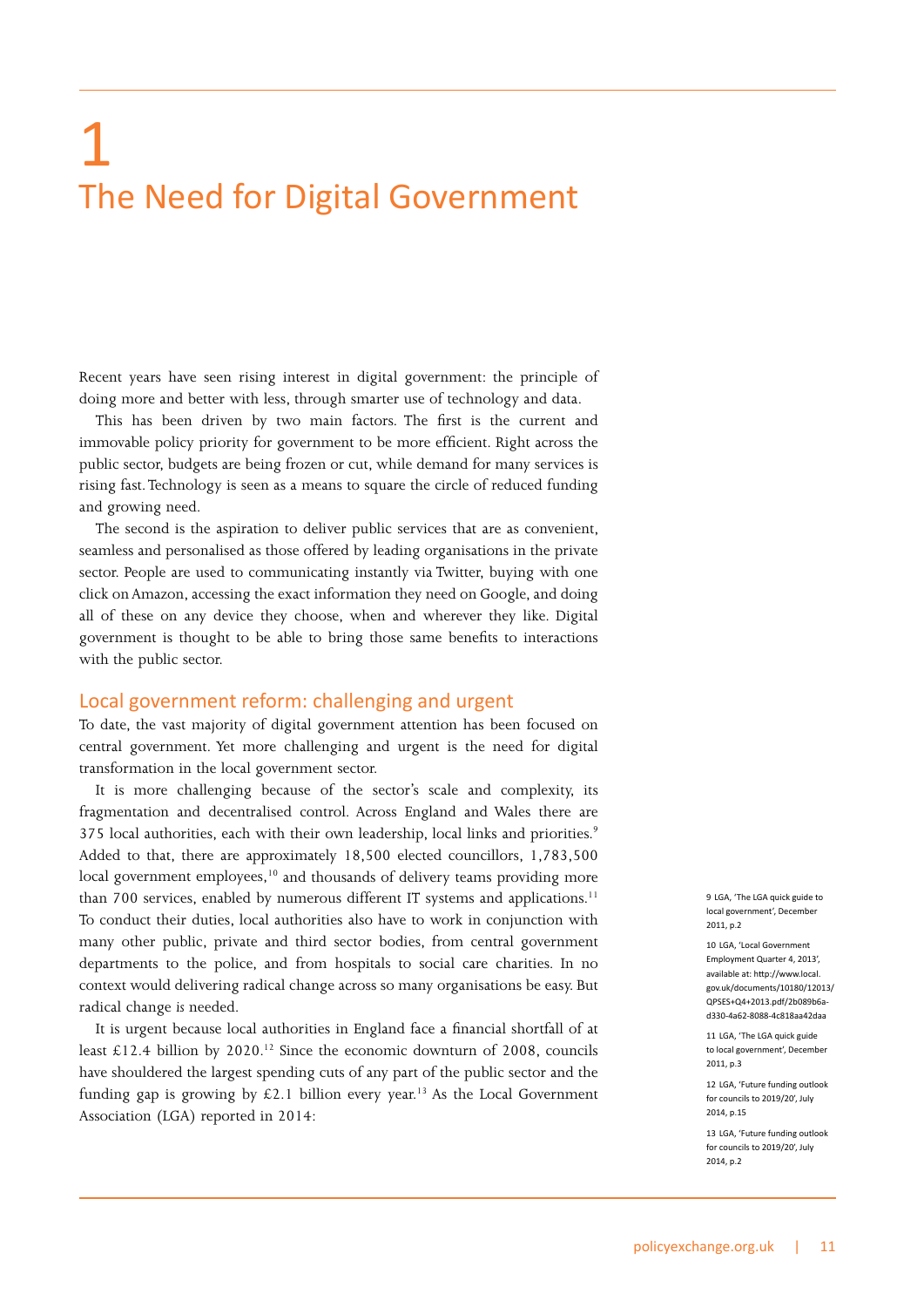*'Funding was reduced by 33 per cent in real terms over the course of the 2010 Spending Review, followed by confirmation of a further 10 per cent cut for 2015/16. By next year, central government funding… will have been cut by 40 per cent over the period of this Parliament.'*<sup>14</sup>

At the same time, local authorities provide 80% of local public services<sup>15</sup> – including those that support the most vulnerable in society – and demand for many of them is rising fast.<sup>16</sup> Since some services are delivered by statutory obligation (i.e. councils are mandated by law to provide them), those that are discretionary face even greater cuts. As social care and waste management take up a rising proportion of total budgets, funding for other services such as libraries, swimming pools and parks is expected to drop by as much as 43% in cash terms by the end of the decade, from £26.6 billion in 2010/11 to £15 billion in 2019/20.17



A graph in the LGA's 2014 *Future Funding Outlook* illustrates the gap between local authorities' projected incomes and spending over the next decade in stark terms (Figure  $1.2$ ).<sup>18</sup>

The message is therefore unequivocal. Business as usual is no longer an option. Seeking internal efficiencies and salami slicing back public services will no longer be enough. (By the LGA's own analysis, two thirds of councils believe that efficiencies will be running out by  $2015/16$ .)<sup>19</sup> Local authorities have to make a choice: either they must stop delivering some services altogether or fundamentally reinvent the way they work. Given that most citizens' experience of government is of *local* government, how councils respond will be of huge consequence to the public.

14 LGA, 'Transforming local public services using technology and digital tools and approaches', July 2014, p.6

15 LGA, 'The LGA quick guide to local government', December 2011, p.8

16 RSA, 'Managing Demand Building Future Public Services', February 2014

17 LGA, 'Future funding outlook for councils to 2019/20', July 2014, p.16. The number of people aged 65 and over who require daily disability-related assistance is expected to almost double by 2030, causing the costs of social care to spiral. Source: Local Gov, 'Transform local services to tackle 'huge pressure' of rising demand', 25 February 2014, available at: [http://www.localgov.](http://www.localgov.co.uk/Transform-local-services-to-tackle-huge-pressure-of-rising-demand/35707) [co.uk/Transform-local-services](http://www.localgov.co.uk/Transform-local-services-to-tackle-huge-pressure-of-rising-demand/35707)[to-tackle-huge-pressure-of-rising](http://www.localgov.co.uk/Transform-local-services-to-tackle-huge-pressure-of-rising-demand/35707)[demand/35707](http://www.localgov.co.uk/Transform-local-services-to-tackle-huge-pressure-of-rising-demand/35707)

18 LGA, 'Future funding outlook for councils to 2019/20', July 2014, p.15

19 LGA, 'Future funding outlook for councils to 2019/20', July 2014. The London borough of Camden alone needs to save £70 million by 2020 and has reported it would have to increase council tax by 83% to meet the gap.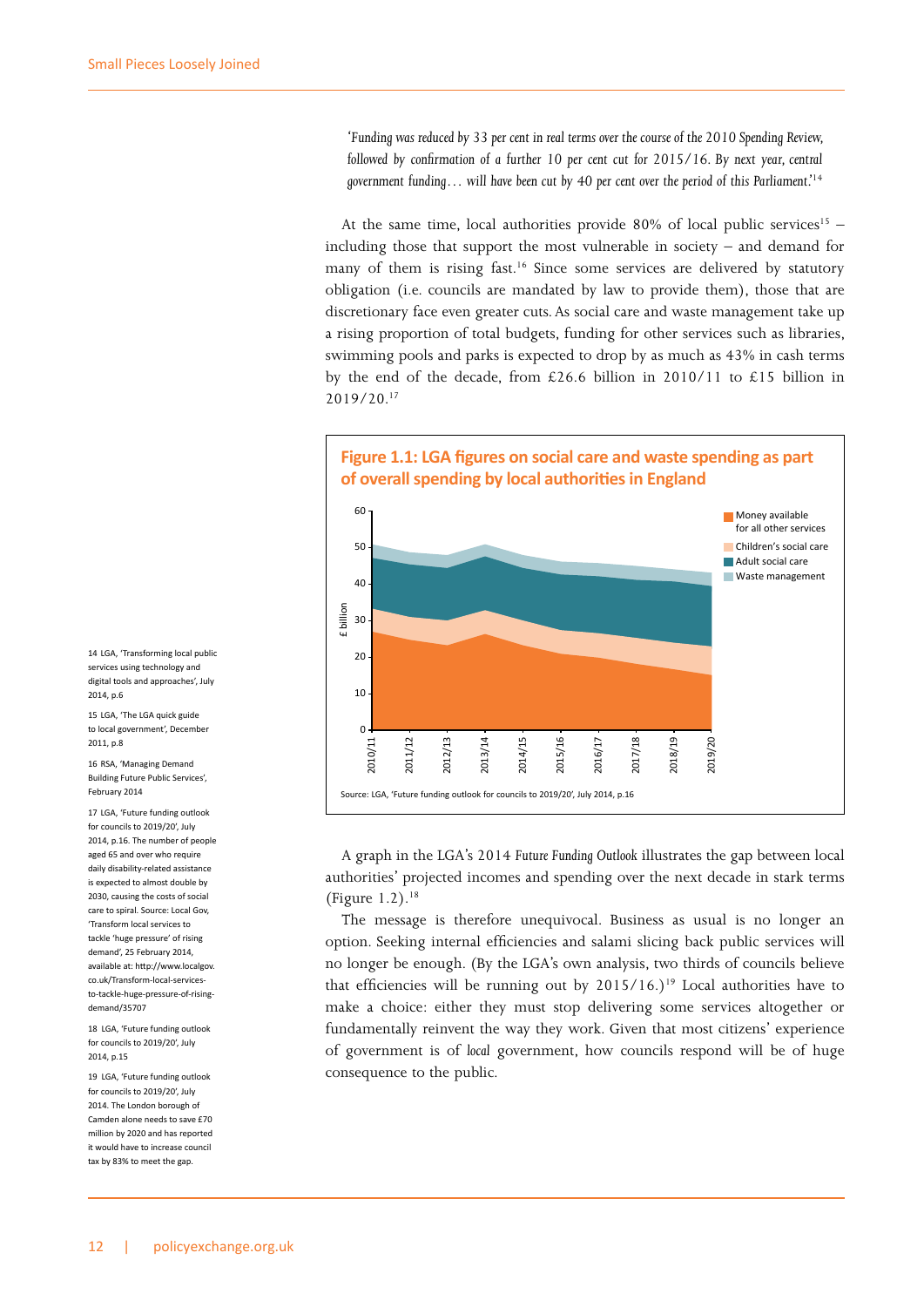

#### Technology's promise

Harnessing technology is frequently suggested as a means for local authorities to respond to these challenges. Various reports cite the benefits of adopting cloud, mobile, Bring Your Own Device, online transactions and apps, open data and big data, to name just a few. Debates have raged over whether local government needs its own version of the Government Digital Service (GDS) and if so what it should look like. Different groups – including Policy Exchange – have asked whether a single domain could replace all other council websites, as<GOV.UK>has

done for central government.<sup>20</sup> Others have argued that IT outsourcing is the problem and that the real challenge is bringing technical skills, resources and financial control back in-house.

The scale and urgency of change required is too great for this piecemeal approach to be sufficient. Far too much

**"**Local authorities have to make a choice: either they must stop delivering some services altogether or fundamentally reinvent the way they work**"**

debate has focused on the pros and cons of specific technologies without first asking what problem actually needs to be solved and what vision needs to be delivered. Too often digital government is treated as a procurement issue – a system or app that needs to be bought or implemented. It is not. It is about identifying fundamentally better ways of working that may be enabled by smarter use of technology and data. In short, there is a pressing need to take a step back and ask the much broader question: *how can smarter use of technology and data deliver real reform of local government?*

That is the purpose of this report.

And as the next chapter will argue, defining an answer must start by acknowledging that the single greatest challenge for delivering real reform in local government is fragmentation.

20 Policy Exchange, 'Technology Manifesto', June 2014, p.23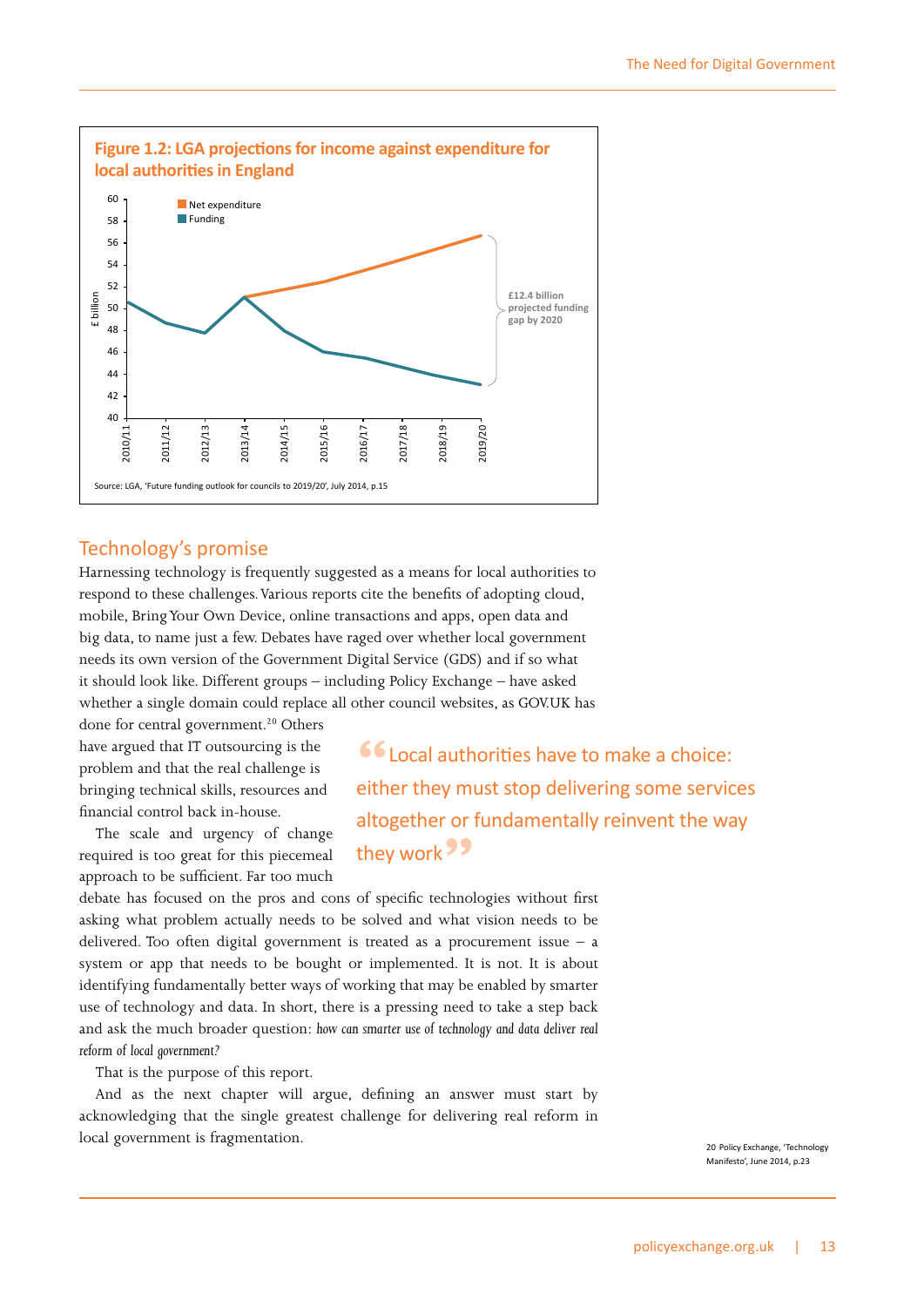# <span id="page-14-0"></span>2 The Problem of Fragmentation

Local authorities are proud of their independence and autonomy. Addressing the specific needs and priorities of local communities is their very raison d'être. In short, localism matters. Yet the sector's fragmentation is also the single greatest barrier to achieving technology-enabled reform. That is because technology delivers value through being scaled; local government keeps it small-scale. Data delivers value through being shared and integrated; local government keeps it siloed. The result is that the sector's fragmentation gives rise to two major problems.

#### 1. Raising the cost of technology

As independent organisations, over many years local authorities have separately procured or developed their own hardware, software and applications to enable them to carry out their functions and to deliver their services. Consequently, today, though they all perform very similar tasks in their respective areas, every council's IT architecture (the collection of software, hardware and processes it uses) is virtually unique to itself. This has a number of negative consequences for the local government ICT market.

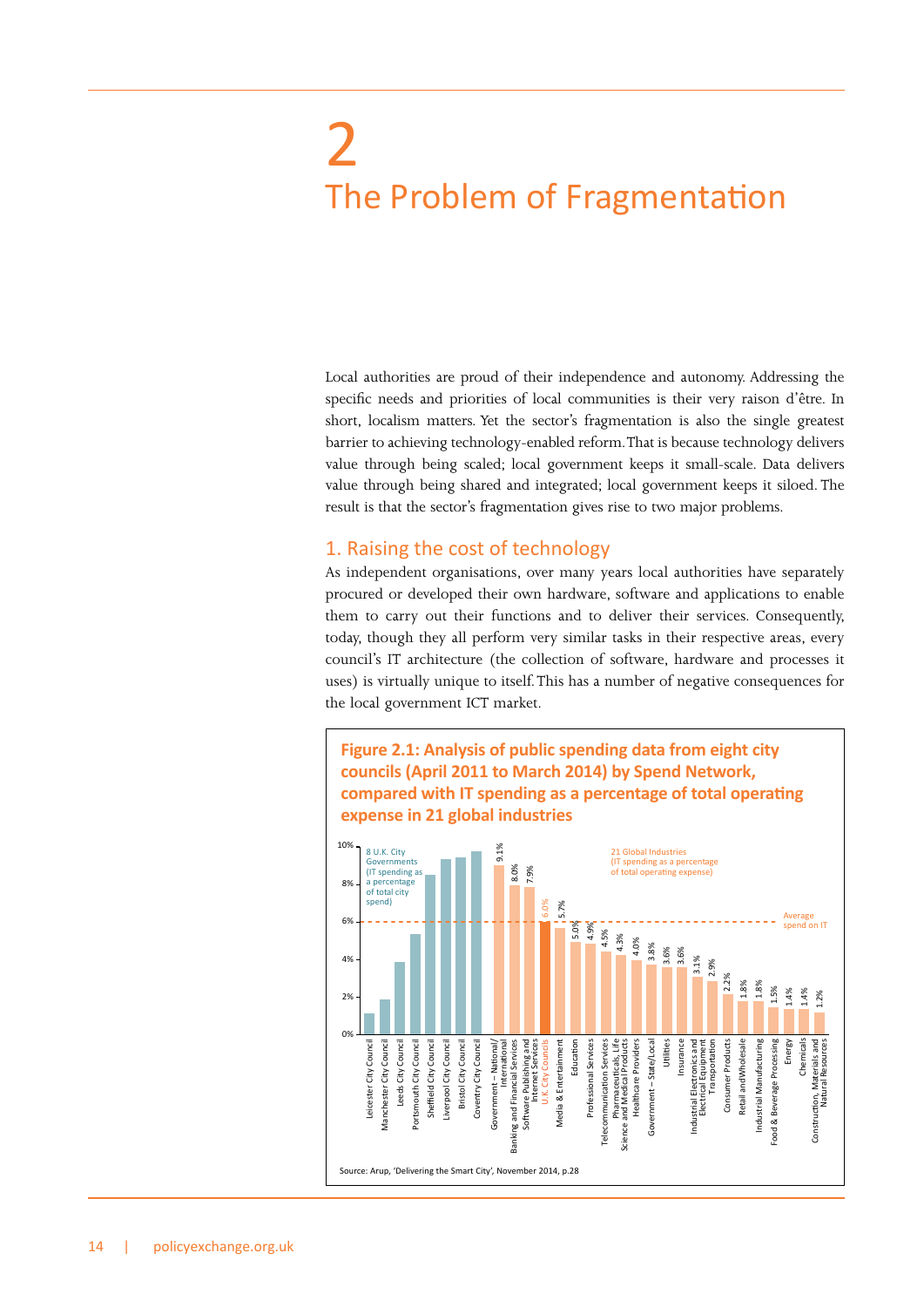- Prevents economies of scale: Across local government in England and Wales there are over 375 separate websites (each with their own designers, hosting and support), an estimated 28,000 separate instances of line-ofbusiness systems, $21$  thousands of apps, and a substantial number of data centres. All of this creates duplication – and therefore redundancy – of capacity. As each council separately procures these systems, the buying power of the sector as a whole is diminished, keeping procurement costs high. A recent report by Arup, UCL and [Spend Network](https://spendnetwork.com/) found that local authorities in eight of the UK's largest cities spent 6% of their budgets on IT, almost twice as much as the utility and transport sectors (3.6% and 3.1% respectively).<sup>22</sup>
- Raises costs for suppliers: Since every council's IT architecture is different, it is hard for software developers to design a new product once and it sell many times (achieving savings in production that can be passed on to local authorities). Instead, they frequently have to adapt their product or offer integration tools (middleware) so that it can communicate with each council's existing systems, all of which adds expense. During interviews for this research, even some large IT providers said they would not serve the sector because of these challenges.
- **Encourages creation of bespoke IT:** Since the market struggles to serve all the sector's needs, local authorities have developed a tendency to build (or commission) bespoke solutions rather than simply buying off-theshelf IT or making use of freely-available open source products. This leaves councils having to manage, support and update software that does not exist anywhere else on the market. While the costs of technology for consumers and businesses continuously fall as products are created and sold in bulk, by building or commissioning their own unique tools local authorities pay bespoke prices for bespoke IT. Central government has exacerbated this issue. Councils are subject to IT requirements imposed by government departments. Examples include handling NHS mail from the Department of Health, and some of the systems and processes required for dealing with the Department for Work and Pensions (DWP) to deliver benefits. Having to integrate with bespoke central government systems forces local authorities to use bespoke software themselves.
- **C** Leads to vendor lock-in: Different IT systems record data in a variety of schemas and formats. As a result, it is often very challenging – and therefore expensive – to move data to a new system. This discourages local authorities from switching vendors, hindering competition and keeping prices high.

Together, these factors lead to a self-perpetuating, negative cycle of fragmentation and expense.

21 This is a modest estimate. Some local authorities interviewed for this report claimed to have more than 200 separate line of business systems each.

22 Arup, 'Delivering the Smart City', November 2014, p.28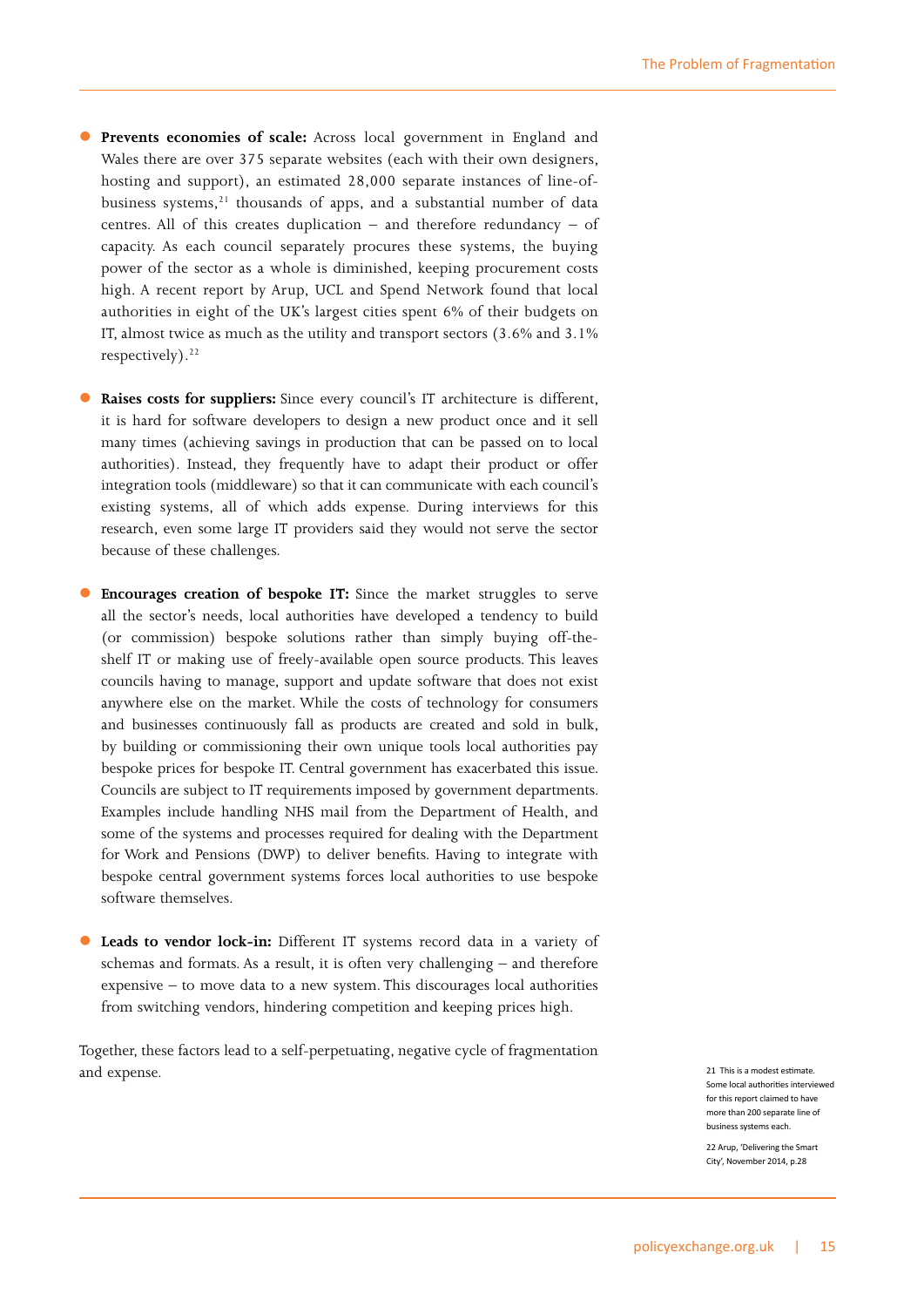

#### 2. Hindering the adoption of more efficient ways of working

Of far greater concern is that the fragmentation of local government IT reinforces *organisational silos* that prevent local authorities from adopting – or rolling out at scale – more efficient ways of working that could save significant money. This is largely because of the impact on data. Separate teams (both within and between councils) use separate IT systems, all of which require recording data in specific ways and formats.<sup>23</sup> This encourages those teams to work in different ways, which in turn leads them to procure more bespoke IT to support their particular activities. These technology and organisational silos create a damaging, selfreinforcing cycle.



To demonstrate the point, below are outlined the ways in which fragmentation hinders three of the most well-known methods of working more efficiently: a) shared services, b) targeting and collaboration, and c) demand reduction.

23 These specific schemas and formats can also be driven by policy/regulation, as seen in the different requirements for adults' and children's social care.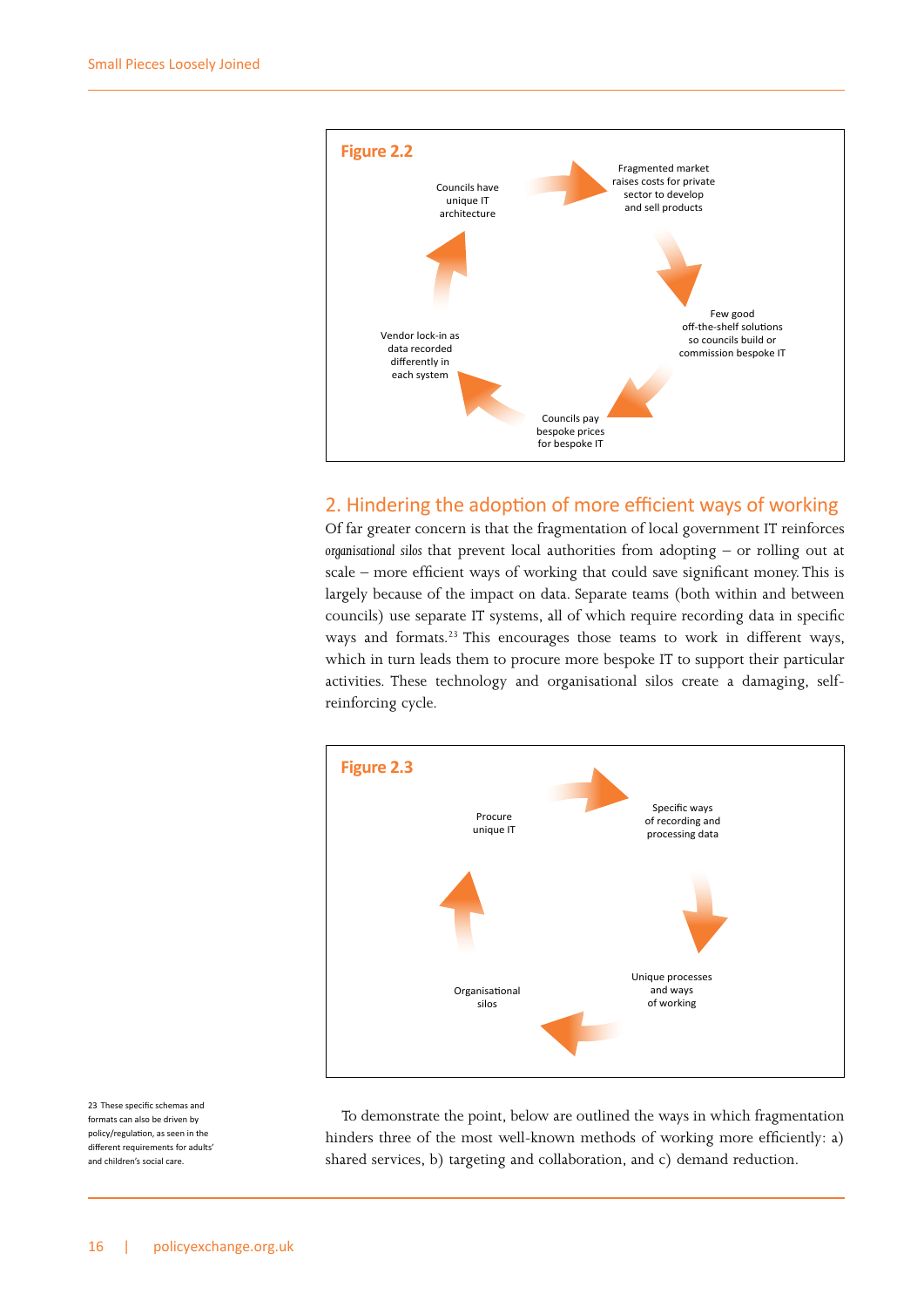#### Shared services

Councils can share and/or co-fund resources, staff and functions with neighbouring local authorities, saving them money by reducing duplication of capacity and increasing economies of scale. According to the LGA, at least 337 councils are already engaged in shared service arrangements, leading to savings of £165 million in 2012, £278 million in 2013 and £357 million in 2014.<sup>24</sup> While investment is required to establish new shared services, an LGA study found that 'the set up and integration costs… are modest with less than a two year payback period'.25

#### The problem of fragmentation

Shared services will always be limited without shared data.<sup>26</sup> Local authorities increasingly use their own data to create digital maps showing the location of parks, buildings and parking spaces. They can show the addresses of individuals or families with particular needs, from education to welfare. But – for the most part – they have little or no data on those same things *beyond their boundaries*.

That is a serious problem for the expansion of shared services as the issues councils are tasked to address are rarely contained within one local authority area. Communities, areas of

### **"**Shared services will always be limited without shared data<sup>99</sup>

deprivation, crime, littering and school catchment areas can (and frequently do) cut across borders. Without shared data, it is hard for a council to know if a particular problem they are tackling, or service need they are meeting, represents the tip of the iceberg or the mass below sea level. How far does the area of urban deprivation on the eastern boundary continue into the neighbouring borough? What's the demand for library services in the community that falls at the intersection of three councils' areas?

Without having detailed, current data to see the real size and shape of problems beyond their jurisdiction it is very challenging for local authorities to resolve them efficiently. If one council spends  $£5$  million each year on combating a particular issue, might they be better to hire the services of the team of a neighbouring council that has a far greater incidence of that same issue, or together fund a third party to do the same? While there are examples of data being shared between councils (for example in the Tri-borough,<sup>27</sup> and in Surrey and Norfolk), for shared services to be rolled out at scale, local government needs *systematic* data sharing across the sector. The fact that local authorities act as organisational and data silos prevents significant expansion of shared services and the cost savings they could bring.

#### Targeted, coordinated operations and delivery

More can be delivered with less by targeting local government's finite resources at areas of greatest need and by coordinating the activities of different teams involved in resolving a specific problem. Targeting can be achieved by having accurate data that shows where the greatest incidences of problems are, or by correlating data from a number of different sources to *predict* where problems are most likely to occur in future. To give just one example, each year housing tenancy, benefit and Council Tax fraud (such as false entitlement, illegal subletting, lease sell-on and 24 LGA, 'Investing In Our Nation's Future: The First 100 Days Of The Next Government', July 2014, p.4

25 LGA, 'Shared Services: costs spared?', October 2014, p.5

26 A point explored in detail in: Localis, 'Changing Places – how innovation and transformation is taking place in local government', October 2013. Lack of shared systems is also an issue. The causes of that are complex, including inter alia: cost, notions of sovereignty, difficulties in agreeing common business processes and data quality.

27 The Tri-borough is composed of Westminster City Council, Hammersmith and Fulham Borough Council, and Kensington and Chelsea Borough Council.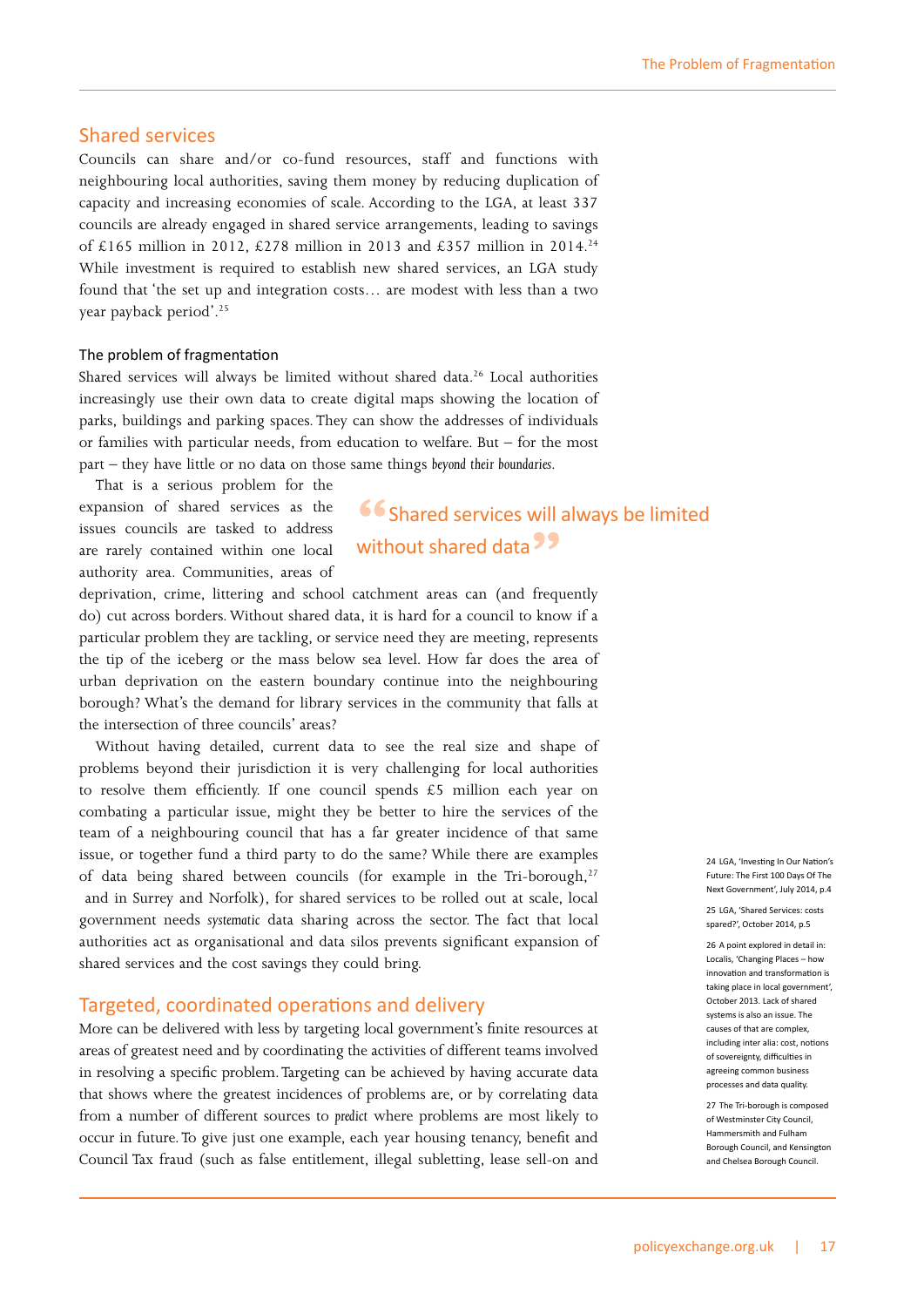unauthorised succession) cost the UK's local authorities in excess of £1.3 billion. By bringing together and analysing data from past cases and combining with data from sources such as Experian, it is possible to predict where future violations are most likely to occur and direct investigative teams to respond to them first. A trial using these methods conducted by Gravesham Borough Council identified 75 properties where the council made a range of interventions, including eight cases in which council property needed to be repossessed, four properties that were under-occupied and twelve where there were illegal tenancy successions.  $£108,000$ of tenancy fraud was discovered.<sup>28</sup> Coordination, meanwhile, can be improved when different teams have real-time data on the activities of those with whom they work. The creation of the Mayor's Office of Data Analytics in New York City (see case study below) shows how adopting these principles can lead to a fivefold increase in the efficiency of some local government activities.

#### **Case study: New York City**

A small team of graduates with statistical, economics, and computer science backgrounds has quietly been unleashing a data revolution in New York City. The Mayor's Office of Data Analytics (MODA) was established by Mayor Michael Bloomberg and tasked with harnessing the city's data to better inform policymaking and to improve public services.<sup>29</sup> The team systematically gathered records from the city's myriad agencies and departments and began processing and mapping the data to identify trends and spot correlations. The results have been nothing short of remarkable.

One example is the team's work on illegal conversions. Every year New York City receives around 25,000 complaints about dwellings that have been illegally subdivided into smaller units. The city has just 200 inspectors to handle all these complaints. Before the creation of MODA, only 13% of their investigations resulted in a vacate order, leaving thousands of genuine problem cases unaccounted for. MODA sought to address this problem with data.

They started with a list of the city's 900,000 properties and combined it with datasets from 19 agencies. They added information such as foreclosure proceedings, anomalies in utilities usage, dates of construction, ambulance visits, crime rates and rodent complaints. They compared this information to fire records and developed a model to determine where inspectors should investigate next. In short, they were looking for predictive indicators of illegal conversions. Using their more aggressively data-driven analysis, 70% of cases investigated now warrant a vacate order: a 500% increase in efficiency.<sup>30</sup>

#### The problem of fragmentation

The provision of many local public services requires coordinated activity between different teams. Thirty-one separate organisations can be involved in supporting a troubled family and their interactions can be numerous, complex and expensive.<sup>31</sup> Just one such family in Oldham required 410 separate interventions by 25 different organisations, with 32 referrals between services. The estimated total cost of responding to this family in 2011–12 was £47,235.<sup>32</sup> Fragmentation creates technical and organisational barriers that prevent those different teams from working together efficiently.

On a technical level, the different IT systems used by each team make it hard to share data, as information is recorded in different styles and formats. This affects

28 Fujitsu, 'Case Study: Gravesham Borough Council', November 2013, available at: [http://www.fujitsu.com/fts/](http://www.fujitsu.com/fts/about/resources/case-studies/CS-Gravesham-Borough-Council-171013.html) [about/resources/case-studies/](http://www.fujitsu.com/fts/about/resources/case-studies/CS-Gravesham-Borough-Council-171013.html) [CS-Gravesham-Borough-](http://www.fujitsu.com/fts/about/resources/case-studies/CS-Gravesham-Borough-Council-171013.html)[Council-171013.html](http://www.fujitsu.com/fts/about/resources/case-studies/CS-Gravesham-Borough-Council-171013.html)

#### 29 See Mayor's Office of Data Analytics website, available at: [http://www.nyc.gov/html/](http://www.nyc.gov/html/analytics/html/home/home.shtml) [analytics/html/home/home.shtml](http://www.nyc.gov/html/analytics/html/home/home.shtml)

30 Michael P. Flowers, Chapter 15 of: 'Beyond Transparency: Open Data and the Future of Civic Innovation', Edited by Brett Goldstein with Lauren Dyson, available at: [http://](http://beyondtransparency.org) [beyondtransparency.org](http://beyondtransparency.org)

31 LGiU, 'Technology and transformation in town halls', July 2014, p.25

32 The Guardian, 'Eric Pickles tells councils to cut spending on problem families', 23 January 2013, available at: [http://www.](http://www.theguardian.com/politics/2013/jan/23/eric-pickles-cuts-problem-families) [theguardian.com/politics/2013/](http://www.theguardian.com/politics/2013/jan/23/eric-pickles-cuts-problem-families) [jan/23/eric-](http://www.theguardian.com/politics/2013/jan/23/eric-pickles-cuts-problem-families)pickles-cuts-problemfamilies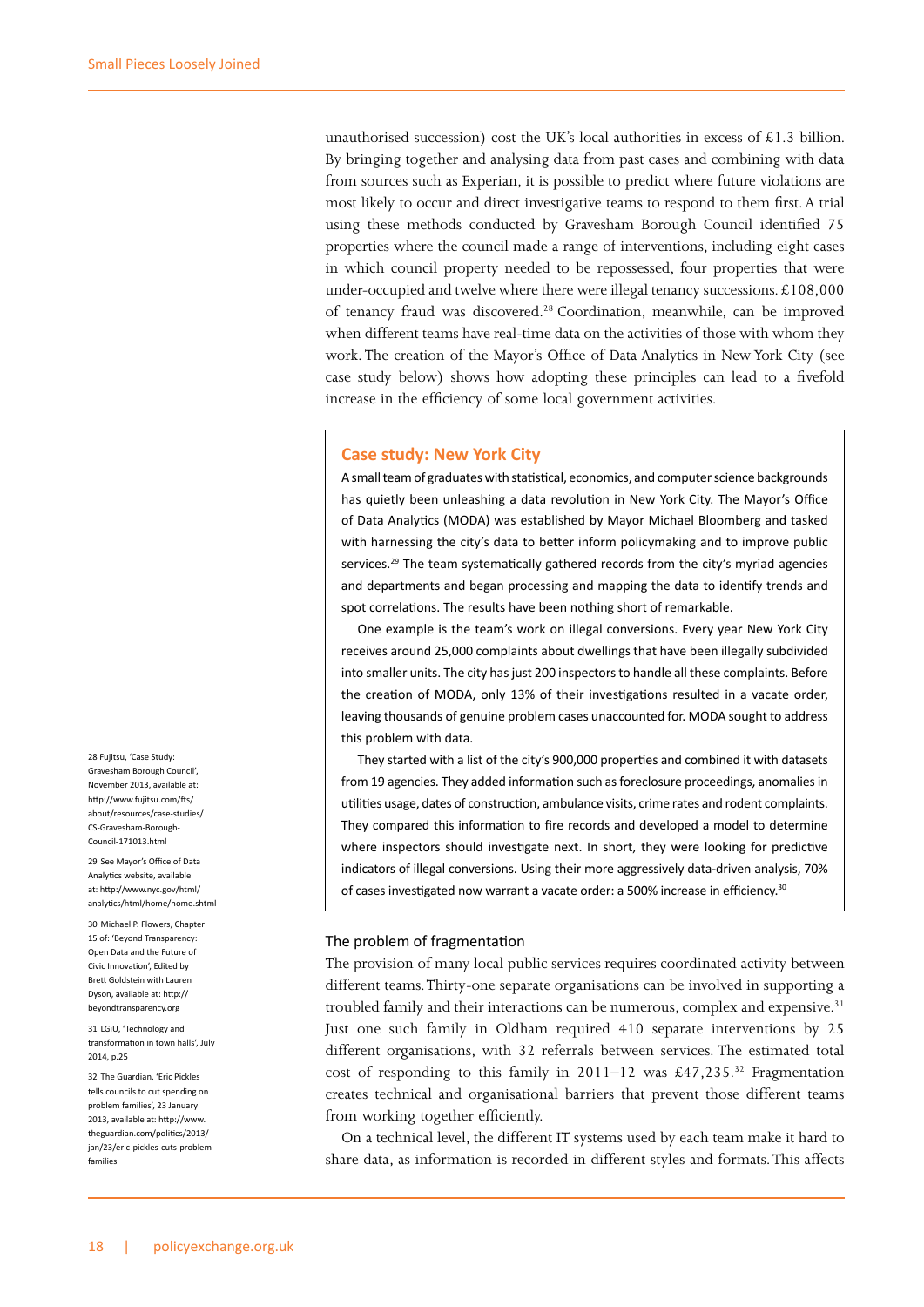both personal and non-personal data. Within a single council, the same individual can be recorded on as many as 30 separate systems with no unique identifier linking the records. 'Jonathan Smith' in one system could be 'J Smith' in another; 'Smith, J. A.' in another still. Likewise places can be recorded in variable formats

such as by postcode, street address or grid reference.

Even where data *is* recorded in technically compatible ways, the lack of systematic data sharing between different teams – due to culture,

**"**Like a jigsaw that has never been put together, the public sector has all the separate pieces, but no way of seeing the big picture**"**

ingrained ways of working and organisational silos – is problematic. The example of troubled families is, again, indicative. To identify families that may need support, councils look for those that show warning signs against three separate indicators, including employment, education and criminal activity. One council interviewed for this report explained that some troubled families were failing to be identified because data on the children's school attendance was not available to the local authority when the child was educated in the neighbouring borough.<sup>33</sup> Like a jigsaw that has never been put together, the public sector has all the separate pieces, but no way of seeing the big picture.

#### Demand reduction

The final major way of decreasing costs is to reduce demand for a council's services. Three of the main mechanisms by which that can be achieved are outline below:

**1. Preventing problems arising:** Targeting resources and ensuring more coordinated activity (as described above) can help nip problems in the bud before they become more serious and expensive to resolve. Put simply: prevention is better than cure. Interventions to support just one troubled family can cost between £75,000 and £100,000. In Barnet 18 troubled families cost taxpayers £1,729,112 in a year – an average of just over £96,000 per family. The money was spent on prison and probation services, policing, health costs and benefit payments to the families.<sup>34</sup> The problem of fragmentation is that data fails to be shared between teams to enable the necessary targeting and coordination of action that could pre-empt and prevent problems occurring.

This problem has been highlighted during pilots of Whole Place Community Budgets (WPCB).<sup>35</sup> The WPCB scheme (see case study below) encourages public sector teams based in a specific geographical area to work together, sharing resources and budgets to prevent issues from escalating. If the results from early pilots in the Tri-borough, Greater Manchester, Essex and West Cheshire could be scaled across the whole sector, the potential savings have been estimated at being between £9.4 billion and £20.6 billion.<sup>36</sup> Such dramatic figures arise from the ability to redirect public services towards preventing rather than responding to failure, addressing problems before they grow in severity and cost. Yet a report on the initiative conducted by Ernst and Young noted that the success of the scheme, and the savings it offers, depends on greater data sharing.<sup>37</sup> Without shared data, it is extremely hard to know how to redesign services, predict where problems will occur and coordinate activity to respond to them.

33 Policy Exchange original interview. Council requested to remain anonymous.

34 The Daily Telegraph, 'Problem families are costing the taxpayer as much as £345,000 a year', 23 January 2013, available at: [http://www.telegraph.co.uk/](http://www.telegraph.co.uk/news/politics/9819689/Problem-families-are-costing-the-taxpayer-as-much-as-345000-a-year.html) [news/politics/9819689/Problem](http://www.telegraph.co.uk/news/politics/9819689/Problem-families-are-costing-the-taxpayer-as-much-as-345000-a-year.html)[families-are-costing-the-taxpayer](http://www.telegraph.co.uk/news/politics/9819689/Problem-families-are-costing-the-taxpayer-as-much-as-345000-a-year.html)[as-much-as-345000-a-year.html](http://www.telegraph.co.uk/news/politics/9819689/Problem-families-are-costing-the-taxpayer-as-much-as-345000-a-year.html)

35 See [http://communitybudgets.](http://communitybudgets.org.uk) [org.uk/](http://communitybudgets.org.uk) for details about the scheme

36 Ernst and Young on behalf of Local Government Association, 'Whole Place Community Budgets: A Review of the Potential for Aggregation', January 2013, p.1

37 Ernst and Young on behalf of Local Government Association, 'Whole Place Community Budgets: A Review of the Potential for Aggregation', January 2013, p.22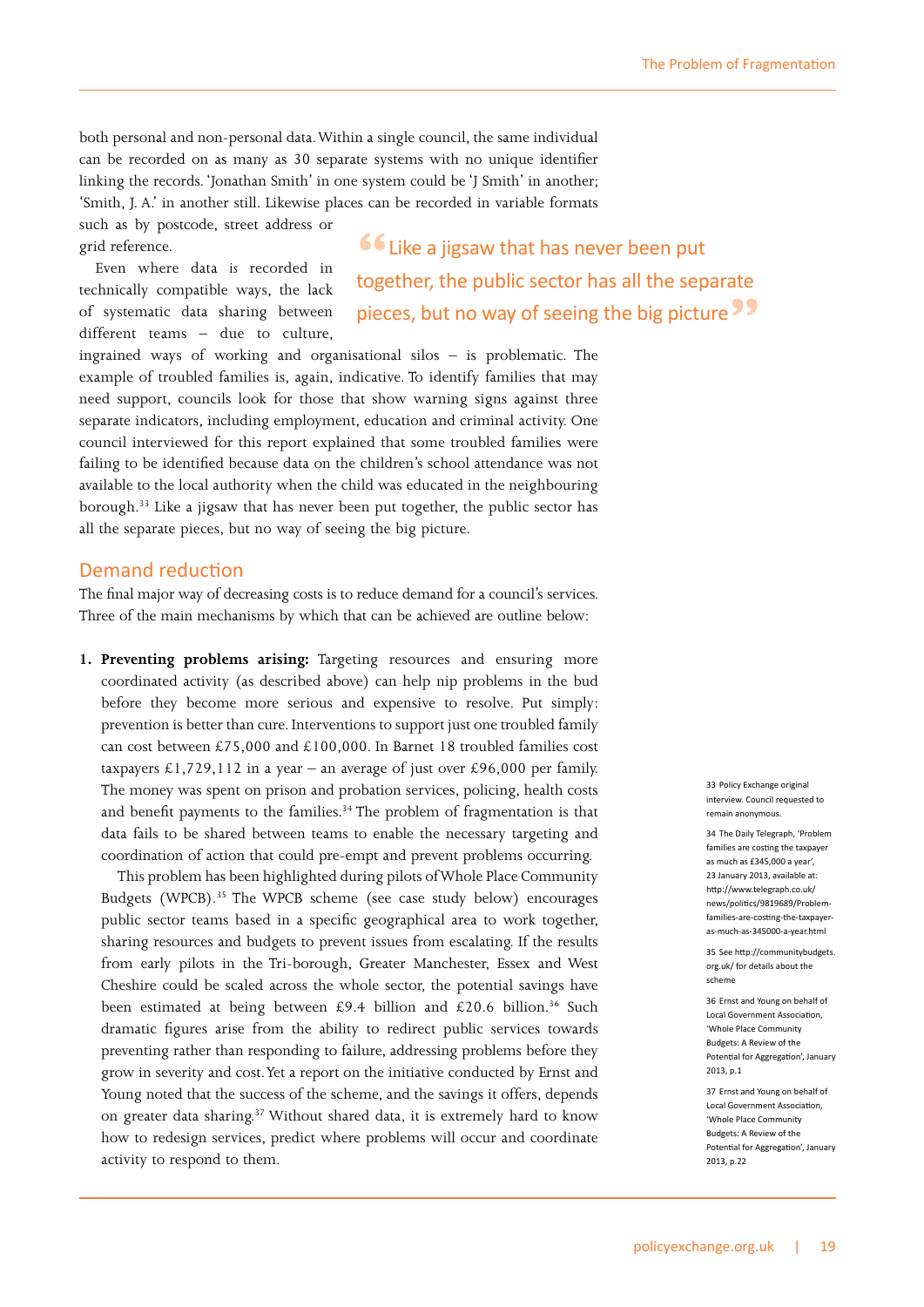**Case study: Whole Place Community Budgets, Greater Manchester** During 2012, four areas in England (the Tri-borough, Greater Manchester, Essex and West Cheshire) began trialling Community Budgets as a mechanism for tackling some of their most significant local challenges, from domestic violence to skills and employment.<sup>38</sup> Each area identified potential benefits from taking a more integrated approach to frontline services, focusing on outcomes like preventing avoidable hospital admissions or reducing reoffending.

Greater Manchester's pilot focused on changing the way services were delivered to families with complex needs. In two neighbourhoods – Wythenshawe and Gorton/ Longsight, a new delivery model was tested with 240 families, and compared to a 'business as usual' approach for another 240 families. The new model involved establishing a single virtual team (including representatives from the council, health organisations, schools and work programme providers), to take care of all referrals for complex families. The families were given one individual to work with who agreed with them what kind of help they needed, including referrals to other services. Having just one team helped stop the duplication of effort and counter-productive results of working in bureaucratic silos. This led to two key benefits:

- z **Prioritisation:** Previously families would be referred to services but would have to join a waiting list to receive them. Complex families can now be prioritised when referred to services across the public sector, such as mental health treatments, preventing their problems escalating.
- **Timing:** Previously families were referred to services in an ad hoc way and there was limited communication between the services provided. For instance, a parent with a drug addiction could receive methadone treatment in the morning and have a parenting class in the afternoon. Services can now be scheduled so that they can be mutually supportive around the needs of the family.

Manchester's cost-benefit analysis suggests that applying this new approach to 240 families will result in £0.7 million of future costs being avoided over the first two years of delivery (above what would be achieved if a business as usual approach was maintained). This is equivalent to a return of 44 pence for every £1 invested in the programme compared to the estimated current return of 32 pence. Significantly greater returns are then expected in future years as complex families are supported effectively and become less dependent on public services.

Adapted from: http://www.local.gov.uk/community-budgets/-/journal\_content/56/10180/3691988/ARTICLE

**2. Encouraging self-service:** The most commonly-cited example of demand reduction is channel shift: getting people to use online services (e.g. applying for a resident parking permit) in place of methods that require more staff time and resources. When implemented effectively, the cost of digital transactions is estimated to be 20 times lower than by telephone, 30 times lower than by post and 50 times lower than face-to-face. Government estimates suggest that  $£1.7$  billion a year can be saved by encouraging citizens to transact online.<sup>39</sup> Yet, as the next chapter will argue, the potential savings of channel shift are reduced when each local authority separately designs or commissions its own digital services, preventing economies of scale.

38 Whole Place Community Budgets, available at: [http://communitybudgets.org.uk/](http://communitybudgets.org.uk)

39 Cabinet Office, 'Sprint 14: speech by Francis Maude', 29 January 2014, available at: [https://www.gov.uk/government/](https://www.gov.uk/government/speeches/sprint-14-speech-by-francis-maude) [speeches/sprint](https://www.gov.uk/government/speeches/sprint-14-speech-by-francis-maude)-14-speech-byfrancis-maude. Cheshire West and Chester Council have adopted this approach. If a resident wants to complain about their bins, they are now able to interact online directly with the individual refuse collector working in that area without needing to call up their local council office. Source: Localis, 'Changing Places – how innovation and transformation is taking place in local government', October 2013, p.16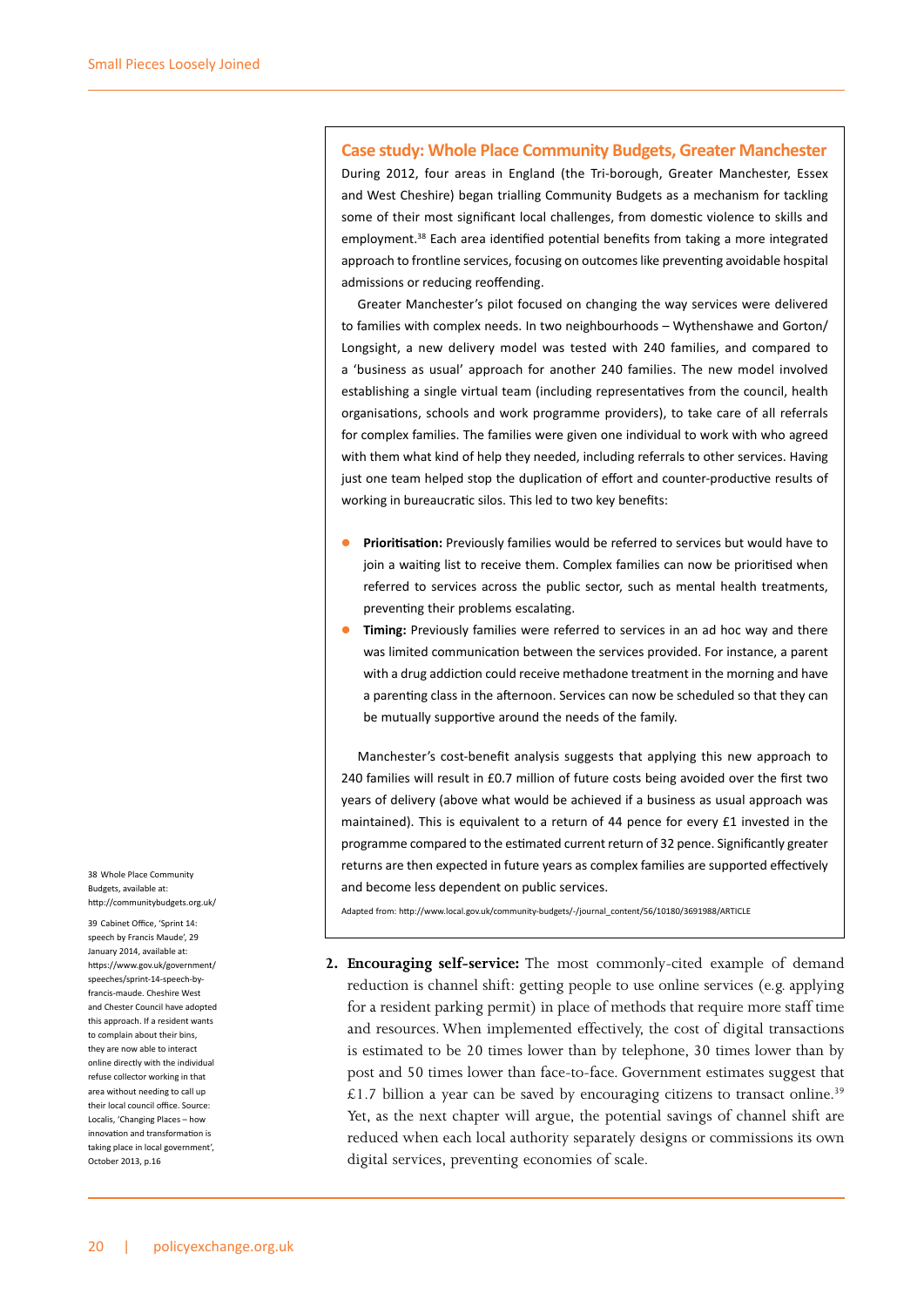| Source<br>channel | Socitm insight<br>May 2012 | Socitm insight<br>Dec 2009 | <b>NWeGG</b><br>2006 | Consultant<br>study for<br>council<br>partnership<br><b>April 2009</b> |
|-------------------|----------------------------|----------------------------|----------------------|------------------------------------------------------------------------|
| Face-to-face      | $£8.62$ per<br>transaction | £8.23 per visit            | £7.81                | £5.51                                                                  |
| Phone             | $£2.83$ per<br>transaction | £3.21 per call             | £4.00                | £2.53                                                                  |
| Web               | $£0.15$ per<br>transaction | £0.39 per visitor          | £0.17                | £0.17                                                                  |

**3. Directing citizens to services offered by other organisations:** Funds can be saved by enabling third and private sector organisations (the 'mixed economy') to serve particular public needs. For example, councils might direct citizens to the Casserole Club (which offers peer-to-peer food sharing) or the Citizens Advice Bureau. Other services could be commissioned and paid for by local authorities at a cheaper price than running them in-house.

Another way of engaging the mixed economy is by releasing open data that enables developers to build apps, products and services that serve local communities. Transport for London (TfL) estimates that it saves £4 million a year by not having to develop apps itself, but by instead releasing its data for developers to work with.<sup>41</sup> The result has been the creation of more than 350 apps,42 including celebrated products such as CityMapper.

Once again, potential savings are hindered by fragmentation – in this case, the fragmentation of councils' open data. Though a small number of local authorities make use of combined open data portals, such as <data.gov.uk> or the London Data Store, the vast majority release open data separately (and in non-comparable formats). At the time of writing, 21 local authorities had developed their own open data portals; 224 had simple landing pages offering a small number of spreadsheets; a further 192 offered no open data at all.<sup>43</sup> This fragmentation disincentivises app developers from building products because the data covers too small a geographical area to provide a large enough potential customer base to create viable business models. Given that the typical price of an app is around 69p, and revenues from advertising are just a few pence per click, $44$  it is not possible to sell a sufficient number if the product only covers a small population. The reason TfL apps have been so successful is that they can appeal to London's eight million residents, as well as those that commute into the capital. Conversely, according to the 2011 census, the largest local authority area in the UK is Birmingham, with only 1,073,000 residents.<sup>45</sup> Though developers can aggregate data from different sources, this increases the complexity and expense of developing a new product.

40 LGA, 'Transforming local public services using technology and digital tools and approaches', July 2014

41 Policy Exchange interview with Transport for London

42 TfL, 'Open Data Audit: Smartphone apps powered by TfL open data', 5 November 2014

43 Figures taken from [http://](http://www.owenboswarva.com/localopendata.htm) [www.owenboswarva.com/](http://www.owenboswarva.com/localopendata.htm) [localopendata.htm](http://www.owenboswarva.com/localopendata.htm)

44 According to Flurry, in 2013, 90% of all apps in the Apple App Store were free. See: [http://](http://www.flurry.com/bid/99013/The-History-of-App-Pricing-And-Why-Most-Apps-Are-Free#.VGoOz_msWfg) [www.flurry.com/bid/99013/](http://www.flurry.com/bid/99013/The-History-of-App-Pricing-And-Why-Most-Apps-Are-Free#.VGoOz_msWfg) [The](http://www.flurry.com/bid/99013/The-History-of-App-Pricing-And-Why-Most-Apps-Are-Free#.VGoOz_msWfg)-History-of-App-Pricing-And-Why-Most-Apps-Are-Free#. VGoOz\_msWfg

45 Birmingham Census 2011 report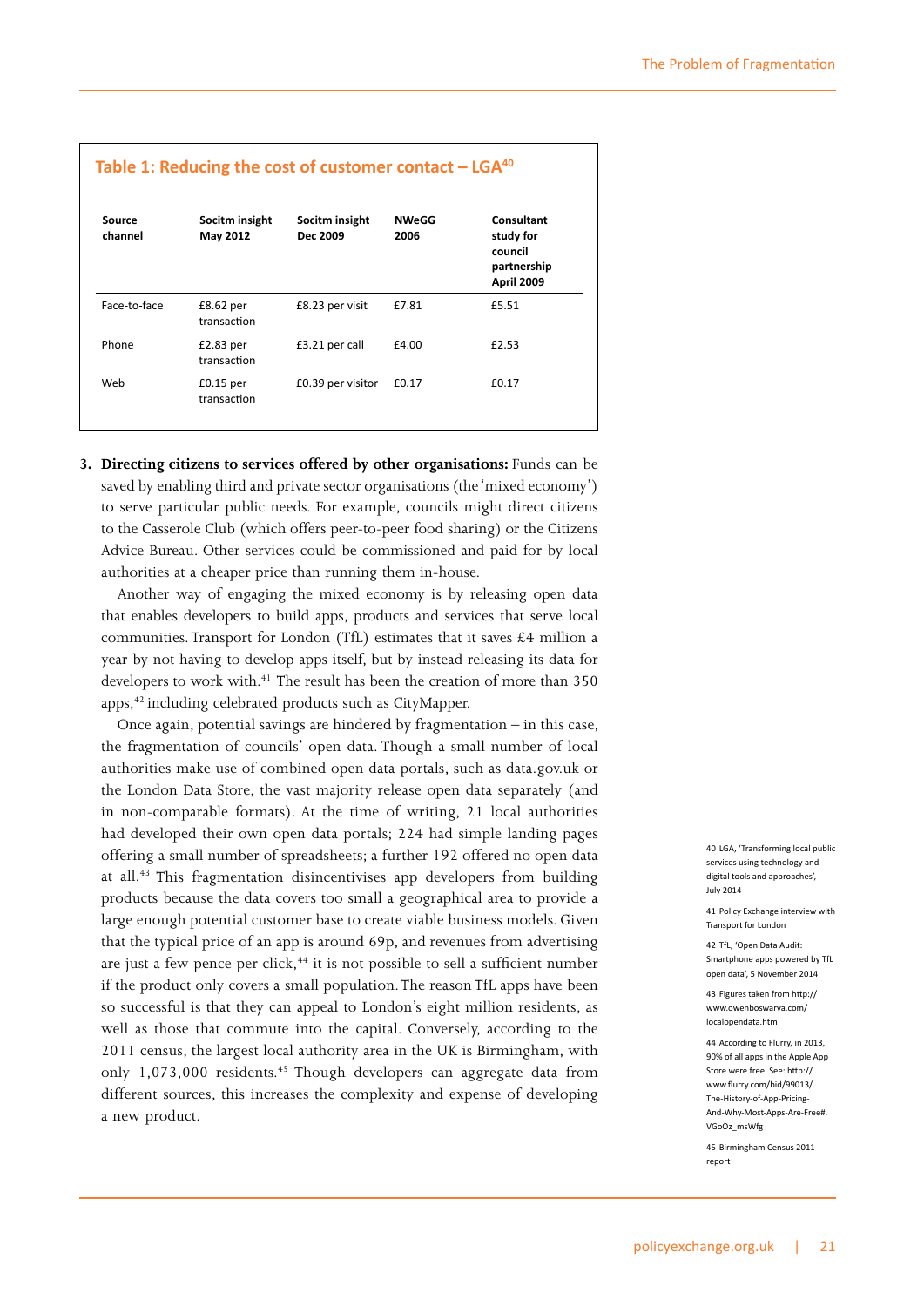#### Summary

While a great strength for localism, the fragmentation of the local government sector presents a serious challenge for technology-enabled reform. It leads to higher IT costs and prevents the adoption and scaling of the more efficient ways of working that could realistically help meet the funding gap of  $£12.4$  billion by 2020. Worryingly, as the next chapter will show, many current digital government initiatives exacerbate rather than address these problems.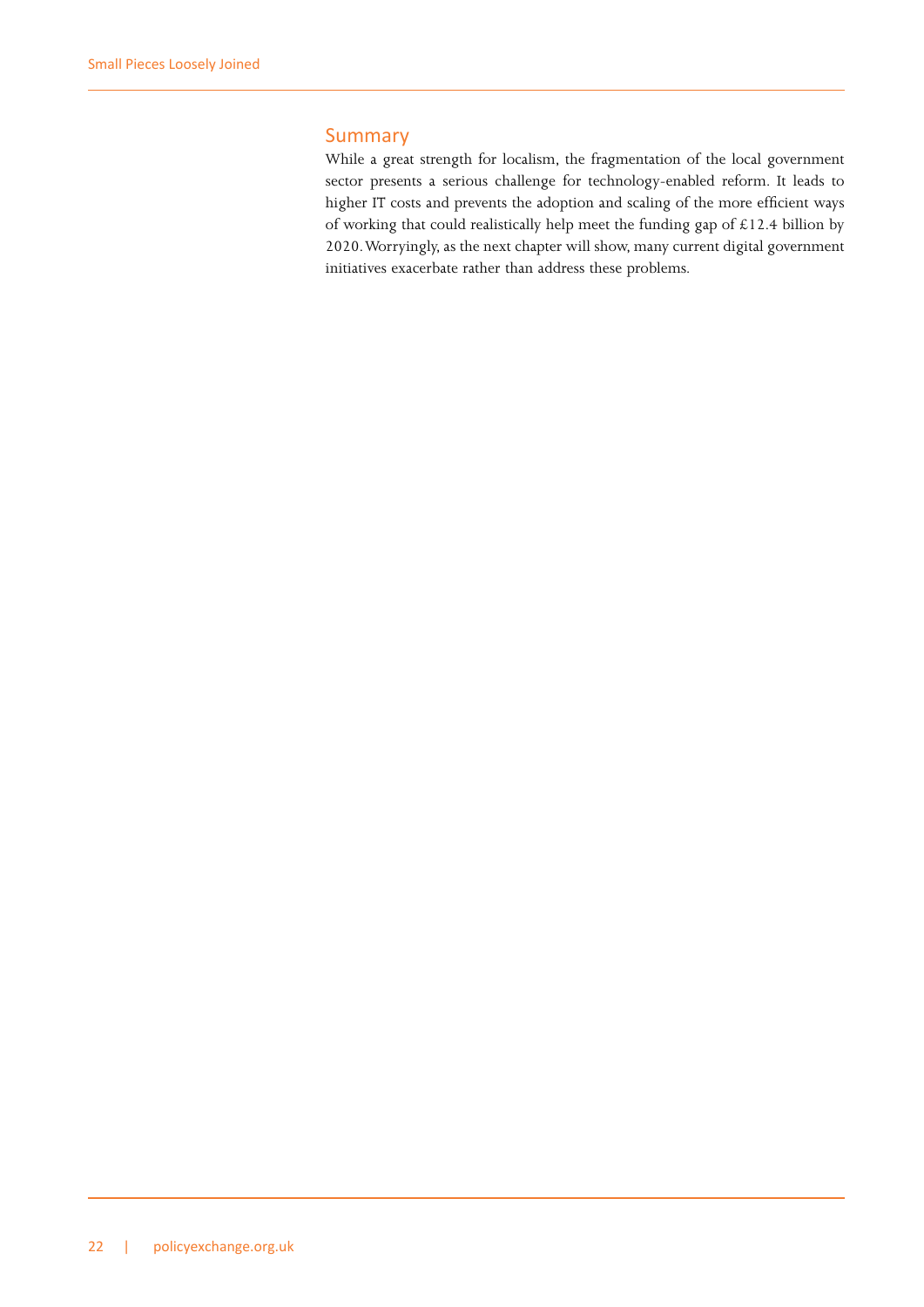# <span id="page-23-0"></span>3 The Shortcomings of Current Approaches to Digital Government

There are many initiatives aimed at bringing the principles of digital government to the local government sector. Yet, as is explained below, few are likely to help address the sector's financial crisis or deliver genuinely transformed services for citizens.

#### 1. Fragmented approach and failure to scale best practice

The vast majority of local authorities are independently working to bring about their own digital transformation. That means almost 375 organisations trying to solve the same problems, commissioning the same advice and developing similar (but often incompatible) solutions in isolation of one another. This perpetuates the very fragmentation that keeps IT costs high and reinforces councils' organisational and data silos, exacerbating all the problems outlined in the previous chapter.

Localism is often given as the justification for this fragmented approach. But significant savings will require combined action and developing shared capabilities that can be scaled. Evidence comes from elsewhere in the public sector. For example, the creation of the NHS online recruitment service ([http://www.jobs.](http://www.jobs.nhs.uk) [nhs.uk\)](http://www.jobs.nhs.uk) has already generated savings of over £1 billion since its launch in 2003. Rather than build its own 'e-recruitment' system, the Department of Health (DoH) recognised that it could instead procure a single, nationally-available commodity that would be used on a transactional basis by NHS employers throughout the UK. Working with DoH, the digital consultancy *Methods* persuaded more than 500 NHS employers to forego their specific services to make use of this common capability, providing significant savings for all.<sup>46</sup>

Meanwhile, the Department for Communities and Local Government (DCLG) Local Digital programme is exploring how a similar idea could be brought to local authorities. Early indications show that significant sums can be saved by giving councils common API (Application Programming Interface) access to Land Registry information and DVLA data to reduce fraud. Smaller savings can be made by avoiding duplication through the creation of standard API tools to help councils deliver the new requirements of the Care Act 2014. An example of this would be the work currently underway to create a common deferred payments calculator.

This is not to deny that there are local authorities that have successfully implemented highly effective digital solutions, or that some do work to design solutions with their neighbours.<sup>47</sup> The LGA's report 'Rewiring Public Services'

46 Alan W. Brown, Jerry Fishenden, Mark Thompson, 'Digitizing Government, Understanding and Implementing New Digital Business Models', Methods Digital, December 2014, p.121

47 For example, Leeds, Yorkshire and Humber are looking to create a single, shared platform for commodity services. Reported by: <ComputerWeekly.com>, 'Is a local GDS the answer to local authority transformation? Lessons from the Labour digital review', available at: [http://www.computerweekly.](http://www.computerweekly.com/news/2240235614/Is-a-local-GDS-the-answer-to-local-authority-transformation) [com/news/2240235614/](http://www.computerweekly.com/news/2240235614/Is-a-local-GDS-the-answer-to-local-authority-transformation) [Is](http://www.computerweekly.com/news/2240235614/Is-a-local-GDS-the-answer-to-local-authority-transformation)-a-local-GDS-the-answer-tolocal-authority-transformation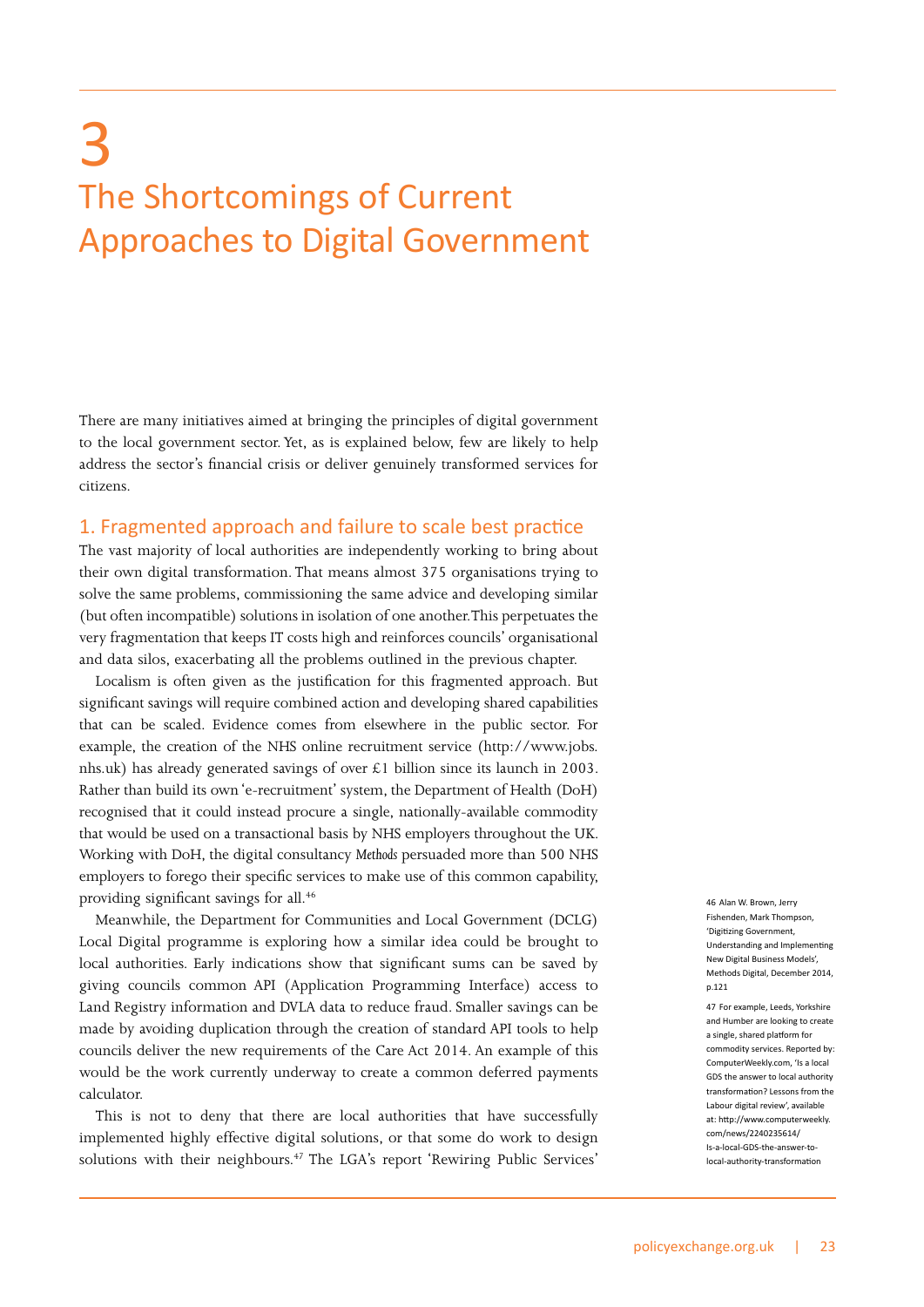lists several dozen case studies of excellence.<sup>48</sup> Yet despite initiatives to share good ideas, led by organisations such as Socitm and volunteer groups like LocalGov Digital, best practice is not being sufficiently scaled across the sector. Theorising why, Socitm has suggested that:

*'Part of the reason is the number of steps involved. Councils looking to share the process and software for an already developed 'my account' project would need first to identify others who have done it. Then they would need to investigate and evaluate what they have done, and, if the project looked worth replicating, find out whether any code available is, in fact, re-usable and can be supported in-house. The next step will then be to persuade colleagues to go down this path…. [I]t may be quicker, less risky, and even cheaper, to start from scratch or call in a trusted supplier and 'do it alone.'*<sup>49</sup>

The lack of coordinated activity in the name of localism is unequivocally not leading to better digital services for the public. For example, in surveys conducted by Socitm, fewer than 10% of council websites in England and Wales (32 out of 433) achieved a four star ranking in 2014.<sup>50</sup> Only 11 councils were rated as 'very good' in the way they promoted their digital engagement.<sup>51</sup> Just 31% of sites achieve the *Better Connected* standard for mobile access.<sup>52</sup>

#### 2. The wrong interpretation of user-centric services

Digital government is often interpreted as being about creating websites, apps and online services that are easier for citizens to navigate and use. This idea is problematic in three ways.

**"**To deliver radical reform it is not sufficient to focus on any one aspect of the service, even the user**"**

First, it has led to many councils focusing almost entirely on the front face of government (i.e. their website and apps), rather than the processes that lie behind them. That is a mistake. Local government will not save £12.4

billion through channel shift alone. Indeed, while money can be saved by giving citizens the information they require online (preventing the need for them to call or visit), offering better online transactions can actually *increase* costs by stimulating demand for services. Savings will only be made if the services themselves are redesigned to reduce demand on council staff time and resources. Digital government cannot be about bolting new technology on to old ways of working.

Second, to deliver radical reform it is not sufficient to focus on any one aspect of the service, *even the user*. Though many commentators like to point out how Google and Amazon have been successful because of their relentless focus on the customer experience – and urge local authorities to emulate them – that is not the whole story. Those companies have been successful because every process, both *internal* and external, has been designed to be efficient. Focusing on only those that interact with citizens leads to the flawed idea that the hundreds of other internal processes do not need to be reformed.

Third, the tendency to think about digital transformation as primarily a technical or web issue has led many local authorities to put their IT department in charge of delivering reform. If it is to mean anything at all, digital government

48 LGA, 'Rewiring Public Services', July 2014

49 Socitm Insight Briefing, No. 68, 'Collaborating and sharing digital assets: towards a local government digital service?', 2014, p.4

50 Socitm Insight Briefing, No. 68, 'Collaborating and sharing digital assets: towards a local government digital service?', 2014, p.1

51 Socitm, 'Rapid growth in use of mobiles a major challenge for local government websites suggests latest Better connected survey', available at: [http://www.socitm.net/press/](http://www.socitm.net/press/rapid-growth-use-mobiles-major-challenge-local-government-websites-suggests-latest-better) [rapid](http://www.socitm.net/press/rapid-growth-use-mobiles-major-challenge-local-government-websites-suggests-latest-better)-growth-use-mobiles-majorchallenge-local-governmentwebsites-suggests-latest-better 52 Socitm 'Do you Do Digital',

April 2014, p.16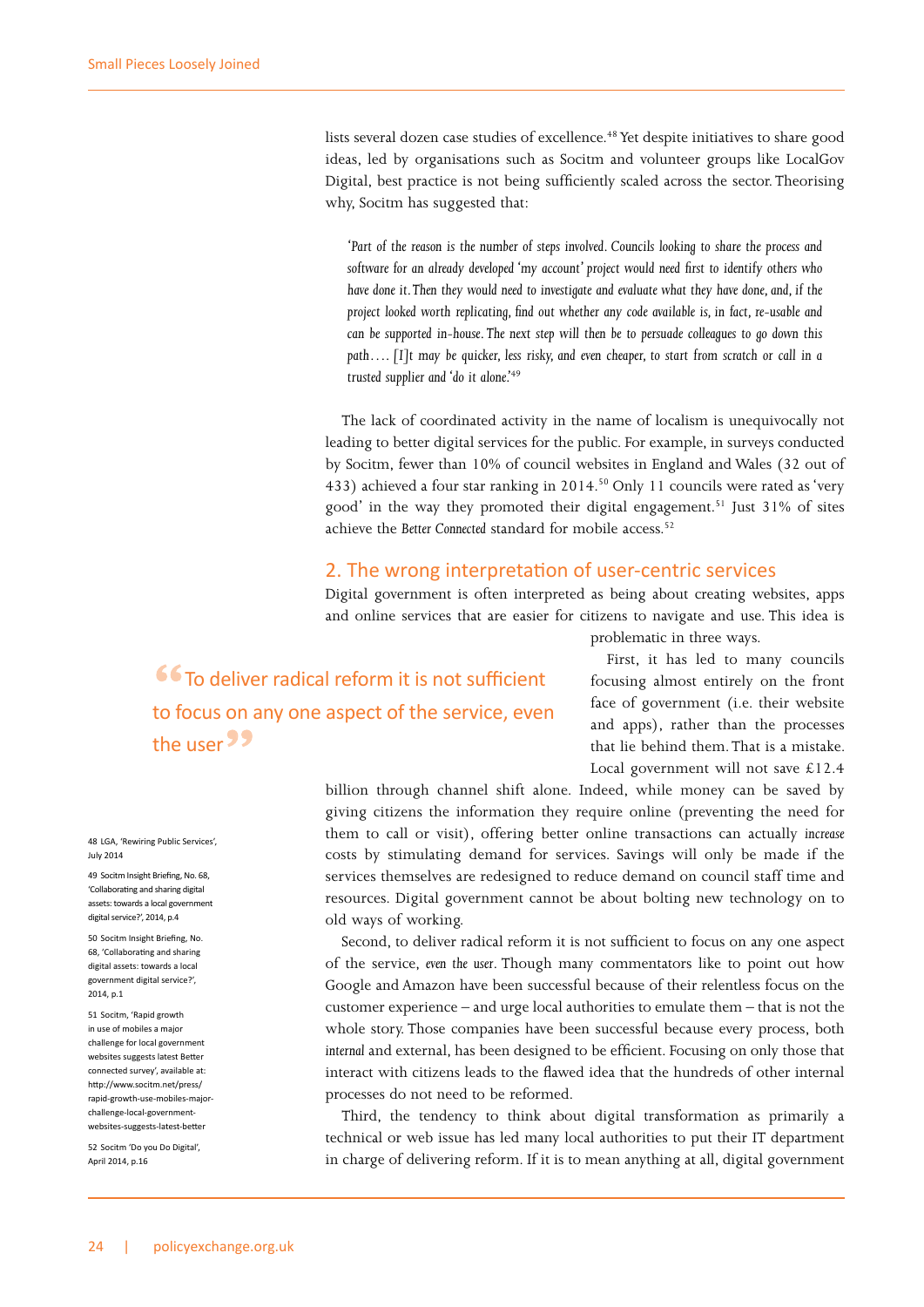is not primarily about IT but about wholesale organisational change. For that reason, it must involve all council employees, from the most senior executives to the most junior of front line staff.

#### 3. Putting cost saving before better investment in IT

There are many flaws and inefficiencies in the local government ICT market (as discussed in Chapter 2), but ICT spending accounts for just 3–6% of a typical local authority's budget.53 Instead of focusing on making their IT *cheaper*, the priority for local authorities should be to procure the *right* technology (and the right technical advice via consultants and other external experts) that enables them to deliver savings in the other  $94-97\%$  of their budgets.<sup>54</sup> Once again, the goal should be for technology to enable better and more efficient ways of working.

#### 4. Insufficient attention on data

Much digital government attention focuses on technology (websites, apps, hardware and software) when what really matters is how local authorities collect, use, process, analyse and share *data*. As Chapter 2 explained, many of the better ways of working that could deliver substantial savings (shared services, targeted and coordinated action, demand reduction) first and foremost require greater sharing and analysis of data. To illustrate the point, a council *could* attempt to address fly-tipping by building an online transaction or app for the public to report illegally-tipped rubbish. While that may speed up the process of cleaning up each incidence, it would fail to address the underlying cause. Perhaps the piece of land used for fly-tipping is owned by a private but absent landlord – knowledge that *could* be derived through better use of data. Harnessing data should be the first priority of digital government.

#### 5. Lack of coordination with the wider public sector

Chapter 2 also emphasised how local government has to work with many other public sector organisations, and that data sharing is vital to efficiently target and coordinate their efforts. It is therefore problematic if local authorities undergo a digital transformation without regard to how it will integrate with those other organisations. It is especially troubling that the main mechanism used by local authorities to share data securely – the Public Services Network (PSN) – is different from that used by the National Health Service, N3.55 Having separate networks creates not just technical difficulties, but also entails adhering to different compliance regimes that involve duplicated effort and cost. This is likely to become a major pressure point as local authorities take on greater responsibility for care under the provisions of the Care Act 2014.

#### 6. Continuing reliance on bespoke IT solutions

Local authorities are continuing to build or commission their own bespoke applications and web services. This is a peculiar phenomenon: when a mediumsized business needs a booking system or a content management system for its website, it does not build it, or pay a company to design it from scratch: it buys one of the thousands of off-the-shelf solutions that are readily available or uses open source examples that have already been tried and tested. Just because a solution is open source does not solve the problem. Bespoke open source

53 Arup, 'Delivering the Smart City', November 2014, p.28

54 A point made by Richard Copley, Corporate ICT Manager at Rotherham Metropolitan Borough Council, during Policy Exchange roundtable on Local Government Digital reform: [http://policybytes.](http://policybytes.org.uk/virtual) [org.uk/virtual-](http://policybytes.org.uk/virtual)roundtable/#!/ local-government

55 Methods Digital, 'Government must be a Platform Entrepreneur to deliver 'Digital 2.0', 19 September 2014, available at: [http://methodsdigital.co.uk/](http://methodsdigital.co.uk/government) [government-](http://methodsdigital.co.uk/government)must-be-a-platformentrepreneur-to-deliverdigital-2-0/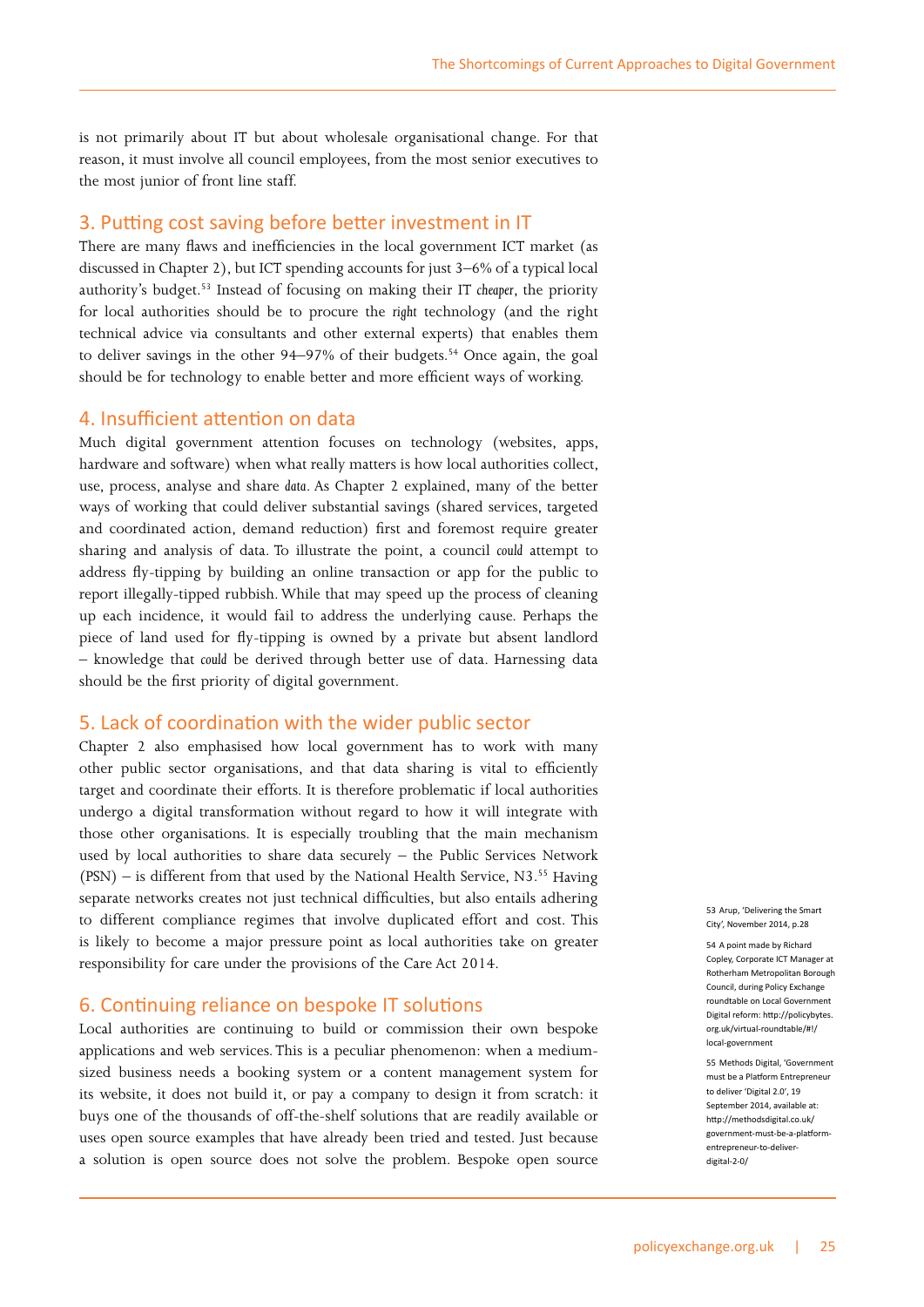software is just as problematic as bespoke proprietary software when it has to be maintained, updated and integrated in-house. It achieves none of the cost savings or innovation that come from standard solutions. It also forces the private sector to develop its own bespoke solutions in order to integrate with public sector software.

#### 7. Missed opportunity for citizen engagement

Former Mayor of San Francisco, Gavin Newsom, has argued: 'We have to engage the collective wisdom of people outside of government, rather than just relying… on those who work within the monolith'.56 The promise of digital government was to do just that: not only to make services cheaper and better, but to fundamentally rebalance the relationship between government and citizen. Yet all too often, digital government initiatives merely digitise (and thereby ossify) old ways of working. A paper form is now just a digital form. The medium may have changed; the substance of the interaction has not. Government is still something that is done *to* citizens, rather than in collaboration *with* them.

This is particularly evident from activity on open data. Individuals and businesses can receive data from local authorities, but – with the exception of initiatives such as the Leeds Data Mill – there is no official, standardised and automated mechanism to provide data *to* government. Imagine, for a moment, a group of app developers who wish to help solve a problem in their local community, such as graffiti, bike theft or noisy neighbours. Currently, they have no way of knowing what data their local council needs or what format it would need to be provided in. Furthermore, there is no automated mechanism for delivering the data in machine-readable format to connect with the council's IT system. Even if the group did manage to build a system that worked for one council, if they wanted to offer the same solution to another, they would be likely to have to create a completely bespoke system to meet each local authority's IT needs. Where Google, Wikipedia and TripAdvisor have revolutionised ways of working by sourcing information *from* people, local government has largely failed to create a model that empowers citizens, maintaining its top-down model.

#### 8. Lack of future thinking

Too many digital government initiatives focus on addressing immediate needs with little regard for what lies just around the corner. In part this is a result of having single-year budgets, but it also misses an important insight: local government digital reform is the foundation stone on which smart cities will be

**"**Local government digitisation is the foundation stone on which smart cities will be built<sup>99</sup>

built. Smart cities (and indeed, 'smart places' when rolled out across wider hinterlands) will depend heavily on data sharing over areas covered by entire city regions and not just one local authority area (imagine regulating

flows of traffic, people, energy, water and so on). London alone has 32 separate boroughs plus the City of London. If local authorities cannot even share the data they already have, the UK's cities have little chance of being able to implement and manage the far greater demands of data generated from Internet of Thingsenabled smart city infrastructure.

56 LGiU, 'Technology and transformation in town halls', July 2014, p.18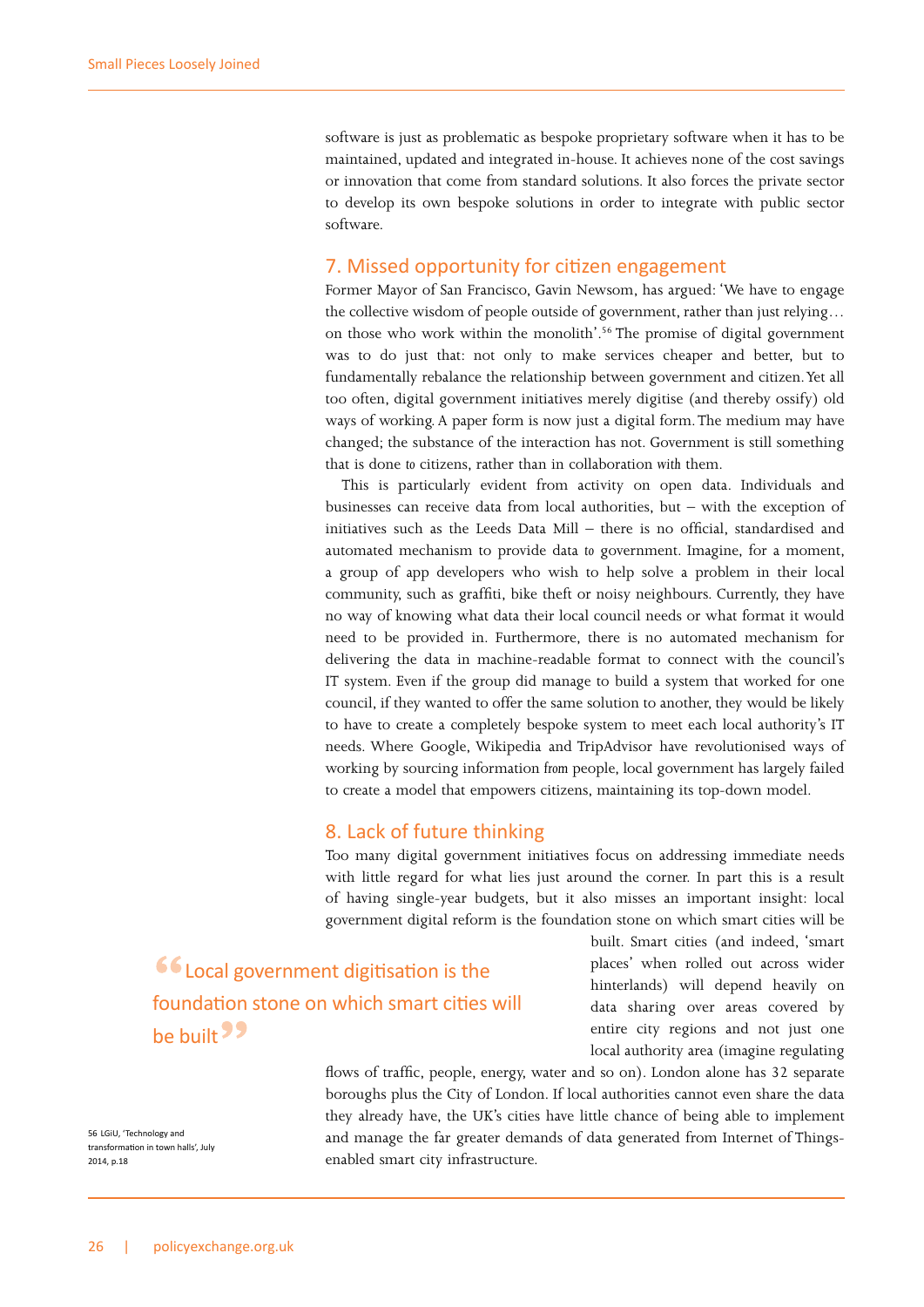#### Summary

Current approaches to digital government are unlikely to deliver meaningful reform to the local government sector. That is because they are largely fragmented and reinforce inefficient silos of people, IT and data when real value comes from joining them up and sharing. They tend to focus on technology and not on using data to enable better ways of working. They prioritise efficiency without looking to engage citizens, charities and businesses in designing and delivering public services – routes that offer potentially far greater long-term savings. They seek to address immediate problems without preparing for the far greater challenges ahead of smart city infrastructure. In short, a new, much bolder vision is needed. And that is the subject of the next chapter.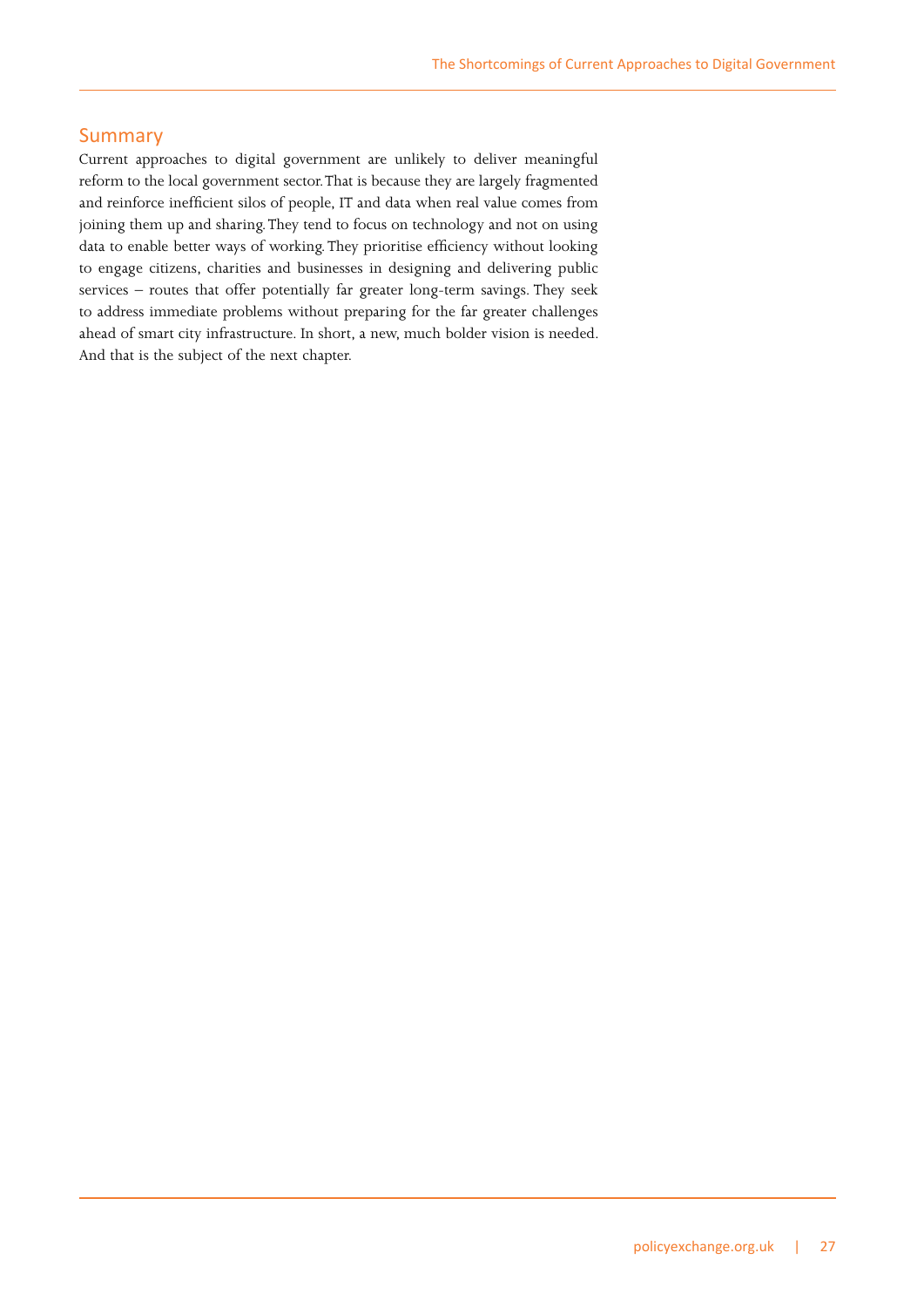# <span id="page-28-0"></span>4 A New Vision for Local Digital Government

#### The brief

It is now clear what digital government in the local government sector needs to do. It must:

- 1. Support efforts to close the £12.4 billion funding gap;
- 2. Make services not just cheaper but *better* for citizens;
- 3. Prioritise getting the right (as opposed to the cheapest) technology to enable more efficient ways of working;
- 4. Promote local innovation (localism) while removing duplication and waste by developing common capabilities;
- 5. Increase data sharing and collaboration within and between local authorities;
- 6. Enable coordination with other public sector bodies;
- 7. Engage the mixed economy (individuals, volunteer organisations and businesses) in public service delivery; and
- 8. Increase democratic engagement and transparency.

#### Localism, centralisation and the principle of subsidiarity

Much of the debate on local digital government has been framed as a binary choice between localism and centralisation. The narrative has gone that the sector can have *either* local innovation and democracy, at the cost of duplication and inefficiency; *or* a Local Government Digital Service that dictates from the centre,

saving money but disempowering local communities. That is a false choice.

Instead, the sector needs to adopt the principle of subsidiarity: the idea that a central authority should perform only those tasks which cannot be performed at a more local level. The UK needs to put in place the core building blocks

on which local government digital reform depends, and some of them cannot work effectively at a local level. The following recommendations are therefore broken down into those that need to be performed by central government (or the whole public sector); by local government collectively; by regions; and by local authorities.

**"**Much of the debate on local digital government has been framed as a binary choice between localism and centralisation**"**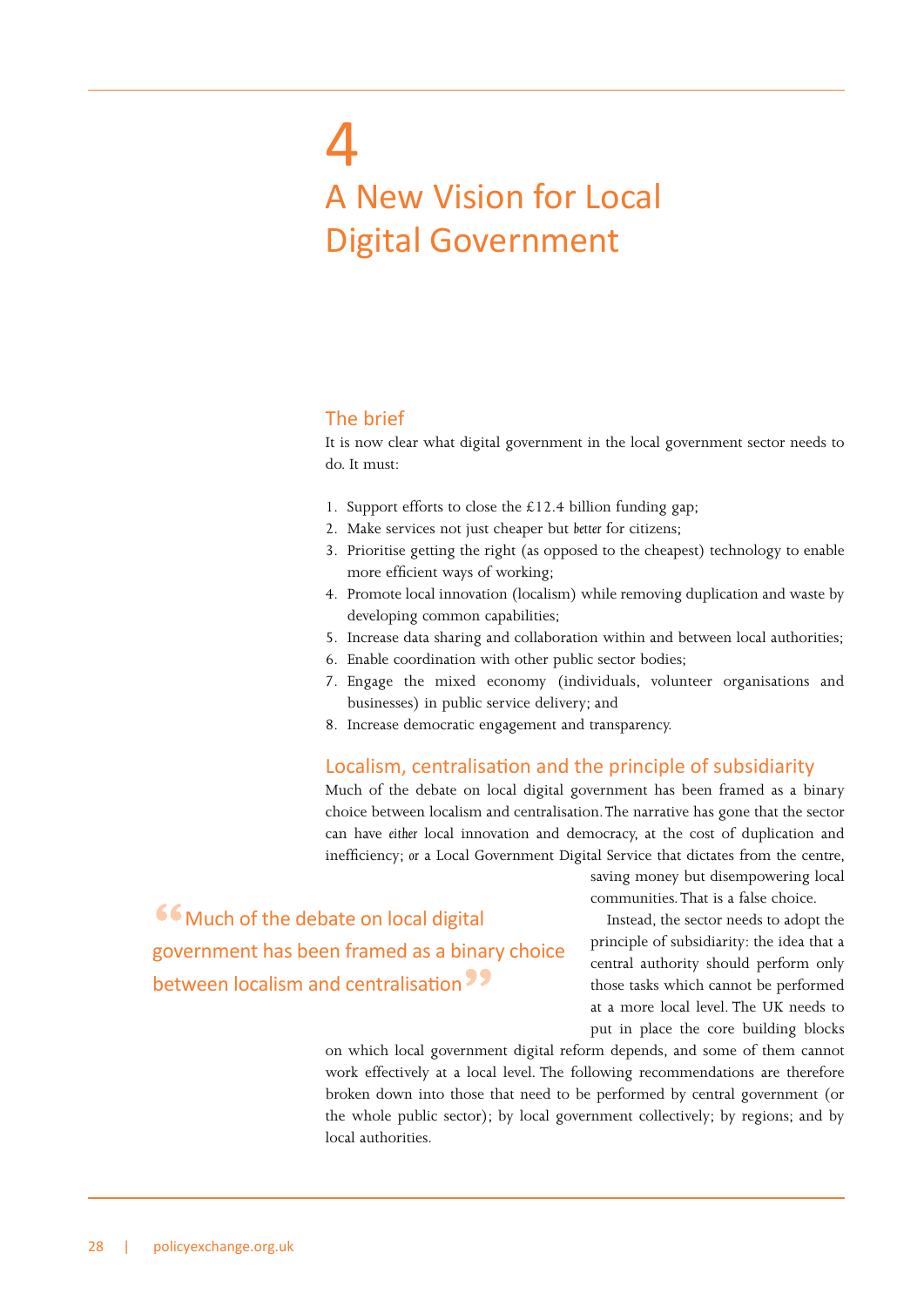#### Central government/whole public sector

#### The need for public sector-wide open standards

In a December 2014 publication by HM Treasury and the Cabinet Office, 'Efficiency and Reform in the next Parliament', the government outlined its intention to 'nominate a Government Chief Data Officer (CDO) to define data standards for the public sector'. It will be important that the first post-holder works with representatives from local government and other public sector organisations to define common data standards (both formats and schemas) that apply across the *entire* public sector. Compatibility with those standards should be highly recommended for 10 years, with a clear commitment that it will become mandatory in 2025. This would allow local authorities that have already signed long-term licence agreements or outsourcing contracts to update their systems

to be compliant.<sup>57</sup> Standards should not be set arbitrarily, but with a clear focus on achieving specific outcomes, for example delivering integrated care for the elderly.

**"**Without open standards, the public sector is like a group of people who all speak different languages**"**

Those who argue that each local authority should be entirely free to

develop its own digital solutions often cite how decentralised, local initiatives lead to innovation; much like the internet's distributed model of being 'small pieces loosely joined'. The comparison misses an important point: the internet's innovation critically depends on the '*loosely joined'* part: the common TCP/IP protocol that enables the entire system to communicate and share data. It is those common standards that have created *the* internet and not *many* internets, enabling small ideas to scale with huge impact. Local government, by contrast, can better be described as 'small pieces *barely* joined'. The lesson is that decentralised innovations lead to big transformation *when they are based on a common set of standards*.

Without open standards, the public sector is like a group of people who all speak different languages: they struggle to communicate without translators and hence may not communicate at all. With open standards, a common language enables easy communication between all parties.<sup>58</sup> In the realm of IT, ensuring compatibility with open standards would help break down the technical barriers that keep costs high, data siloed and prevent local authorities from targeting and coordinating their resources. This activity cannot be done by an individual local authority, region, or even by the local government sector as a whole.<sup>59</sup> Open standards will only deliver real results if they are common across the whole public sector. They rely on the Network Effect: their utility increases the more organisations that use them.

In November 2012, the UK government introduced a set of open standards, but they apply only to 'central government departments, their agencies, non-departmental public bodies… and any other bodies for which they are responsible'.60 Given the evident need for cooperation across the whole public sector (and as digital initiatives take place in areas such as healthcare and policing), this is not sufficient. Many words have been written about the need for joined up public services – requiring compatibility with open standards is the first step towards delivering them.

57 This would be in keeping with European Commission advice, stating that 'the change to a standards-based system will benefit the overall public procurement scenario. It should therefore be carried out on a long-term basis (5 to 10 years), replacing those systems that require new procurement with alternatives that are standardsbased.' Source: [http://ec.europa.](http://ec.europa.eu/digital-agenda/en/open-standards) [eu/digital-agenda/en/open](http://ec.europa.eu/digital-agenda/en/open-standards)standards

58 The author recognises that open standards in data are not the same as a 'language' in any technical sense.

59 The author is aware of various initiatives within the sector to define standards for local government, such as Localo, a pilot project by LocalGov Digital.

60 Cabinet Office, 'Open Standards Principles', available at: [https://www.gov.uk/](https://www.gov.uk/government/publications/open-standards-principles/open-standards-principles) [government/publications/](https://www.gov.uk/government/publications/open-standards-principles/open-standards-principles) [open-standards-principles/open](https://www.gov.uk/government/publications/open-standards-principles/open-standards-principles)standards-principles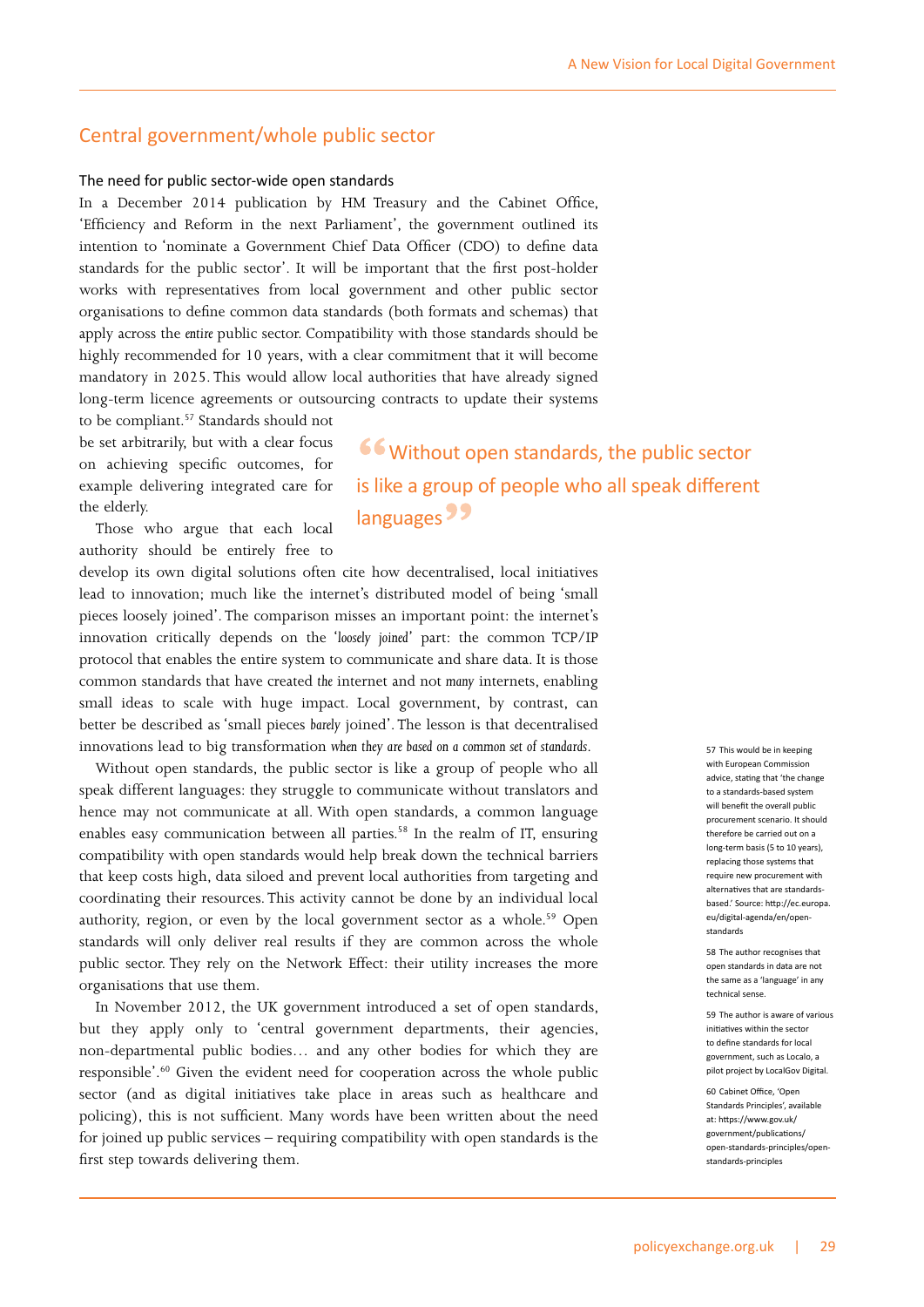Making compatibility mandatory would follow the example of Portugal, which, after considerable consultation, enshrined open standards into law in 2012. Estonia too – arguably the world's most advanced practitioner of digital government – implemented open standards as the first step towards ensuring all public services could work together. Without a similar legal commitment, the UK's public sector will lack the confidence to invest in adopting the standards, and the private sector will have little motivation to develop products that are compatible with them. Open standards are also the underlying requirement for many of the recommendations that follow.

#### **Recommendation 1**

A newly appointed Government Chief Data Officer<sup>61</sup> should work with representatives from local government, central government departments, other public sector bodies and industry, to define – and continuously update – open standards for data for the entire public sector. Standards should be set with a clear focus on achieving specific outcomes, for example delivering integrated care for the elderly. Compatibility with open standards should be highly recommended for 10 years, with a clear commitment that it will become legally mandated from 2025, allowing each organisation to phase out non-compliant systems.

#### Integration of data sharing networks

A second major technical barrier to data sharing between local authorities and the wider public sector is the collection of networks used to exchange information. The main mechanism used by local authorities to share data securely, the Public Services Network (PSN), does not currently fully integrate with that used by the NHS in England and Scotland, called N3.<sup>62</sup> For public services to be joined up and efficiently coordinated, the whole public sector needs to have one secure mechanism for exchanging data, with a single set of compliance standards. Efforts to merge PSN and N3 to create a single public services network (SPSN) should be accelerated as a matter of priority.

Over the longer term, government should consider whether the SPSN could be replaced with secure, encrypted communication sent via the internet: a Public Services Virtual Network (PSvN), at least for all but the most critical of applications. In essence, this would provide a Secure Network as a Service (SNaaS).63 It is worth recalling that the purpose of the Public Services Network was to save money by 'helping consolidate multiple networks, doing away with duplicate connections to other organisations.'64 These are the exact same features that the internet offers, and which it will be able to do with increasing reliability and security with improvements in encryption, and the speed and availability of broadband connections. When organisations from international banks to large businesses can share vast quantities of highly sensitive information securely online, it will become increasingly questionable whether the UK public sector still requires a 'secure private internet for Her Majesty's Government (HMG)'.<sup>65</sup>

The SPSN could be the mechanism for enforcing compatibility with open standards (as per Recommendation 1), creating the fundamental building block for communication and interoperability across the public sector. By moving to a virtual

61 The government announced its intention to appoint a Government Chief Data Officer in a December 2014 publication by HM Treasury and the Cabinet Office, 'Efficiency and Reform in the next Parliament'.

62 Methods Digital, 'Government must be a Platform Entrepreneur to deliver 'Digital 2.0′, 19 September 2014, available at: [http://methodsdigital.co.uk/](http://methodsdigital.co.uk/government) [government](http://methodsdigital.co.uk/government)-must-be-a-platformentrepreneur-to-deliverdigital-2-0/

63 With thanks to Richard Copley for 'SNaaS' naming suggestion.

64 PSNGB, 'The Public Services Network (PSN)', available at: <http://psngb.org/public>-servicesnetwork/

65 N3, 'Public Service networks to join up delivery of public services and healthcare', available at: [http://www.n3.nhs.uk/News/](http://www.n3.nhs.uk/News/PublicServicenetworksto
www.n3.nhs.uk/News/PublicServicenetworksto
joinupdeliveryofpublic
servicesandhealthcare.cfmservicesandhealthcare.cfm) [PublicServicenetworksto](http://www.n3.nhs.uk/News/PublicServicenetworksto
www.n3.nhs.uk/News/PublicServicenetworksto
joinupdeliveryofpublic
servicesandhealthcare.cfmservicesandhealthcare.cfm) [joinupdeliveryofpublic](http://www.n3.nhs.uk/News/PublicServicenetworksto
www.n3.nhs.uk/News/PublicServicenetworksto
joinupdeliveryofpublic
servicesandhealthcare.cfmservicesandhealthcare.cfm) [servicesandhealthcare.cfm](http://www.n3.nhs.uk/News/PublicServicenetworksto
www.n3.nhs.uk/News/PublicServicenetworksto
joinupdeliveryofpublic
servicesandhealthcare.cfmservicesandhealthcare.cfm)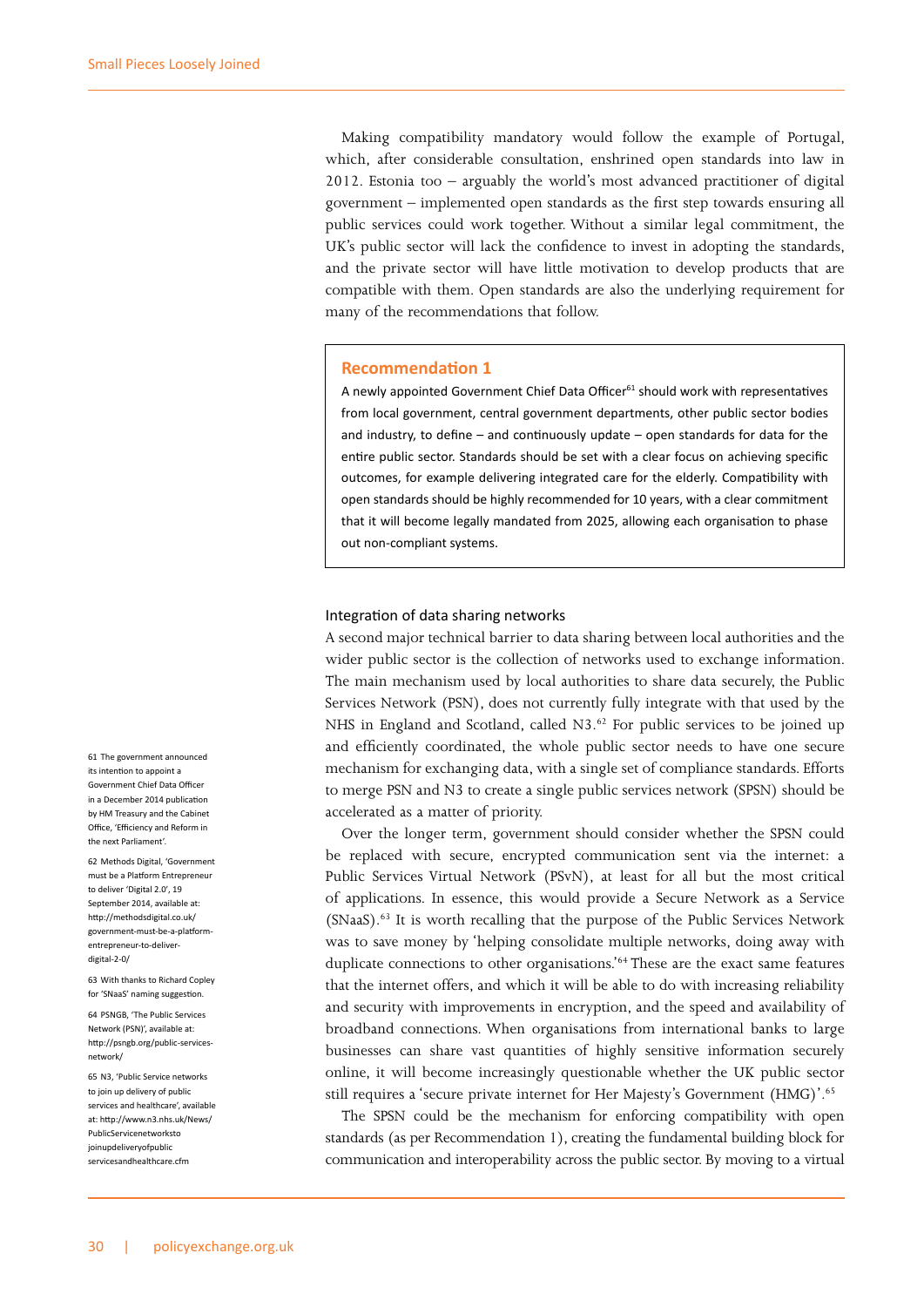network in future, a PSvN would have the flexibility and instant scalability to adapt to local government's changing needs, including the development of smart city infrastructure and integration with Internet of Things sensors; compatibility with personal data stores (see Recommendation 4); and secure data sharing with third parties, including charities and businesses (see Recommendation 6).

#### **Recommendation 2**

For public services to be joined up and efficiently coordinated, the whole public sector needs to have one secure mechanism for exchanging data, with a single set of compliance standards. The Public Services Network (PSN) and N3 (used by the NHS) should be merged to create a Single Public Services Network (SPSN). Longer term, government should consider whether that combined network could be replaced with secure, encrypted communication sent via the internet: a Public Services Virtual Network (PSvN). This would offer a Secure Network as a Service (SNaaS) for all but the most critical applications.

#### Addressing legal barriers to data sharing

It is not just technical obstacles that hinder local authorities from sharing data to enable the more efficient ways of working and cost savings outlined in Chapter 2. There are real and perceived legal limits, too. A key step to support local authorities in responsible data sharing would be to create an Office of Data Responsibility (ODR): an independent body that audits – and provides common advice on – data sharing in the public sector. This could be formed as an extension to the Information Commissioner's Office (ICO). The ODR would serve three key purposes:

z **Provide common legal guidance on data sharing across the public sector.** Data Protection regulations exist for good reason, but many councils interviewed for this report indicated that they were unsure about what the law does and does not allow. (This is not surprising. In a foreword to a guide for the judiciary on the Data Protection Act 1998, Igor Judge QC (Lord Judge) wrote: 'This legislation is virtually impenetrable.')<sup>66</sup> Consequently, many local authorities are very cautious about sharing any data at all. This is a problem for the wider public sector as well – including central government departments such as DWP, a point noted in an October 2013 report by Localis, 'Changing Places'.<sup>67</sup> The default position of not sharing is reinforced by the fact that the most senior data professionals in public sector organisations tend to be data *protection* officers.

The challenge is that the public sector needs a paradigm shift to data sharing *with appropriate protections*. The current practice of each council independently securing its own legal advice is ineffectual as data needs to be shared between different organisations, requiring a common understanding of the law. The ODR could proactively provide that advice for the whole public sector.

**• Independently review novel ideas for using data.** If local authorities wish to emulate the most advanced digital innovations of the private sector, they cannot ignore the fact that many involve using personal data in new 66 Quoted in: 'Making Digital Government Work for Everyone', an independent review to the Labour Party commissioned by Chi Onwurah MP – the Labour Shadow Minister for Digital Government, Cybersecurity and Social Enterprise, 25 November 2014, p.37

67 Localis quote the Communities and Local Government Select Committee which highlighted an 'ignorance and misunderstanding of the current information-sharing arrangements.' Eighth Report of Session 2012–13: The Role of Local Authorities in Health Issues (The Stationary Office, London, 2013), p.78-9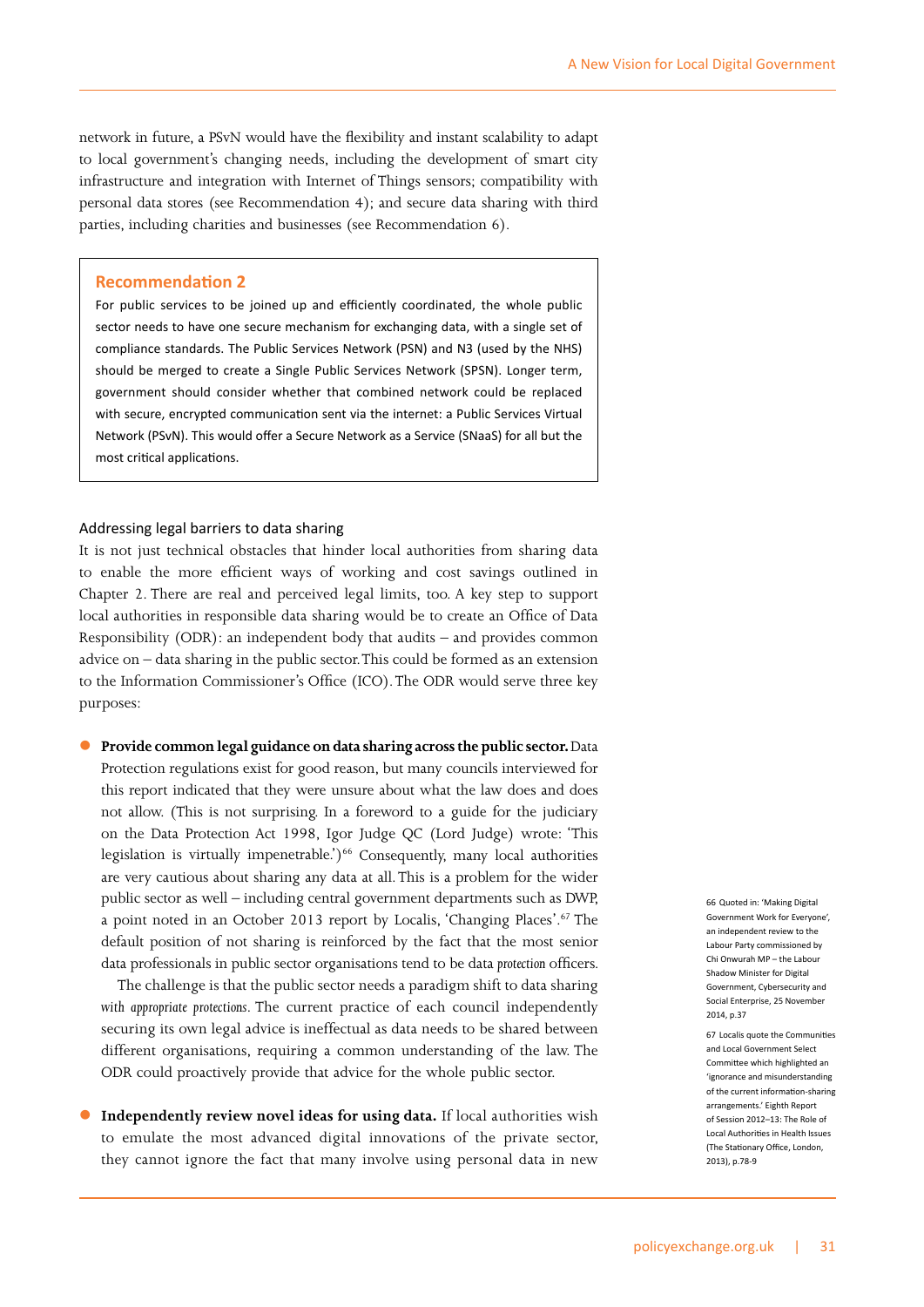and more ambitious ways. (Think of Tesco's Clubcard and its personalised vouchers, or the way Amazon suggests products a customer might wish to add to their basket.) Yet there is considerable nervousness among politicians

**66** The future of the public sector will depend on more ambitious uses of personal data**"**

and local government officials about how the public will react to their personal data being used in new ways. Many recall the negative backlash against ID Cards (with the scheme's accompanying national database) and

the recent debacle of [Care.Data.](Care.Data) They worry about the 'creepiness factor' of using data from social media, even if it is done in the same way that thousands of private sector organisations already regard as common practice.

The truth is that the future of the public sector will depend on more ambitious uses of personal data. That will be the key to providing personalised, joined-up services that support citizens' actual needs rather than delivering one-size-fits-all services with the inefficiency they entail. *But they must be done in the right way*. The question is: what is that right way? Technology continuously accelerates past society's ability to develop new social norms to respond. The furore over the Samaritans' Radar app in November 2014 demonstrated how even the most well-intentioned of schemes can go badly wrong.<sup>68</sup>

To encourage local authorities to engage in responsible new data initiatives and provide public confidence, the ODR would independently review ideas for more ambitious data initiatives, determine what was acceptable and promote examples of best practice so they could be scaled across the public sector. This would follow the approach taken by Google and the panel of independent experts it established to assess how to respond to the novel challenges of the EU's Right to be Forgotten ruling.69

z **Provide third party accreditation of local authority data privacy and ethics policies.** Research by IpsosMORI found that 55% of people would support the statement 'We should share all the data we can because it benefits the services and me' *as long as* '…data is anonymised and I can't be identified'.70 In short, support for greater sharing of personal data can be won in circumstances that are appropriate, proportional and done with proper protections in place. To build citizen trust in public sector use of personal data, the ODR would provide independent accreditation of local government data privacy and ethics policies.

Alongside the creation of the ODR, there is an urgent need for politicians to make a much stronger case to the public about how sharing data can benefit citizens. It could, for example, help find cures for existing diseases or reduce tax and benefits fraud. Early interventions for troubled families could save vulnerable children from harm as well as saving taxpayers money.

68 BBC News online, 'Samaritans pulls 'suicide watch' Radar ann'. 7 November 2014, available at: [http://www.bbc.co.uk/news/](http://www.bbc.co.uk/news/technology) [technology-](http://www.bbc.co.uk/news/technology)29962199

69 TechCrunch, 'Google Seeks To Shape Public Debate On Europe's Right To Be Forgotten Ruling', 11 July 2014, available at: [http://](http://techcrunch.com/2014/07/11/google) [techcrunch.com/2014/07/11/](http://techcrunch.com/2014/07/11/google) [google-](http://techcrunch.com/2014/07/11/google)agitates-for-public-debateon-europes-right-to-be-forgottenruling/

70 Research for the Royal Statistical Society by Ipsos MORI 'Public attitudes to the use and sharing of their data', July 2014, available at: [http://www.statslife.](http://www.statslife.org.uk/files/perceptions_of_data_privacy_charts_slides.pdf) [org.uk/files/perceptions\\_of\\_data\\_](http://www.statslife.org.uk/files/perceptions_of_data_privacy_charts_slides.pdf) [privacy\\_charts\\_slides.pdf](http://www.statslife.org.uk/files/perceptions_of_data_privacy_charts_slides.pdf)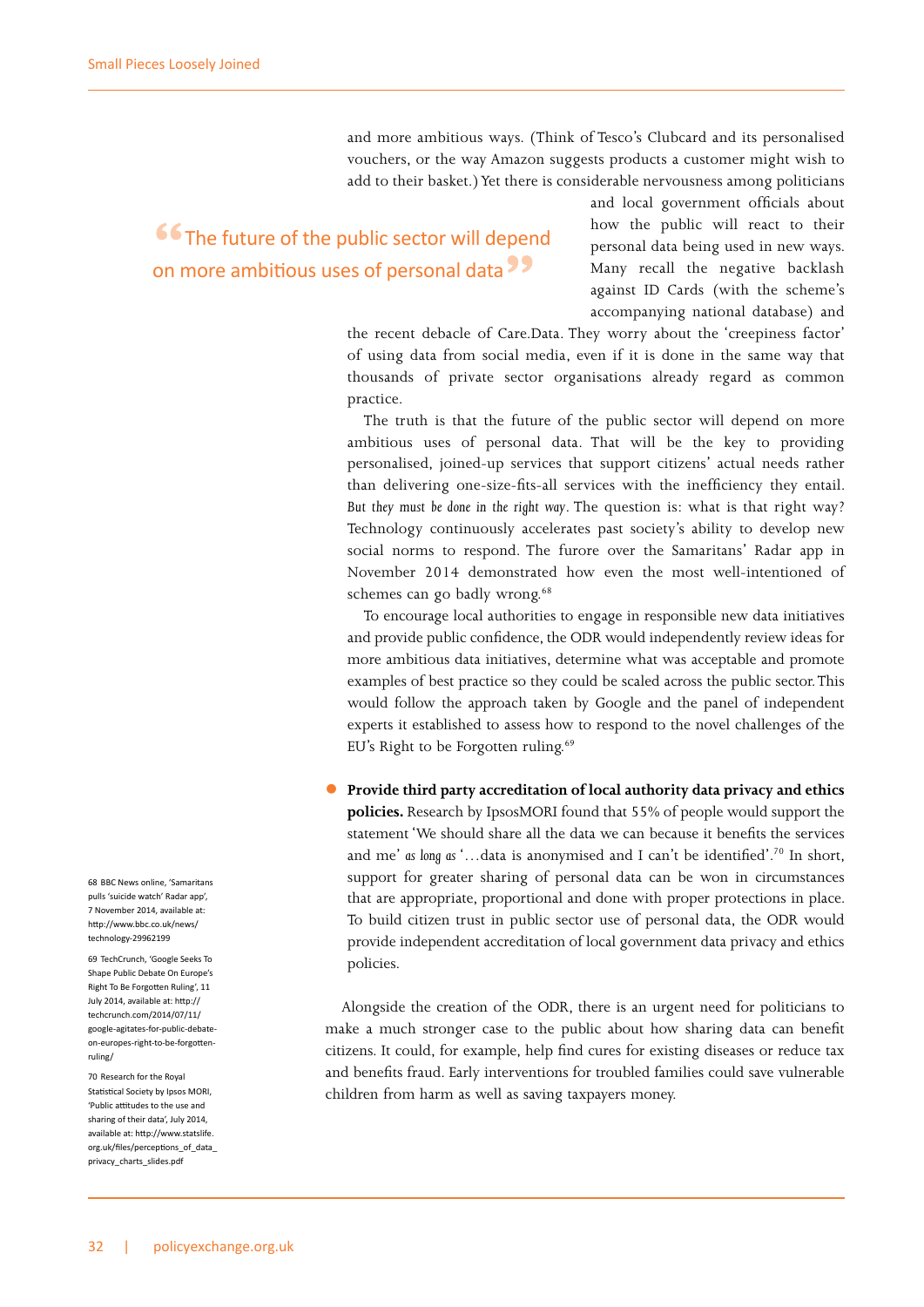#### **Recommendation 3**

An Office of Data Responsibility (ODR) should be established as an extension to the work of the Information Commissioner's Office. The ODR would be an independent body that: A) Provides common legal guidance on data sharing across the public sector based on current legislation; B) Independently reviews novel ideas for using data and helps share examples of best practice; and C) Gives independent auditing and accreditation of public sector data privacy and data ethics policies.

#### Empowering citizens with their own data

Ultimately, government must trust individuals to manage their own data. It should commit to public sector-wide compatibility with personal data stores (PDS) that allow individuals to choose which public sector organisations see their data and for how long.<sup>71</sup> The market is currently embryonic, but with a strong commitment from the public sector to embrace the model, it could be expanded rapidly. This would be the logical extension of the <GOV.UK>Verify programme, which allows citizens to prove their identity via a trusted third party, such as Verizon or Experian.<sup>72</sup> There would be considerable benefits for both the public sector and citizens from adopting PDS.

- **Reducing error and fraud:** The Department for Work and Pensions estimates that £2.3 billion was overpaid in benefits in  $2012/2013$  due to information errors.<sup>73</sup> The problem is echoed on the Electoral Roll. As of 1 April 2012, 29% of qualified electors (about 400,000 people) were not registered at their current address and 22% were included on the register for addresses where they did not live.<sup>74</sup> If the public sector used personal data stores, citizens could update their address once and automatically notify all relevant agencies, helping to remove these errors and making identity fraud harder. Currently, the only time the public sector has a consistent view of the citizen is when they die – through the 'Tell us Once' platform.<sup>75</sup> During interviews for this report, one local authority employee dryly noted: "There is a need for a 'tell us once before you're dead' system." Personal data stores would serve that purpose. This functionality would also have benefits for citizens in their engagements with the private sector. For example, by updating their PSD, individuals could automatically notify the Royal Mail Redirection Service, banks, utility companies and mobile phone companies about a change of address through one interface.
- **Giving citizens choice:** In 2011, the government launched 'midata', an initiative to encourage businesses (such as energy companies, mobile operators and banks) to give consumers access to the personal data those companies hold about them in a portable, electronic format.<sup>76</sup> The idea is that customers can use that data to make more informed decisions (such as when to switch energy provider), or share it with third parties (such as price comparison sites) that can build useful applications and services on the back of it.<sup>77</sup> Using personal data stores, the public sector – and the organisations it pays to deliver services – should do the same for citizens. Public sector

71 Personal data stores are highly-secure online accounts where individuals can upload and manage their data. Instead of entering their personal details every time they fill in an online form, individuals can instead grant specific organisations access to certain parts of their information. This ensures citizens remain in complete control of their personal data, and can give and withdraw consent for its use. For further details, see example at: [https://mydex.org/](https://mydex.org/understand) [understand](https://mydex.org/understand)-pds/

72 Cabinet Office, 'Introducing <GOV.UK> Verify', available at: [https://www.gov.uk/government/](https://www.gov.uk/government/publications/introducing-govuk-verify/introducing-govuk-verify) [publications/introducing-govuk](https://www.gov.uk/government/publications/introducing-govuk-verify/introducing-govuk-verify)[verify/introducing](https://www.gov.uk/government/publications/introducing-govuk-verify/introducing-govuk-verify)-govuk-verify

73 Guardian, 'Welfare fraud and error: how much is the UK losing?', 13 May 2013, available at: [http://www.theguardian.com/](http://www.theguardian.com/news/datablog/2013/may/13/welfare-fraud-error-universal-credit) [news/datablog/2013/may/13/](http://www.theguardian.com/news/datablog/2013/may/13/welfare-fraud-error-universal-credit) [welfare](http://www.theguardian.com/news/datablog/2013/may/13/welfare-fraud-error-universal-credit)-fraud-error-universalcredit

74 Policy Exchange, 'Electoral Omission', October 2014, p.13

75 <GOV.UK>, 'What to do after someone dies', available at: [https://www.gov.uk/](https://www.gov.uk/after-a-death/organisations) [after-a-death/organisations-](https://www.gov.uk/after-a-death/organisations)youneed-to-contact-and-tell-us-once

76 See https://www.gov. uk/government/news/ the-midata-vision-of-consumerempowerment

77 BBC News online, 'Midata: Will the public share government's enthusiasm?', 3 November 2011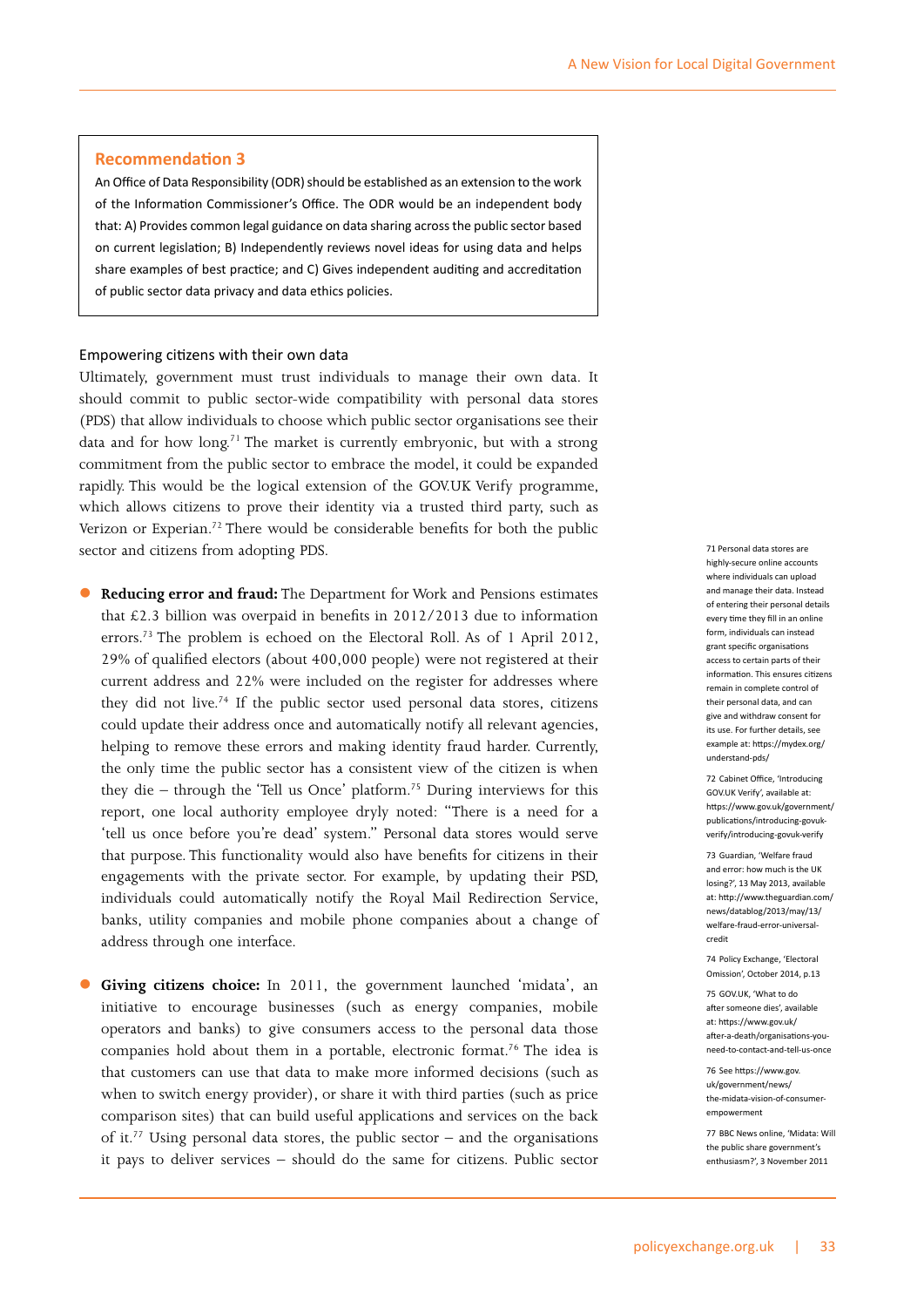organisations, local authorities and central government departments should commit to making citizens' data available by set dates, enabling them to use and share their own information. (For some citizens who depend heavily on local authority services, their local council may even be best placed to verify their identity to other parties.)

Making possible more ambitious data sharing initiatives. One of the key lessons from <Care.Data>was that government cannot embark on ambitious data sharing projects while giving no immediate, personal, direct and tangible benefit (or mechanism for giving and withdrawing consent) to citizens. It should have been done in conjunction with efforts to give people access to their own personal health records online. The principle applies to the wider public sector. Until citizens are given control of their own data, government will come unstuck time and time again when it tries more ambitious datasharing initiatives. Personal data stores could put citizens in control of which organisations share their data with each other.

For the sake of clarity, this report does not propose that central government should build or commission personal data stores. Instead, government should establish a framework and set of standards for private and third-sector providers to develop them.

#### **Recommendation 4**

The public sector should commit to compatibility with personal data stores, based on open standards. Except in cases of extreme sensitivity, citizens should have access to the data that the public sector holds about them. Government should set dates by when citizens can access their records from each public sector organisation via their personal data store. Where public services hold verified attributes about people (e.g. qualifications, licences, proof of residency or status) it should be ready to hand digital versions back to individuals for reuse.

#### Adopting the platform

Advances in technology have not just changed the nature of digital products but the *business model* on which they are based. Think about the most successful digital businesses today and – by and large – they have one thing in common: they have all adopted the platform business model. A few examples explain the point. Ebay created a platform *on which* anyone could sell their own wares. Google and Apple have created operating systems (Android and iOS) *on which* anyone can build apps. iTunes has created a platform *on which* anyone can sell music. In all these cases, the companies in question have not tried to build all the products they sell. Instead they have created an ecosystem, based on a clear set of rules, that is open to those outside the company to use and build upon.

This produces some remarkable results.

Take, for example, Google's Play store. The apps listed there perform hundreds of different functions, but all of them adhere to some basic rules and standards that mean they can work with other apps using the Android operating system. As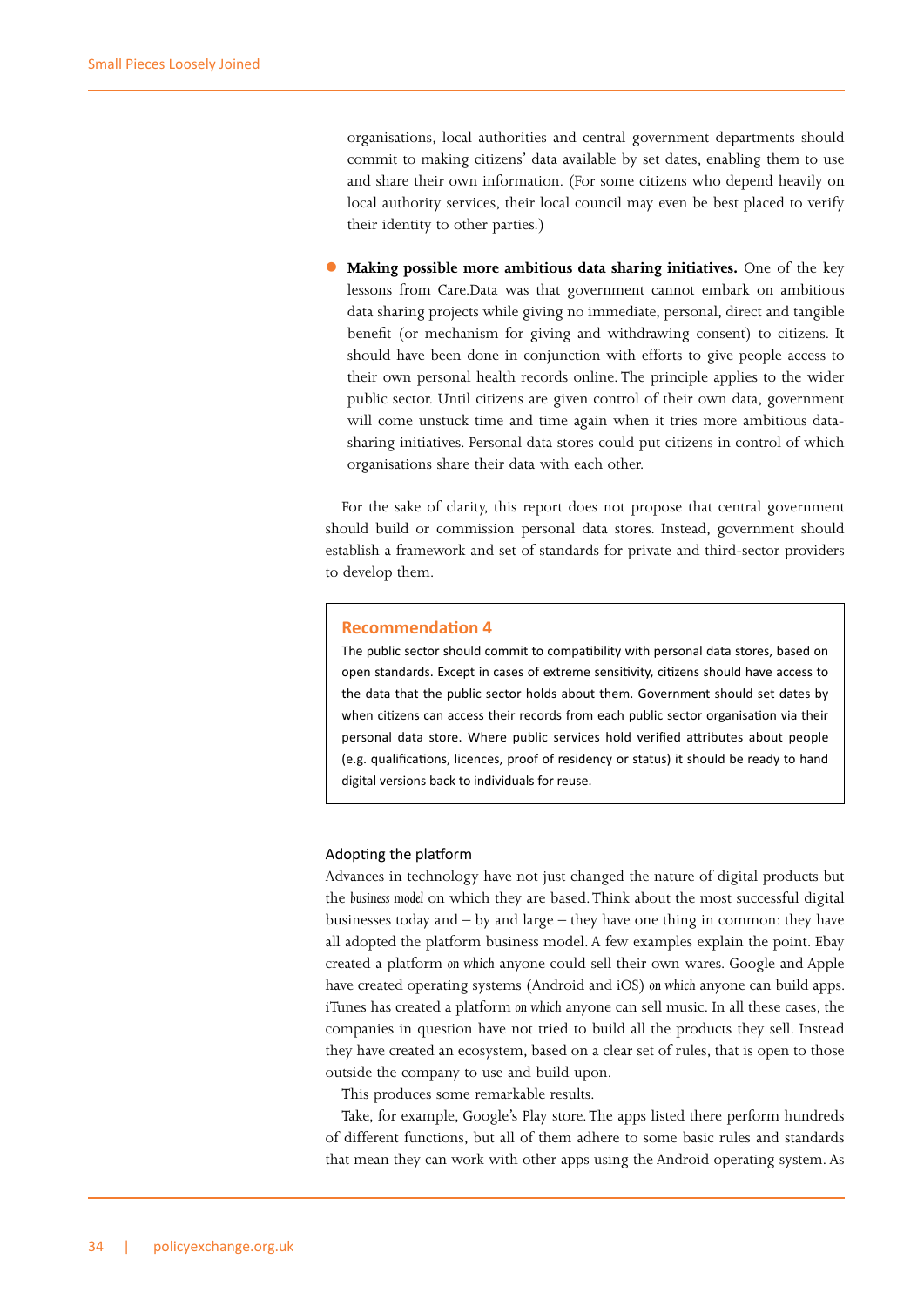a result, customers can pick and choose any combination of apps they like to meet their own specific needs. And if they do not like an app, they can simply swap it for a different one – sure in the knowledge that it will still be compatible with their address book and camera. This flexibility encourages consumers to flock to the store and buy products en masse. As a result, the price of new products falls as developers can build once and sell many times – the digital equivalent of mass production.

Contrast that with the current model of IT procurement in the public sector. Different systems do not adhere to any common standards. They are closed, speak different languages and record data in different ways. It is incredibly hard to swap and change between them or make them interact with other systems. That is the old business model that keeps costs high and innovation low. It is the equivalent of a developer building an app that ran on its own unique operating system. Nobody would want to use it as it would not communicate with anything else. It would be expensive to maintain. It would require a bespoke phone. And since so few people would buy the app, to make any money the developer would have to charge a fortune for it. But this is precisely what the UK public sector continues to do. The model is broken. The model must change.

A new iteration of the Digital Marketplace (formerly the CloudStore), based on open standards should be created. G-Cloud has helped local authorities to access cloud services, but they need to be compatible with open standards (Recommendation 1) and able to communicate with the SPSN (Recommendation 2) to ensure interoperability. All closed propriety (i.e. non-open source) systems should be required to provide APIs that enable data to be shared with other systems. For the first time, suppliers could build a product once and sell it many times, driving down costs for the sector by making technology a commodity. As Mark Thompson has put it:

*'If government is able to move away from its traditional, department-based, siloed design and cluster similar components together, it will be able to take massive commercial advantage of its unique scale as a volume purchaser to create platforms around which suppliers of many different kinds will innovate, much more cheaply.'*<sup>78</sup>

The platform model entails central government setting the framework but letting the private sector build on top of it to innovate. This means that local authorities remain completely independent in choosing the systems they need to serve their local areas, while also allowing the private sector to compete to provide new and better solutions.

#### **Recommendation 5**

To ensure interoperability of IT across the public sector, a new iteration of the Digital Marketplace (formerly the CloudStore) should be created, listing only systems that are compatible with open standards and can communicate with the Single Public Services Network (SPSN). Suppliers of proprietary systems should be required to provide open APIs so that all systems can share data.

78 <ComputerWeekly.com>, 'Open standards are about the business model, not the technology' available at: [http://www.](http://www.computerweekly.com/opinion/Open-standards-are-about-the-business-model-not-the-technology) [computerweekly.com/opinion/](http://www.computerweekly.com/opinion/Open-standards-are-about-the-business-model-not-the-technology) [Open-](http://www.computerweekly.com/opinion/Open-standards-are-about-the-business-model-not-the-technology)standards-are-aboutthe-business-model-not-thetechnology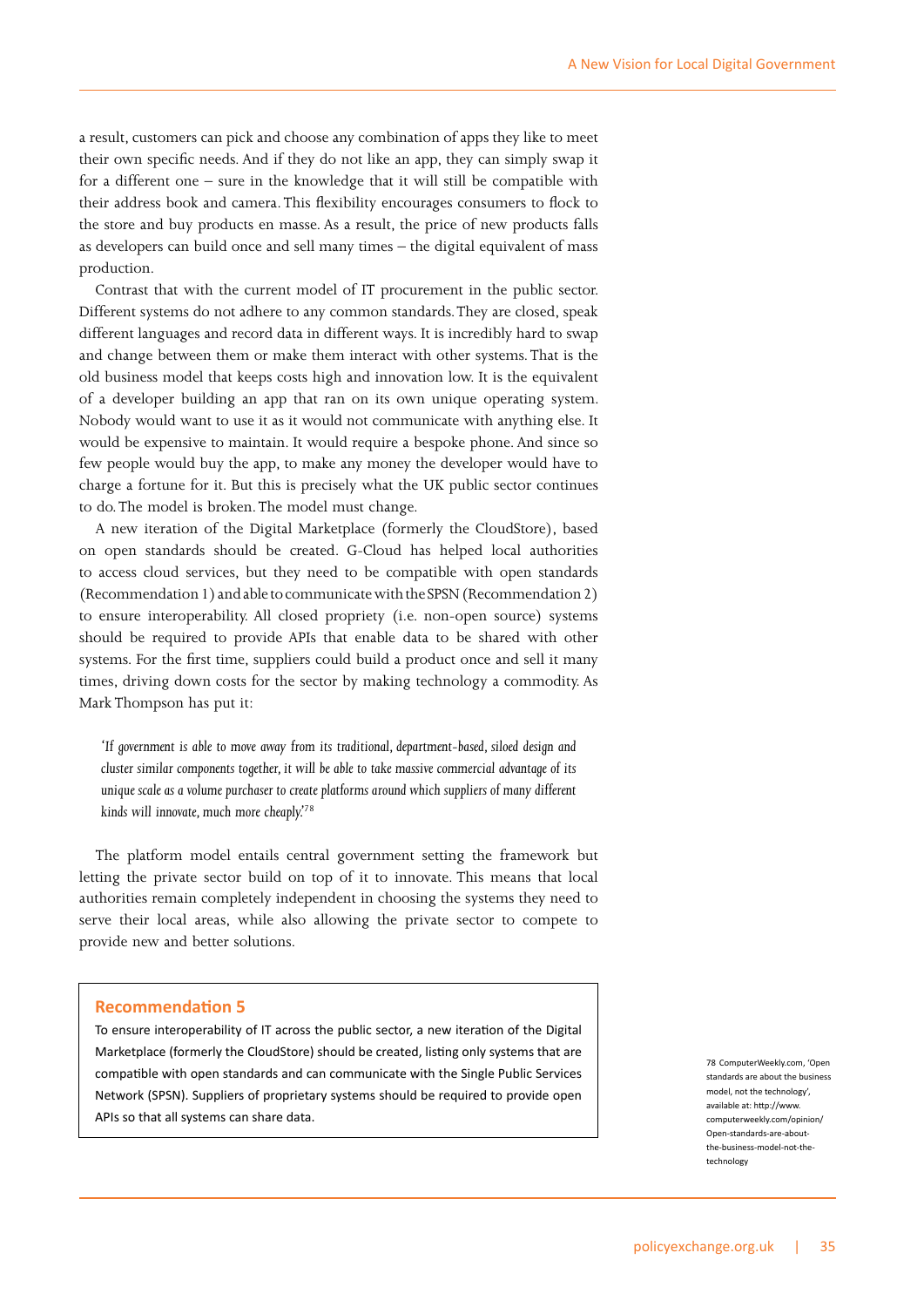#### Local government collectively

#### A very different kind of Local Government Digital Service

The app-store model described above should also be the founding principle on which a Local Government Digital Service (Local GDS) is based, making it fundamentally different to its central government namesake. To be clear: local authorities do not need a version of GDS to build their online transactions or apps. That would entail government becoming a monopoly supplier of IT to itself, the very antithesis of innovation. Instead, a Local GDS should build the equivalent of an app store. That app store is the Local Government Data Marketplace (LGDM).

The LGDM would be a website that brought together local authorities that needed particular online services (transactions, apps or data) with individuals, businesses and other organisations that could provide them. It would operate strictly in accordance with open standards and integrate with the Single Public Services Network.

How would it work? Imagine a local authority that wanted an online transaction to enable citizens to report noisy neighbours. The council would create an account on the LGDM and publish a new request, outlining the

**"**Local Government does not need a version of GDS to build transactions or apps**"**

transaction it required (not dissimilar to someone posting a job on a site like Freelancer).79 Citizens, businesses and other organisations would be able to view that request on the LGDM and bid to offer it. Supportive local civic hacker

groups could even offer to design the transaction for free. Either way, the council would get the product it needed without having to build it for itself, while also ensuring it paid the best price from a number of competing providers.

Since LGDM would be a public marketplace, other local authorities would be able to see that a particular company had designed a noise-reporting transaction for one council, and could ask for the service to be offered for their own boroughs. This would be quick and easy for the developer, as instead of having to create a bespoke solution to work with each council's IT system, they could connect to all of them using one common API interface via the LGDM. That would be good for the company, as they could sell to a much larger market (the same solution would work for one council or all), and good for the councils, as they would benefit from cheaper prices generated from economies of scale. And since the LGDM would use open standards, if a council was unhappy with the service provided by one supplier, it could simply look to another company to provide the same transaction.

The potential cost savings of this approach would be considerable. At the very least, by creating a marketplace, the public sector would be able to source its front-end digital services at a competitive price. If several public sector bodies needed the same service via the LGDM, companies would be able to offer much cheaper prices for all, as instead of having to deal with hundreds of different organisations (and different interfaces) they could create one solution that worked for all of them. As prices became cheaper for standard solutions, this would in turn encourage more local authorities to converge on common platforms, ways of working and capabilities, driving down costs still further. Their choice would be driven by the market and not by central government forcing them to choose specific solutions. This would be the mechanism for helping local authorities

79 <www.freelancer.co.uk>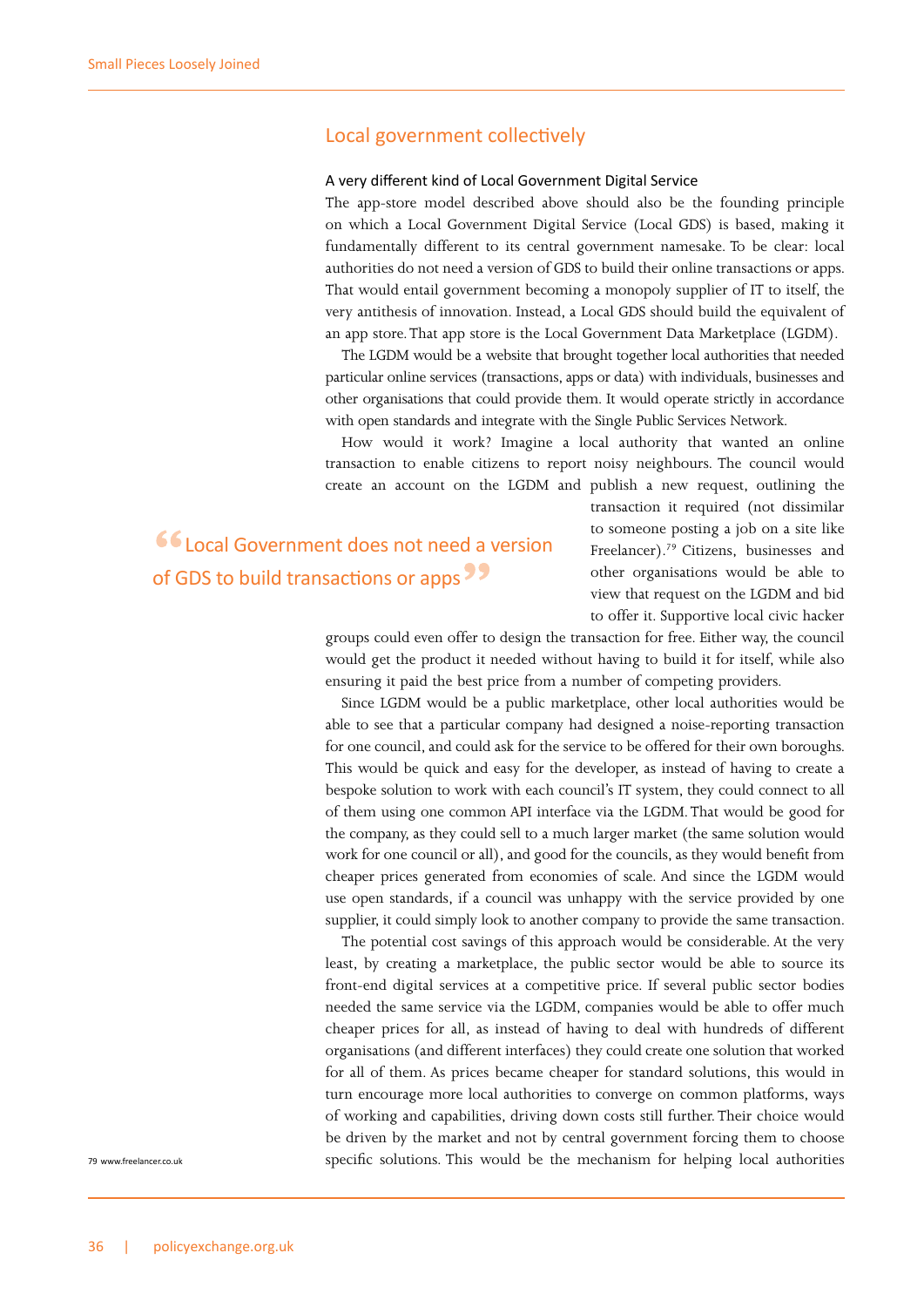phase out their bespoke legacy software and make technology a commodity, addressing the failings described in Chapter 2.

#### The bigger picture

The transformative potential of this approach comes from realising that online transactions and apps are simply mechanisms for exchanging data. In reality, though councils naturally want to be able to brand online services under their own banner, they themselves do not need a noise-reporting app – *they need data on where instances of noise pollution are.* Understood like this, there is no limit to the potential applications to which the LGDM could be put. As well as building online transactions and apps, it could be used to crowd source facts, figures, images, map coordinates, text – anything that can be collected as data. By focusing attention on their data needs, local authorities could let the market innovate to find the best solutions for meeting them. That might be via an app, perhaps via a website, social media, or Internet of Things sensors. It will not matter – the right information would be provided in a common format via the LGDM. Councils could request information on areas on which they previously had none, helping shape policies, assign their resources and money in a more targeted way, while also providing a serious mechanism for civic engagement. In this way, the LGDM would blur the boundaries between public services, policymaking and local democracy.<sup>80</sup>

For the private sector, the LGDM would stimulate the growth of innovative new companies offering online transactions and community data, making it easier for them to sell their solutions across the whole sector. They could pioneer new data methods, and potentially even take over the provision of entire services that the

public sector currently has to provide itself. For citizens, it would offer a means to genuinely get involved in solving issues that matter to their local communities, either by using apps made by businesses, or working to provide the data themselves. And for local authorities

**"66** The LGDM would blur the distinction between public services, policymaking and local democracy<sup>99</sup>

that have great expertise in developing transactions, they could sell their solutions at scale on the LGDM, rewarding their efforts with a new income stream.

Finally, since the Local GDS would not be building apps, but instead maintaining the app store, it would require far fewer people to run than would be the case with a copy of central government's 300-strong GDS. As a result, it could be developed and maintained by volunteer organisations such as LocalGov Digital, membership bodies such as Socitm, or companies such as FutureGov. By taking a small commission on services, the Local GDS could even be self-funding.

#### **Recommendation 6**

A Local Government Digital Service, owned by the sector, should be established that creates and manages a Local Government Data Marketplace (LGDM). The LGDM would be a competitive online marketplace that brought together local authorities that needed particular online services (transactions, apps or data) with individuals, businesses and other organisations that could provide them. It would operate strictly in accordance with open standards and integrate with the SPSN to create solutions that could be scaled across the sector.

80 For further discussion on how the LGDM could be used to crowdsource information to aid policymaking and democratic engagement, see: [http://policybytes.org.uk/](http://policybytes.org.uk/information) [information](http://policybytes.org.uk/information)-nation-harnesswisdom-crowds-improve-publicservice-delivery-policymaking/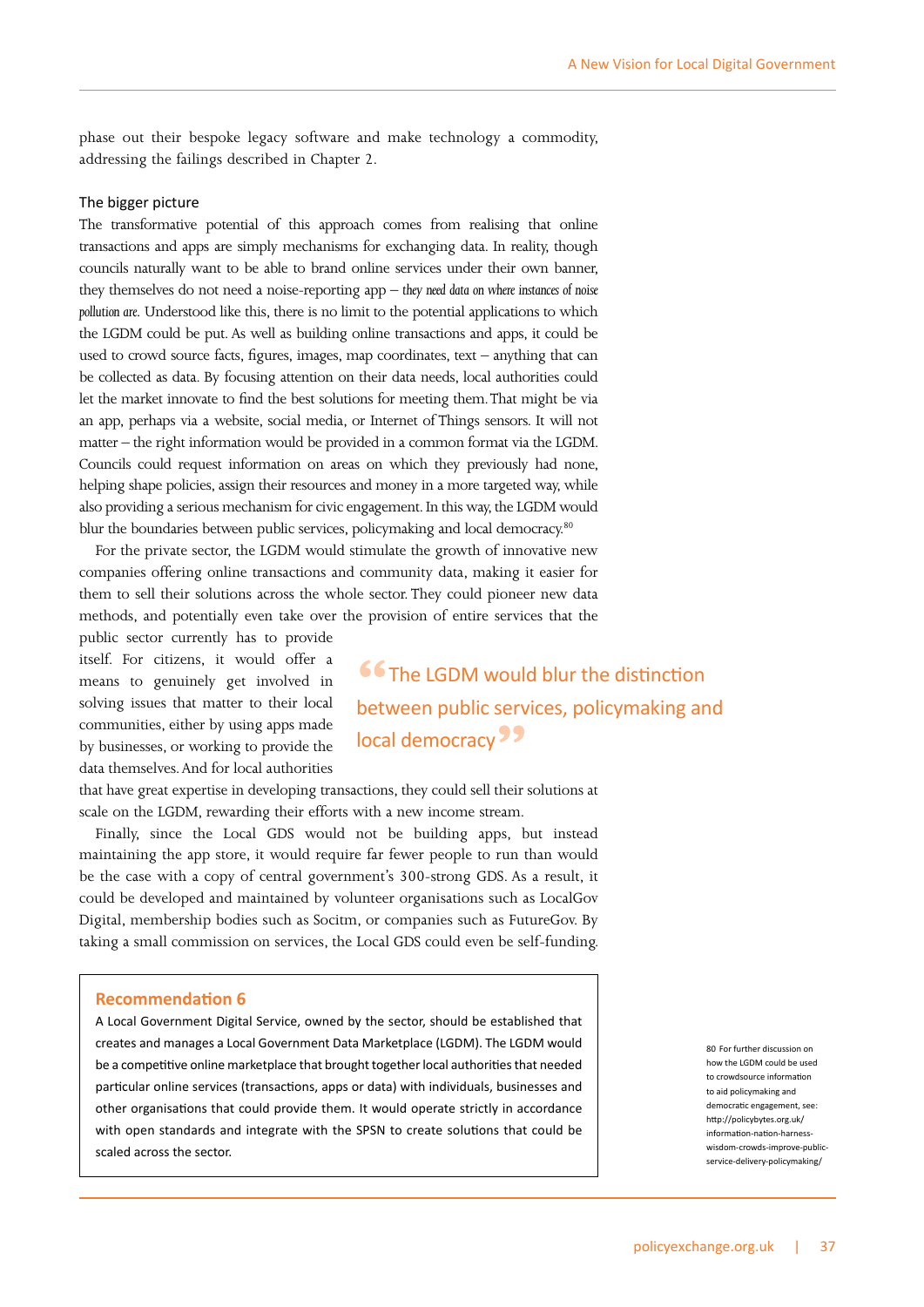#### Regional

#### Open Data, Data Analytics and Smart Cities

To reduce demand on their own resources, local authorities need to move away from a model where they provide all public services, to one in which they act as facilitator for making things happen, a concept described as 'synaptic public services'.<sup>81</sup> One means of doing this is by opening up their non-personal data to third parties to create new products and services. Yet – as was outlined in Chapter  $2$  – the current approach of each local authority building its own open data portal will condemn the movement to defeat. Few serious developers will build products or services if the data available to them only covers one district or borough. Citizens, likewise, do not conveniently live out their lives within one local authority area and will demand services that operate beyond their council boundaries. Put simply, if open data is to become a major driver of demand reduction, it needs to be available at least at a city scale.

The problem is that providing open data requires time, effort and investment from local authorities. Many are sceptical that they will realise much value in return.82 To address that, councils need to work from the principle that *they* are the primary customers of their open data and put in place a mechanism to benefit.

With this in mind, each of the UK's major urban areas should establish an Office of Data Analytics (ODA) along the model of the New York City MODA team (see case study on page 18). Each ODA would collect, combine and analyse datasets from the local authorities and other public sector organisations in their

**66** If open data is to become a major driver of demand reduction, it needs to be available at a city scale**"**

region, and then provide their insights back to those bodies. As in New York City, this would enable local authorities to see how the issues they address feature beyond their boundaries, enabling them to identify potential for

more shared services, coordinate the activities of different teams using real-time data, and target their resources by predicting where future issues were most likely to occur. As in New York, each ODA would then be responsible for releasing a subset of the information they collect on a city-wide open data portal to the wider public. In this way, open data for the public becomes a side benefit of the data local authorities use for themselves.

The creation of ODAs does not need to be expensive. New York's started with just three data science graduates using little more than Excel spreadsheets. They proved their value by addressing the highest priority problems for the city, such as predicting future building fires, and it was only later that investment was made in more expensive equipment to accelerate and automate the pace of data collection. What the team *did* have was considerable data expertise. In the UK, data scientists are in demand right across the public and private sectors (see graph) and can therefore command salaries averaging £55,000. By working together to fund an ODA, local authorities can jointly benefit from expertise they may struggle to afford in-house.<sup>83</sup>

Finally, the establishment of Offices of Data Analytics would prepare the way for the development of smart cities in the UK. Putting in place mechanisms for sharing and analysing data across local authorities will be vital to manage the exponentially greater amounts of data that will arrive with smart city sensors.

81 LGiU, 'Technology and transformation in town halls', p.6

82 Computer Weekly, 'Using public sector open data to benefit local communities', available at: [http://www.](http://www.computerweekly.com/feature/Using-public-sector-open-data-to-benefit-local-communities) [computerweekly.com/feature/](http://www.computerweekly.com/feature/Using-public-sector-open-data-to-benefit-local-communities) [Using](http://www.computerweekly.com/feature/Using-public-sector-open-data-to-benefit-local-communities)-public-sector-open-data-tobenefit-local-communities

83 Salary level and graph taken from: IT Jobs Watch: [http://](http://www.itjobswatch.co.uk/jobs/uk/data%20scientist.do) [www.itjobswatch.co.uk/jobs/uk/](http://www.itjobswatch.co.uk/jobs/uk/data%20scientist.do) [data%20scientist.do, 5 December](http://www.itjobswatch.co.uk/jobs/uk/data%20scientist.do)  [2014](http://www.itjobswatch.co.uk/jobs/uk/data%20scientist.do)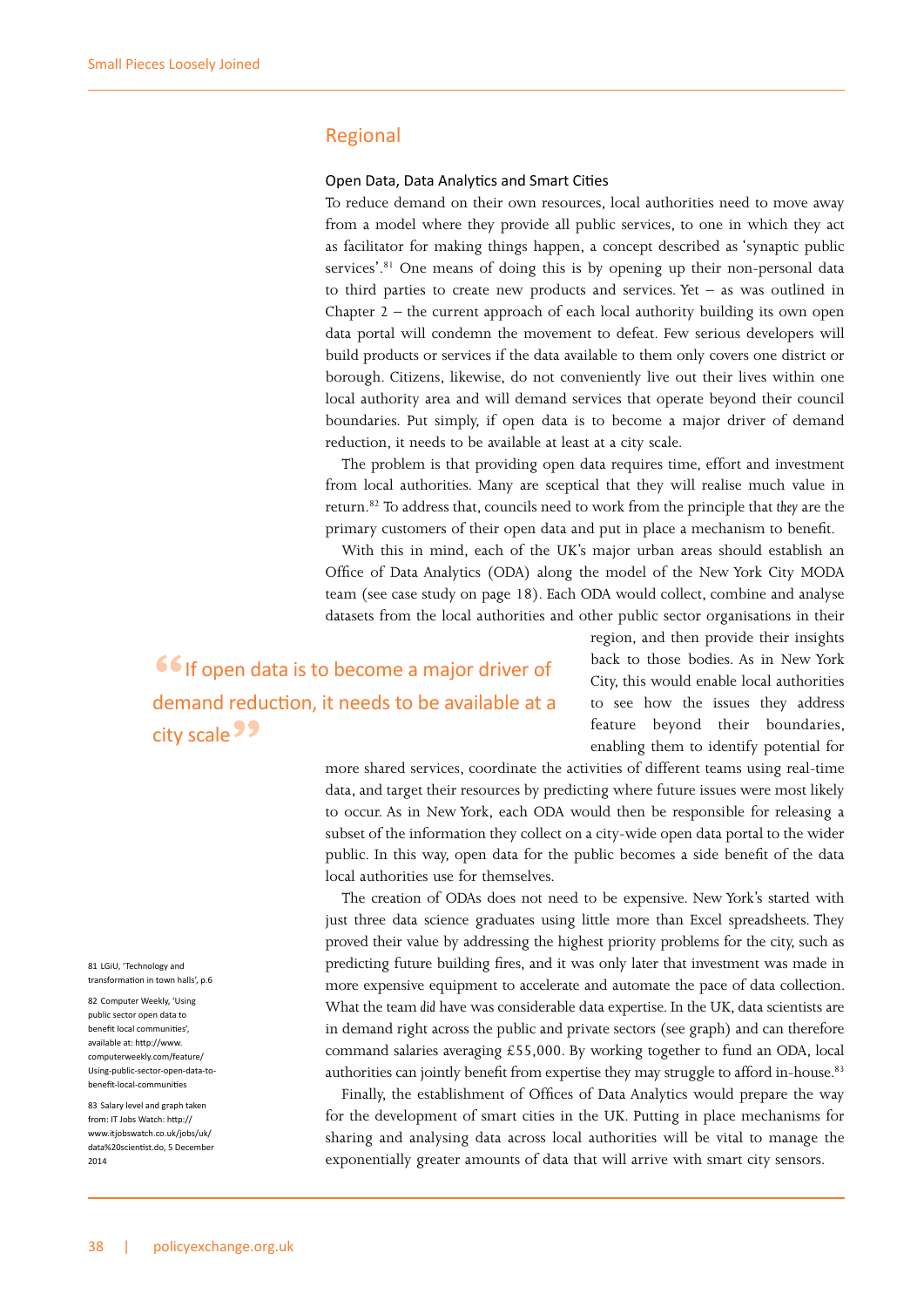

#### **Recommendation 7**

Each of the UK's cities should establish an Office of Data Analytics (ODA) to emulate the New York City Mayor's Office of Data Analytics. Each ODA should be tasked with helping increase the efficiency of public sector operations by targeting resources at areas of greatest need, and identifying areas for significant expansion of shared services. The ODA would also release a subset of non-sensitive data on a city-wide open data portal, enabling third parties to create apps and products. Once established in cities, the remit of ODAs should be expanded to cover their wider regions, including rural areas.

#### Local

#### Rolling out Whole Place Community Budgets

There will be little point in establishing Offices of Data Analytics in each city if the insights they derive cannot be used to deliver real efficiencies. As in New York City, a major part of their work would be to help predict where instances of particular problems may occur in future so that preventative action can be taken. As one report has put it, for local authorities to be able to work in a way 'that's financially and socially sustainable means tackling failure before it happens and so driving down demand for services before it's created.'84 This will only be possible if local authorities have the budget flexibility to reassign their resources to focus on preventative action, and can do so in conjunction with the many other public sector organisations with which they have to work. This has traditionally not been possible due to ring-fenced budget allocations. But a new model has recently been trialled that offers to change that.

Since 2012, pilots for Whole Place Community Budgets have taken place in Essex, Greater Manchester, the Tri-borough and West Cheshire. The idea is that public sector organisations based in each area work together, redesigning services

84 HM Government/LGA, 'Local Public Service Transformation A Guide to Whole Place Community Budgets', March 2013, p.5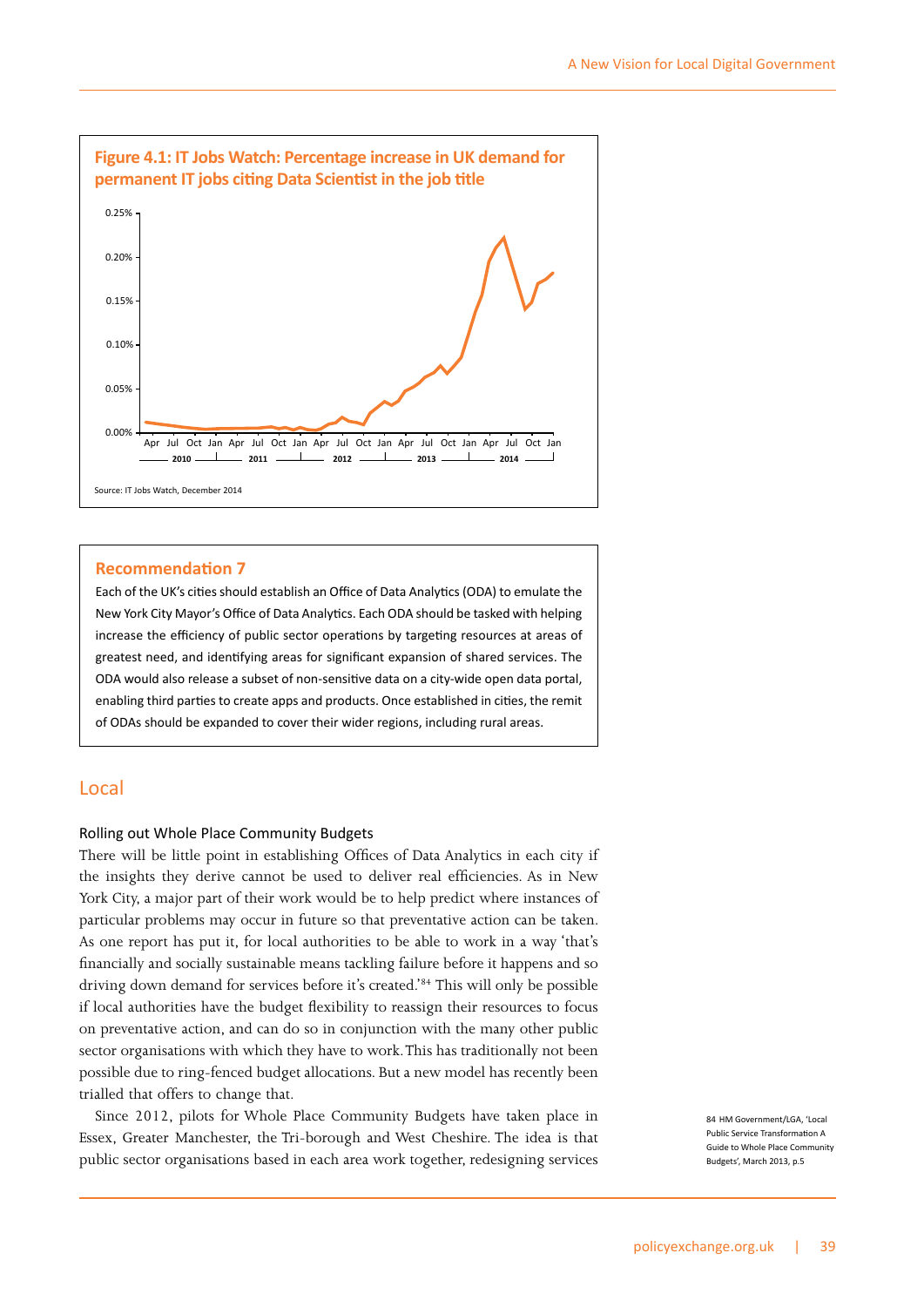from the ground up and sharing budgets to tackle problems jointly. Currently, many public sector bodies are not incentivised to invest in preventative action as the savings that would result from doing so would be felt only by other organisations. For example, a council could invest in more youth centres, which over the long term may save money in local police budgets. By sharing budgets, there is an incentive for all participating bodies to work in the most joined up and efficient manner, designing local solutions for local people. The LGA is supportive of this kind of devolved budgetary power and argues that there is a need to 'drive local public service effectiveness and end waste and red tape at all levels by bringing local services together in one place'.<sup>85</sup> Independent analysis by Ernst & Young suggests that savings of between £9.4 billion to £20.6 billion could be

**"**Whole place community budgets have the potential to become the gold standard for how digital government should work**"**

achieved over 5 years were the pilots' proposals for reform adopted across the country.86

Whole Place Community Budgets have the potential to become the gold standard for how digital government works. They start by

designing better ways of working, and those ways of working can be *enabled* by smarter use of technology and data. Ernst and Young's report found that greater data sharing and analysis was needed in order to spot potential areas for efficiency. As a result, the roll out of Whole Place Community Budgets should be accelerated for local authorities that agree to share data with their regional Office of Data Analytics. This would be a powerful way to strengthen localism – giving local authorities the freedom, data and budgetary flexibility to design local services that respond to local needs.

#### **Recommendation 8**

The roll out of Whole Place Community Budgets should be accelerated for Local Authorities that commit to sharing data with their region's Office of Data Analytics. Redesigning public services and delivering value from data insights are mutually dependent and need to be delivered hand-in-hand.

#### Summary

The measures described above are not quick fixes. They are about putting in place the fundamental building blocks on which successful and genuinely transformative digital reform will depend: compatibility with open standards, a common data network, clear legal advice on data sharing, citizen control of personal data, interoperability of IT systems, a dynamic and flexible marketplace for online services, data analytics capabilities that cross public sector boundaries, budget flexibility and freedom to design local services to meet local needs. Their goal is not only to save money – though that is a major priority for the sector – but also to deliver better, more coordinated and personalised services for citizens. They offer a means for local authorities to work in partnership with citizens, third sector organisations and companies to support their local communities. They prepare the way for smart cites and smart places.

85 LGA, 'Rewiring Public Services', July 2014, p.15 86 [http://communitybudgets.](http://communitybudgets.org.uk)

[org.uk](http://communitybudgets.org.uk)/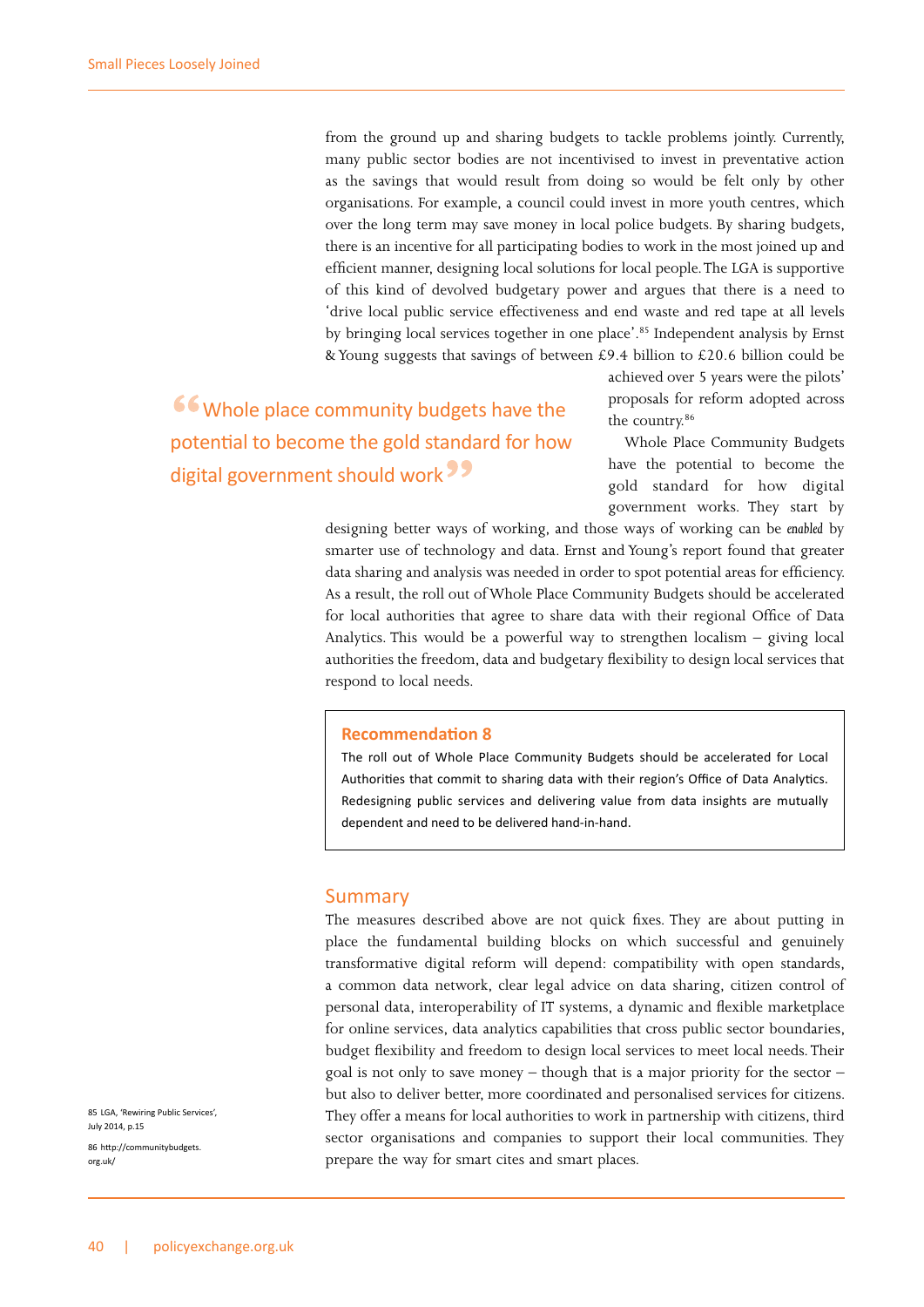Quantifying how much could be saved from these reforms is extremely challenging. It will depend on the speed and scale at which they are implemented and how initiatives such as ODAs, shared services and open data are used. However, the examples given indicate that together they could make a substantial contribution towards meeting – or exceeding – the sector's £12.4 billion funding gap. Shared capabilities such as the NHS jobs site (mentioned in Chapter 3) have been shown to save £1 billion over ten years. Implementing a New York-style data team in each city offers to increase the efficiency of some public services fivefold and help predict and prevent fraud, such as the  $£1.3$  billion lost each year to housing tenancy, benefit and Council Tax fraud. Expanding shared services could plausibly increase savings to more than £500 million each year. Putting in place data-sharing arrangements to make a success of Whole Place Community Budgets across the country could save the public sector between £9.4 billion and £20.6 billion over 5 years. Hundreds of millions more stand to be saved by removing bespoke IT and replacing it with commoditised platform components based on open standards. The local government sector should set a target to use these measures to achieve at least £10 billion of savings by 2020.

Yet the central message of this report has been that for digital government to deliver results, councils should not start with the technology. Instead, they must use their deep local knowledge to design new ways of working that are both more efficient and that better serve the specific needs of their communities. Some of those new ways of working will be made possible through better use of technology and data. By applying the principle of subsidiarity, this report has shown that it is possible to use IT in a way that preserves local innovation and localism while removing the inefficiencies of local authorities' current fragmentation. That is how smarter use of technology and data can help deliver real and lasting reform of the local government sector.